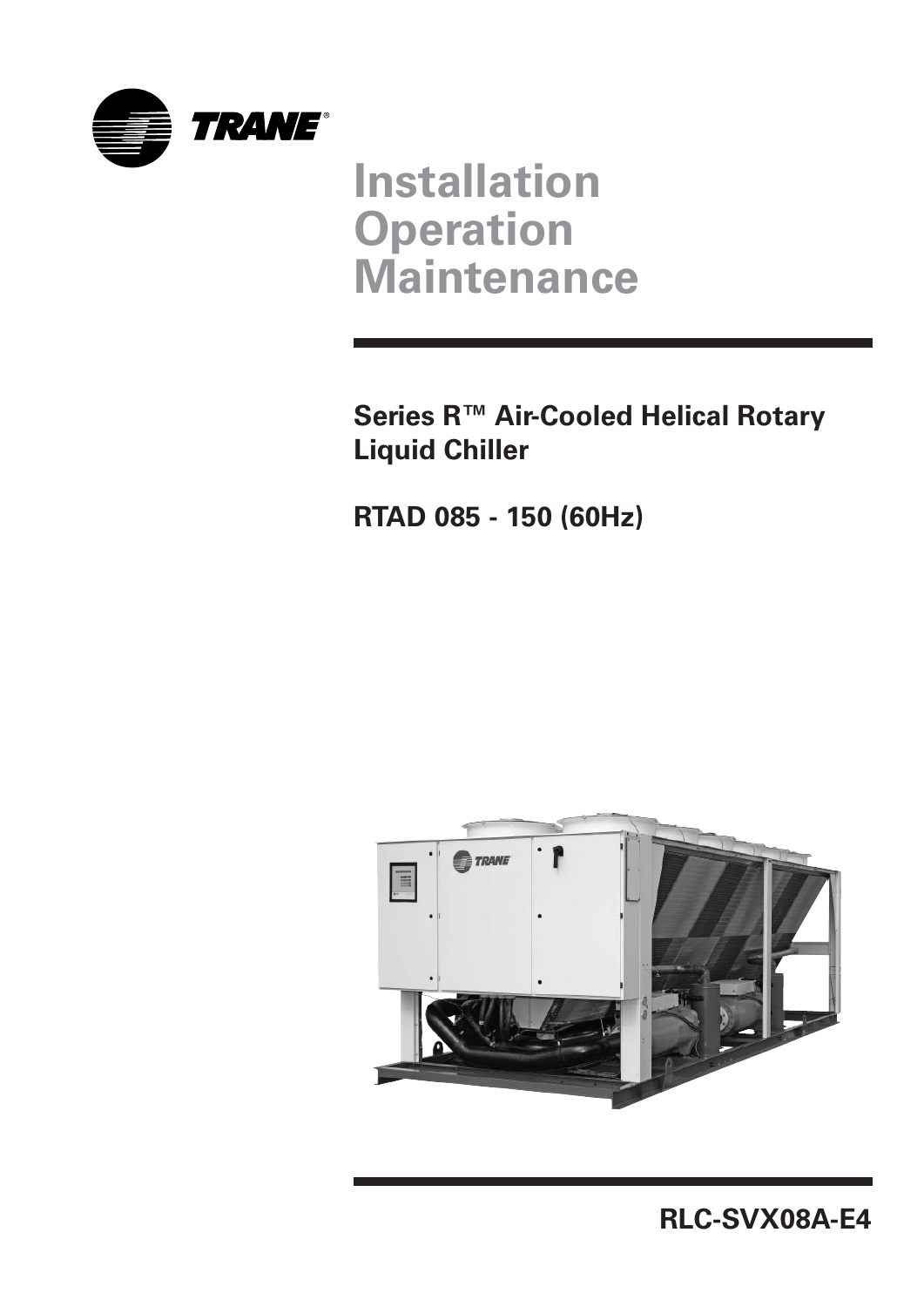<span id="page-1-0"></span>

#### **Foreword**

These instructions are given as a guide to good practice in the installation, start-up, operation, and maintenance by the user, of Trane RTAD chillers. They do not contain full service procedures

necessary for the continued successful operation of this equipment. The services of a qualified technician should be employed through the medium of a maintenance contract with a reputable service company. Read this manual thoroughly before unit start-up.

Units are assembled, pressure tested, dehydrated, charged and run tested before shipment.

#### **Warnings and cautions**

Warnings and Cautions appear at appropriate sections throughout this manual. Your personal safety and the proper operation of this machine require that you follow them carefully. The constructor assumes no liability for installations or servicing performed by unqualified personnel.

**WARNING!** Indicates a potentially hazardous situation which, if not avoided, could result in death or serious injury.

**CAUTION!** Indicates a potentially hazardous situation which, if not avoided, may result in minor or moderate injury. It may also be used to alert against unsafe practices or for equipment or property-damage-only accidents.

#### **Safety recommendations**

To avoid death, injury, equipment or property damage, the following recommendations should be observed during maintenance and service visits:

- 1. The maximum allowable pressures for system leak testing on low and high pressure side are given in the chapter "Installation". Always provide a pressure regulator.
- 2. Disconnect the main power supply before any servicing on the unit.
- 3. Service work on the refrigeration system and the electrical system should be carried out only by qualified and experienced personnel.

#### **Reception**

On arrival, inspect the unit before signing the delivery note.

#### **Reception in France only:**

In case of visible damage: The consignee (or the site representative) must specify any damage on the delivery note, legibly sign and date the delivery note, and the truck driver must countersign it. The consignee (or the site representative) must notify Trane Epinal Operations - Claims team and send a copy of the delivery note. The customer (or the site representative) should send a registered letter to the last carrier within 3 days of delivery.

Note: for deliveries in France, even concealed damage must be looked for at delivery and immediately treated as visible damage.

#### **Reception in all countries except France:**

In case of concealed damage: The consignee (or the site representative) must send a registered letter to the last carrier within 7 days of delivery, claiming for the described damage. A copy of this letter must be sent to Trane Epinal Operations - Claims team.

#### **Warranty**

Warranty is based on the general terms and conditions of the manufacturer. The warranty is void if the equipment is repaired or modified without the written approval of the manufacturer, if the operating limits are exceeded or if the control system or the electrical wiring is modified. Damage due to misuse, lack of maintenance or failure to comply with the manufacturer's instructions or recommendations is not covered by the warranty obligation. If the user does not conform to the rules of this manual, it may entail cancellation of warranty and liabilities by the manufacturer.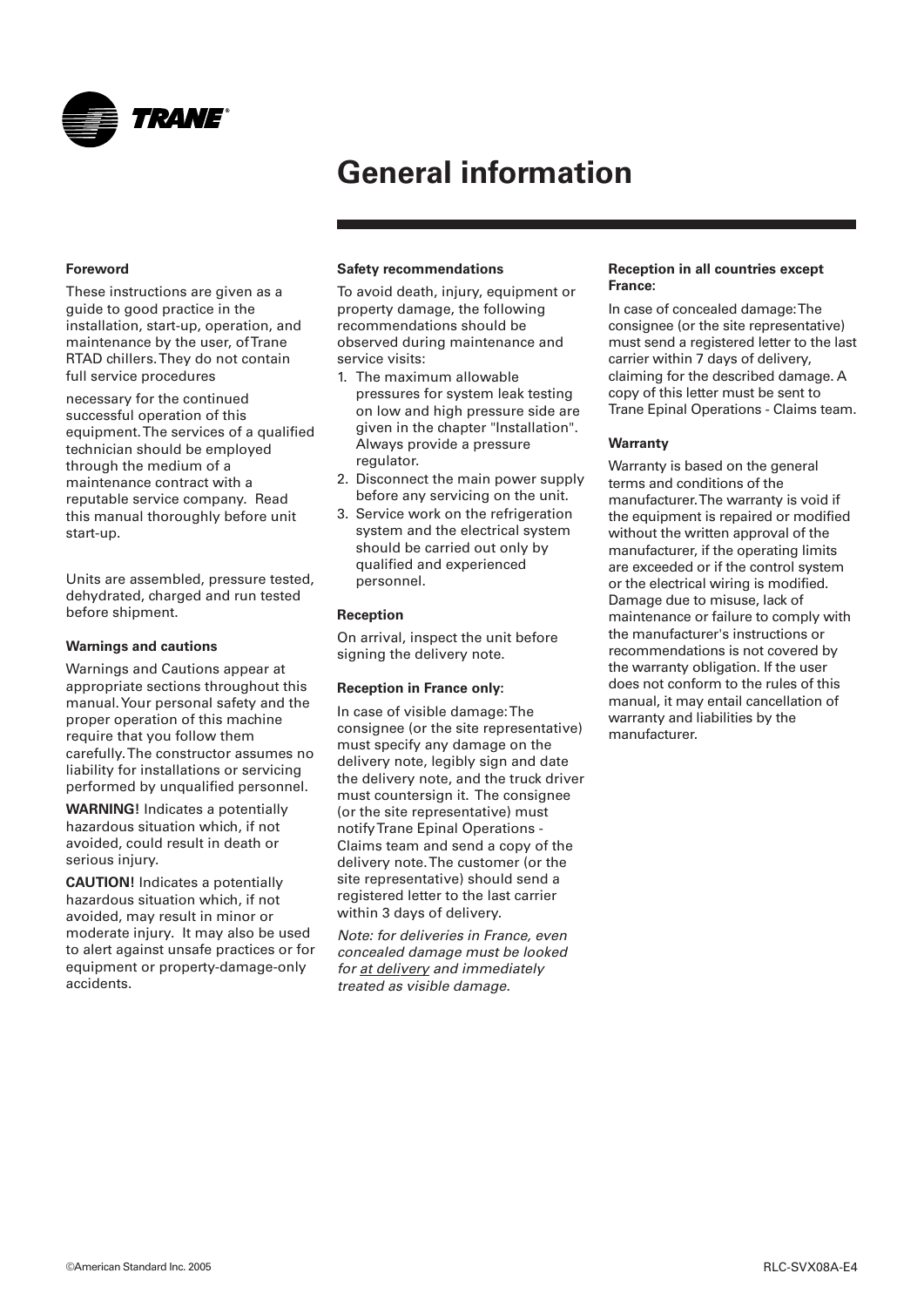

#### **Refrigerant**

The refrigerant provided by the manufacturer meets all the requirements of our units. When using recycled or reprocessed refrigerant, it is advisable to ensure its quality is equivalent to that of a new refrigerant. For this, it is necessary to have a precise analysis made by a specialized laboratory. If this condition is not respected, the manufacturer warranty could be cancelled.

#### **Maintenance contract**

It is strongly recommended that you sign a maintenance contract with your local Service Agency. This contract provides regular maintenance of your installation by a specialist in our equipment. Regular maintenance ensures that any malfunction is detected and corrected in good time and minimizes the possibility that serious damage will occur. Finally, regular maintenance ensures the maximum operating life of your equipment. We would remind you that failure to respect these installation and maintenance instructions may result in immediate cancellation of the warranty.

#### **Training**

To assist you in obtaining the best use of it and maintaining it in perfect operating condition over a long period of time, the manufacturer has at your disposal a refrigeration and air conditioning service school. The principal aim of this is to give operators and technicians a better knowledge of the equipment they are using, or that is under their charge. Emphasis is particularly given to the importance of periodic checks on the unit operating parameters as well as on preventive maintenance, which reduces the cost of owning the unit by avoiding serious and costly breakdown.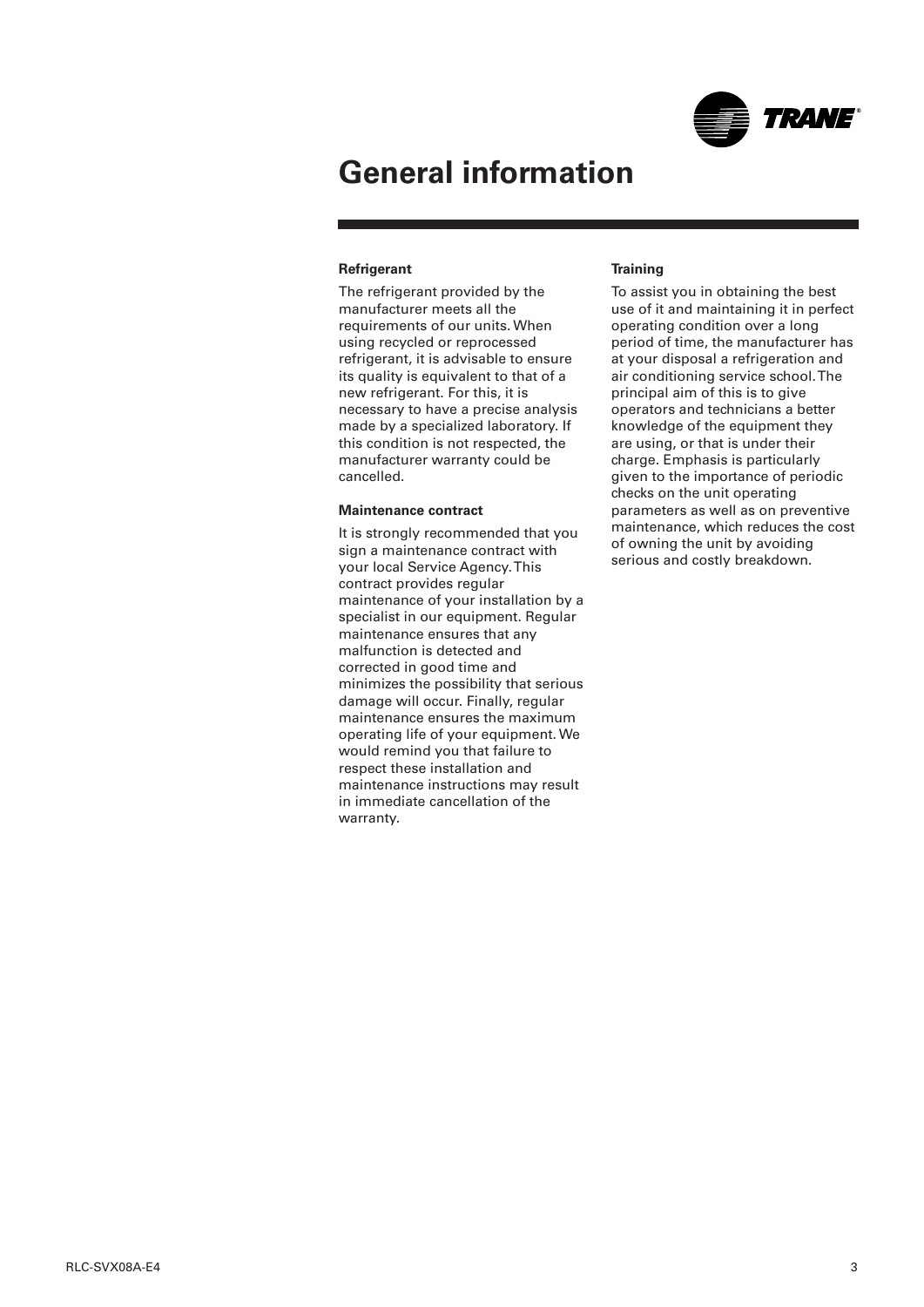

## **Contents**

| <b>General Information</b>           | $\overline{2}$ |
|--------------------------------------|----------------|
| Unit Inspection                      | 7              |
| <b>Loose Parts Inventory</b>         | 7              |
| <b>General Data</b>                  | 8              |
| <b>Unit Dimensions</b>               | 10             |
| <b>Installation - Mechanical</b>     | 11             |
| <b>Installation Responsibilities</b> | 11             |
| Nameplates                           | 11             |
| <b>Storage</b>                       | 13             |
| <b>Location Requirements</b>         | 13             |
| <b>Isolation and Sound Emission</b>  | 13             |
| Neoprene Isolator Installation       | 13             |
| <b>Noise Considerations</b>          | 13             |
| Foundation                           | 14             |
| <b>Clearances</b>                    | 14             |
| Drainage                             | 15             |
| <b>Unit Water Piping</b>             | 15             |
| <b>Unit Piping</b>                   | 15             |
| <b>Entering Chilled Water Piping</b> | 16             |
| <b>Leaving Chilled Water Piping</b>  | 16             |
| <b>Evaporator Drain</b>              | 16             |
| <b>Evaporator Flow Switch</b>        | 16             |
| <b>Water Treatment</b>               | 17             |
| <b>Water Pressure Gauges</b>         | 19             |
| <b>Water Pressure Relief Valves</b>  | 19             |
| <b>Freeze Protection</b>             | 19             |

۳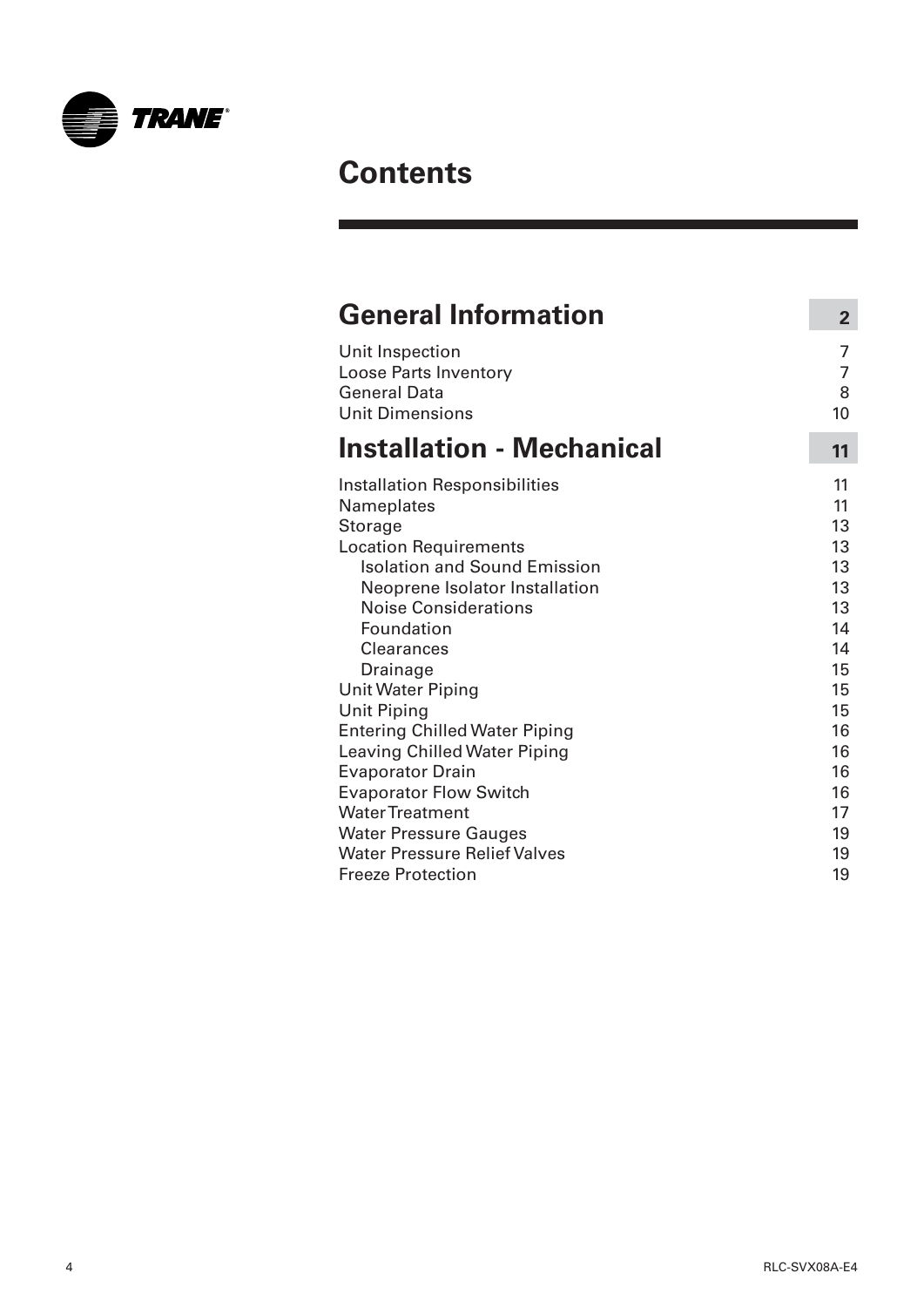

## **Contents**

| <b>Installation - Electrical</b>                                                                                                                                                                                                                                                                                                                                                                                                                                                                                                                                                                                                                                                                                                                                                                                  | 20                                                                                                                         |
|-------------------------------------------------------------------------------------------------------------------------------------------------------------------------------------------------------------------------------------------------------------------------------------------------------------------------------------------------------------------------------------------------------------------------------------------------------------------------------------------------------------------------------------------------------------------------------------------------------------------------------------------------------------------------------------------------------------------------------------------------------------------------------------------------------------------|----------------------------------------------------------------------------------------------------------------------------|
| <b>General Recommendations</b><br><b>Installer-Supplied Components</b><br><b>Power Supply Wiring</b><br><b>Control Power Supply</b><br><b>Heater Power Supply</b><br><b>Water Pump Power Supply</b><br><b>Interconnecting Wiring</b><br>Chilled Water Flow (Pump) Interlock<br><b>Chilled Water Pump Control</b><br><b>Alarm and Status Relay Outputs</b><br>(Programmable Relays)<br>Low Voltage Wiring<br><b>External Emergency Stop</b><br><b>External Auto/Stop</b><br><b>External Circuit Lockout - Circuit 1 and Circuit 2</b><br>Ice Making Option<br><b>External Chilled Water Setpoint (CWS)</b><br><b>External Current Limit Setpoint (CLS)</b><br><b>Outdoor Air Temperature Sensor</b><br><b>Communication Card CSR</b><br>Communication link connection procedure<br>LonTalk communication interface | 20<br>25<br>25<br>25<br>25<br>25<br>26<br>26<br>26<br>28<br>30<br>30<br>30<br>30<br>31<br>31<br>32<br>32<br>33<br>33<br>34 |
| <b>Operating Principles</b>                                                                                                                                                                                                                                                                                                                                                                                                                                                                                                                                                                                                                                                                                                                                                                                       | 40                                                                                                                         |
| <b>System schematics</b>                                                                                                                                                                                                                                                                                                                                                                                                                                                                                                                                                                                                                                                                                                                                                                                          | 40                                                                                                                         |
| <b>Pre-Start Checkout</b>                                                                                                                                                                                                                                                                                                                                                                                                                                                                                                                                                                                                                                                                                                                                                                                         | 41                                                                                                                         |
| <b>Installation Checklist</b><br>Receiving<br><b>Unit Location and Mounting</b><br><b>Unit Piping</b><br><b>Electrical Wiring</b><br>General<br>Unit Voltage Power Supply<br>Unit Voltage Imbalance<br><b>Unit Voltage Phasing</b><br><b>Water System Flow Rates</b><br><b>Water System Pressure Drop</b>                                                                                                                                                                                                                                                                                                                                                                                                                                                                                                         | 41<br>41<br>41<br>41<br>41<br>42<br>43<br>43<br>43<br>44<br>44                                                             |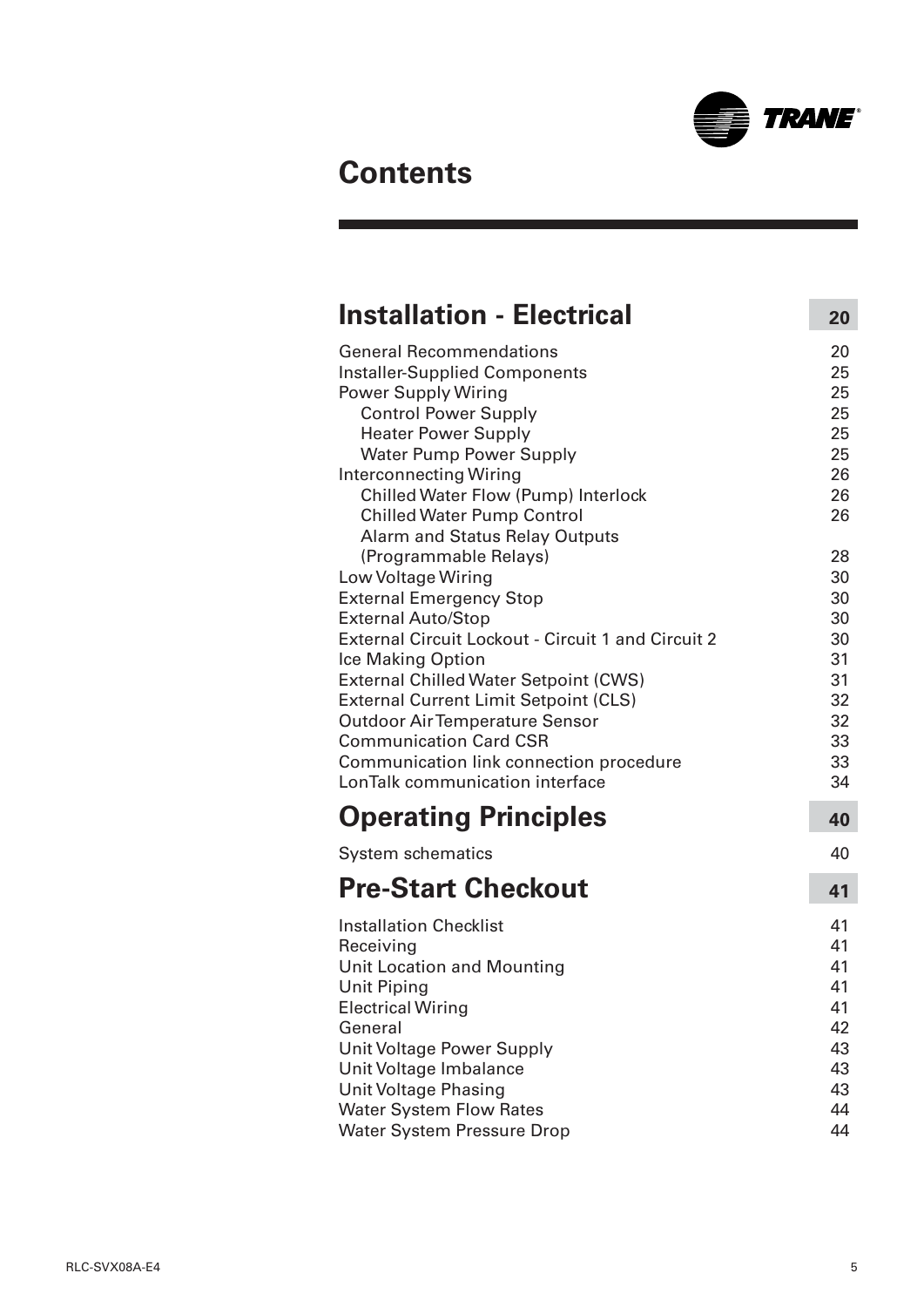

## **Contents**

| <b>Unit Start-up Procedures</b>                                                                                                                                                                                                                                                                                                                                                                                                                                                                                                     | 45                                                                         |
|-------------------------------------------------------------------------------------------------------------------------------------------------------------------------------------------------------------------------------------------------------------------------------------------------------------------------------------------------------------------------------------------------------------------------------------------------------------------------------------------------------------------------------------|----------------------------------------------------------------------------|
| Daily Unit Start-Up<br>General<br>Seasonal Unit Start-Up Procedure<br>System Restart After Extended Shutdown                                                                                                                                                                                                                                                                                                                                                                                                                        | 45<br>46<br>47<br>47                                                       |
| <b>Unit Shutdown Procedures</b>                                                                                                                                                                                                                                                                                                                                                                                                                                                                                                     | 48                                                                         |
| <b>Temporary Shutdown And Restart</b><br><b>Extended Shutdown Procedure</b>                                                                                                                                                                                                                                                                                                                                                                                                                                                         | 48<br>48                                                                   |
| Maintenance                                                                                                                                                                                                                                                                                                                                                                                                                                                                                                                         | 49                                                                         |
| General<br><b>Weekly Maintenance</b><br><b>Monthly Maintenance</b><br><b>Annual Maintenance</b>                                                                                                                                                                                                                                                                                                                                                                                                                                     | 49<br>49<br>49<br>49                                                       |
| <b>Maintenance Procedures</b>                                                                                                                                                                                                                                                                                                                                                                                                                                                                                                       | 50                                                                         |
| <b>Refrigerant Emission Control</b><br>Refrigerant and Oil Charge Management<br>R134a Field Charging Procedure<br><b>Refrigerant Charging</b><br>Isolating the Refrigerant in the High Pressure Side<br>Isolating the Refrigerant in the Low Pressure Side<br><b>Adding Refrigerant</b><br>Refrigerant Filter Changing Procedure<br><b>Lubrication System</b><br><b>Oil Charging Procedure</b><br>Factory (initial) Oil Charging Procedure<br><b>Field Oil Charging Procedure</b><br><b>Evaporator Heat Tape Checkout Procedure</b> | 50<br>51<br>51<br>51<br>52<br>52<br>53<br>53<br>54<br>54<br>55<br>56<br>57 |
| Safety recommendations                                                                                                                                                                                                                                                                                                                                                                                                                                                                                                              | 57                                                                         |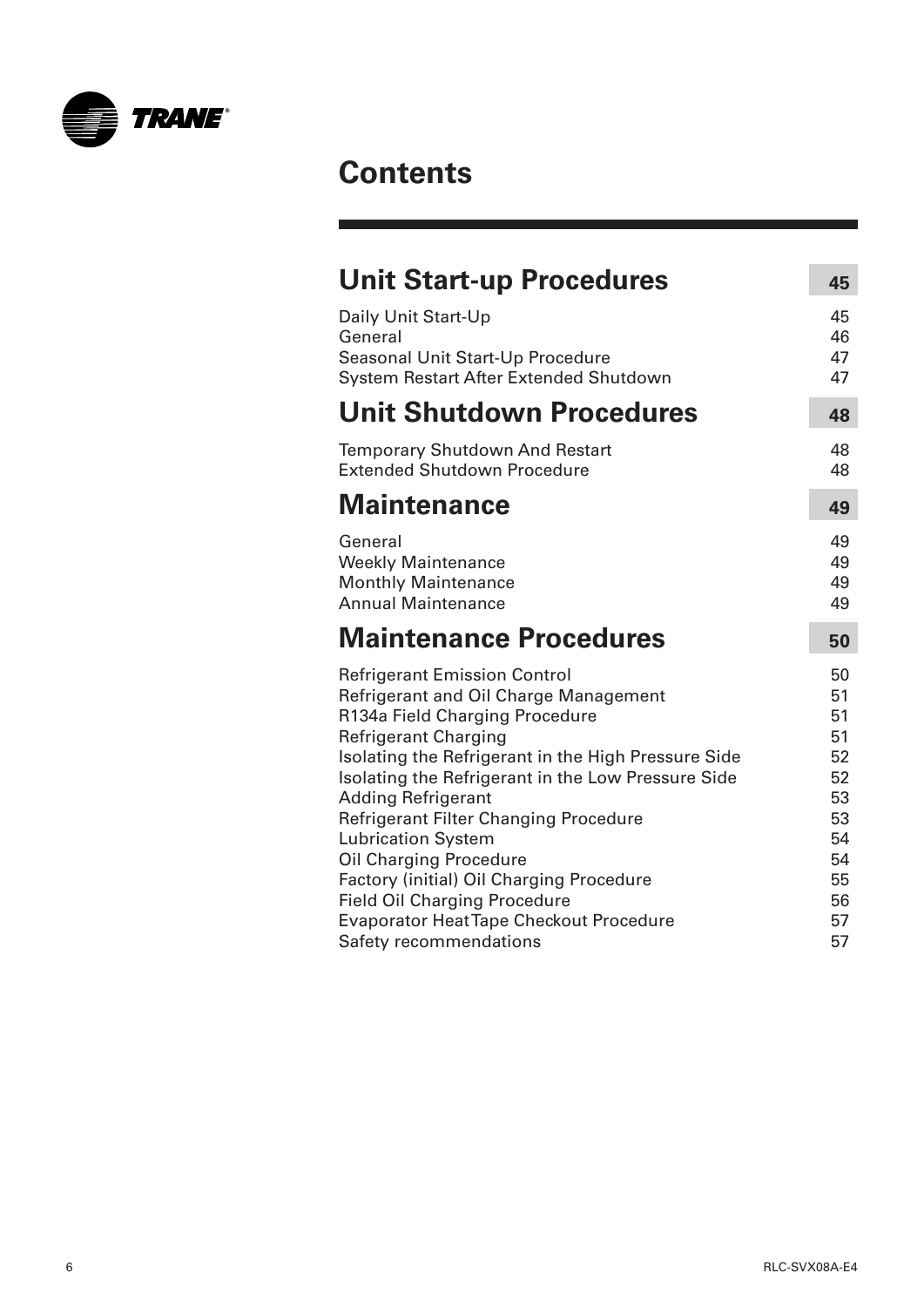

#### <span id="page-6-0"></span>**Figure 1 - Typical Unit Nameplate**

| <b>TYPE</b>                                                                                                                                                                                                                                                                                     |                |         |                            |                                                        |     |             |                     |                                |     |
|-------------------------------------------------------------------------------------------------------------------------------------------------------------------------------------------------------------------------------------------------------------------------------------------------|----------------|---------|----------------------------|--------------------------------------------------------|-----|-------------|---------------------|--------------------------------|-----|
|                                                                                                                                                                                                                                                                                                 | CRC            |         | $\overline{2}$<br>N° SERIE |                                                        |     | CCYY        |                     | N° ORGANISME<br><b>NOTIFIE</b> | 3   |
|                                                                                                                                                                                                                                                                                                 |                |         |                            |                                                        |     |             |                     |                                |     |
|                                                                                                                                                                                                                                                                                                 |                | QTE QTY |                            | V/Hz/Ph                                                |     | A max / FLA |                     | kW max                         |     |
|                                                                                                                                                                                                                                                                                                 | C1             |         |                            |                                                        |     |             |                     |                                |     |
|                                                                                                                                                                                                                                                                                                 | C <sub>2</sub> |         |                            |                                                        |     |             |                     |                                |     |
|                                                                                                                                                                                                                                                                                                 |                |         |                            |                                                        |     |             |                     |                                |     |
|                                                                                                                                                                                                                                                                                                 |                |         |                            |                                                        |     |             |                     |                                |     |
| CONTROLE CONTROL                                                                                                                                                                                                                                                                                |                |         |                            |                                                        |     |             |                     |                                | VA  |
| <b>INTENSITE DEMARRAGE - STARTING AMPS</b>                                                                                                                                                                                                                                                      |                |         |                            |                                                        |     |             |                     |                                |     |
| <b>FLUIDE</b>                                                                                                                                                                                                                                                                                   |                |         |                            |                                                        |     | C1/C2       |                     |                                | kg  |
|                                                                                                                                                                                                                                                                                                 |                |         |                            |                                                        |     | C1/C2       |                     |                                |     |
| <b>PS</b>                                                                                                                                                                                                                                                                                       | BP-LP          |         |                            |                                                        | bar | HP-HP       |                     |                                | bar |
| EN/DE/IT/ES/DA/FI/NL/NO/PT/SV/CZ/PO/HU/EL                                                                                                                                                                                                                                                       |                |         |                            |                                                        |     |             |                     |                                |     |
| Type / Typ / Tipo / Tipo / Type / Tyypi / Type / Type / Tipo / Typ / Typ / Typ / Tipus / TŮTTOC                                                                                                                                                                                                 |                |         |                            |                                                        |     |             |                     |                                |     |
| Serial nb / Serienummer / Numero di serie / Numero de serie / Serienummer / Sarjanumero / Serienummer<br>Serienummer / Numero di serie / Tillverkningsnummer / Sérovié èislo / Number fabryczny / Sorozat szám<br>$\overline{2}$<br>Αριθμός σειράς                                              |                |         |                            |                                                        |     |             |                     |                                |     |
| Notified body / Benannte Stelle / Organismo notificato / Organismo notificado / Bemyndiget organ<br>$\overline{3}$<br>Ilmoltettujen laitosten / Aangemelde Instantie / Ramme nr. / Organismo notificado / Ánmält organ<br>Autorizovaná osoba / Organizacia notvfikowana / Regiszstráció száma / |                |         |                            |                                                        |     |             | Σώμα γνωστοττοίησης |                                |     |
| Fluid / Fluide / Fluido / Fluido / Fluidum / Fluidi / Stof / Kuldemedium / Fluido / Fluid / Kapalina<br>Czynnik / Κözeg / ρευστό                                                                                                                                                                |                |         |                            |                                                        |     |             |                     |                                |     |
|                                                                                                                                                                                                                                                                                                 | ואיזארו        |         |                            | 88130 CHARMES - FRANCE<br>AN AMERICAN STANDARD COMPANY |     |             |                     |                                |     |

### **Unit Inspection**

When the unit is delivered, verify that it is the correct unit and that it is properly equipped. Compare the information which appears on the unit nameplate with the ordering and submittal information. A typical unit nameplate is shown in Figure 1.

### **Loose Parts Inventory**

Check all the accessories and loose parts which are shipped with the unit against the shipping list. Included in these items will be water vessel drain plugs, rigging and electrical diagrams, and service literature, which are placed inside the control panel and/or starter panel for shipment.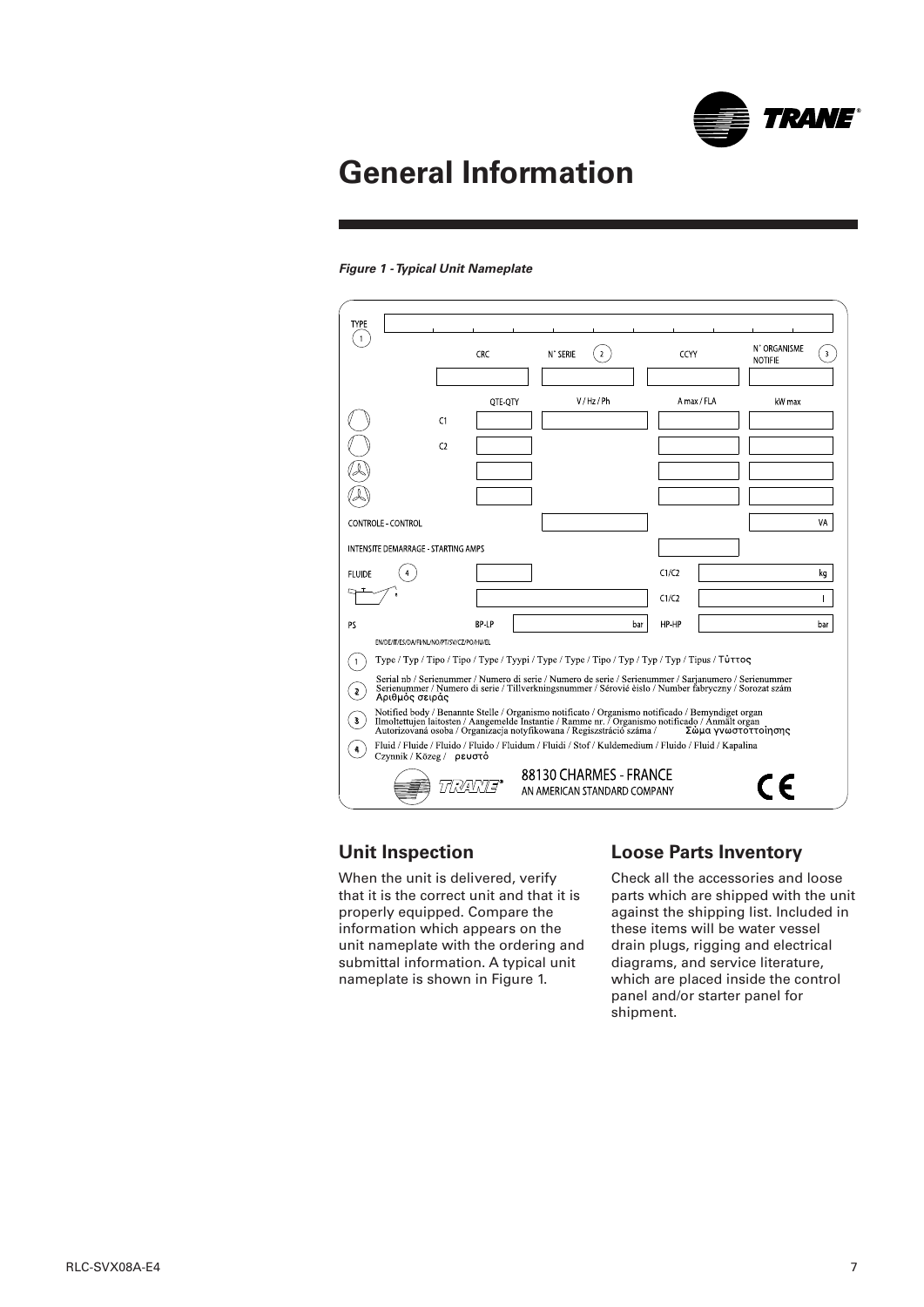<span id="page-7-0"></span>

## **General Data - SI Units**

#### **Table 1 - General Data RTAD Standard Efficiency - 60Hz**

| <b>Size</b>                             |                     | 085             | 100             | 115             | 125             | 145             | 150             |
|-----------------------------------------|---------------------|-----------------|-----------------|-----------------|-----------------|-----------------|-----------------|
| <b>Compressor Quantity</b>              |                     | $\overline{2}$  | $\overline{2}$  | $\overline{2}$  | $\overline{2}$  | $\overline{2}$  | $\overline{2}$  |
| Nominal Size (1)                        | (Tons)              | 40/40           | 50/50           | 60/60           | 70/70           | 85/70           | 85/85           |
| <b>Evaporator</b>                       |                     |                 |                 |                 |                 |                 |                 |
| <b>Evaporator Model</b>                 |                     | EG140           | EG170           | EG200           | EG200           | EG250           | EG250           |
| <b>Water Storage</b>                    | (1)                 | 270             | 222             | 204             | 204             | 415             | 415             |
| Minimum Flow                            | (1/s)               | 6               | 7.3             | 8.8             | 8.8             | 11.6            | 11.6            |
| Maximum Flow                            | (1/s)               | 20.8            | 24.8            | 30.7            | 30.7            | 38              | 38              |
| <b>Condenser</b>                        |                     |                 |                 |                 |                 |                 |                 |
| Oty of Coils                            |                     | $\overline{2}$  | $\overline{2}$  | $\overline{2}$  | $\overline{2}$  | $\overline{2}$  | $\overline{2}$  |
| Coil Length                             | (mm)                | 3658            | 3658            | 4572            | 4572            | 5486            | 5486            |
| Coil Height                             | (mm)                | 1626            | 1626            | 1626            | 1626            | 1626            | 1626            |
| Fin series                              | (Fins/ft)           | 192             | 192             | 192             | 192             | 192             | 192             |
| Number of Rows                          |                     | 3/3             | 3/3             | 3/3             | 3/3             | 3/3             | 3/3             |
| <b>Condenser Fans</b>                   |                     |                 |                 |                 |                 |                 |                 |
| Quantity (1)                            |                     | 3/3             | 4/4             | 4/4             | 5/5             | 6/5             | 6/6             |
| Diameter                                | (mm)                | 762             | 762             | 762             | 762             | 762             | 762             |
| <b>Total Air Flow</b>                   | (m <sup>3</sup> /s) | 30.5            | 35.3            | 39.6            | 44.2            | 52,3            | 54.5            |
| <b>Nominal RPM</b>                      |                     | 1060            | 1060            | 1060            | 1060            | 1060            | 1060            |
| <b>Tip Speed</b>                        | (m/s)               | 42.3            | 42.3            | 42.3            | 42.3            | 42,3            | 42.3            |
| Motor kW                                | (kW)                | 2.84            | 2.84            | 2.84            | 2.84            | 2,84            | 2.84            |
| Min Starting/Oper Ambient (2)           |                     |                 |                 |                 |                 |                 |                 |
| <b>Standard Unit</b>                    | $(^{\circ}C)$       | $\Omega$        | 0               | $\Omega$        | $\Omega$        | $\Omega$        | $\mathbf{0}$    |
| <b>General Unit</b>                     |                     |                 |                 |                 |                 |                 |                 |
| Refrigerant                             |                     | <b>HFC 134a</b> | <b>HFC 134a</b> | <b>HFC 134a</b> | <b>HFC 134a</b> | <b>HFC 134a</b> | <b>HFC 134a</b> |
| No. Of independent Refrigerant Circuits |                     | 2               | 2               | 2               | 2               | 2               | $\overline{2}$  |
| % Min. Load (3)                         |                     | 17              | 17              | 17              | 17              | 17              | 17              |
| Refrigerant Charge (1)                  | (kg)                | 32/34           | 35/36           | 42/45           | 42/45           | 59/61           | 59/61           |
| Oil Charge (1)                          | (1)                 | 6/6             | 7/7             | 10/10           | 10/10           | 11/11           | 11/11           |
| Operating Weight (4)                    | (kg                 | 3240            | 3370            | 3905            | 4000            | 5390            | 5445            |
| Shipping Weight (4)                     | (kg)                | 2973            | 3148            | 3702            | 3797            | 4973            | 5028            |

Notes: (1) Data containing information on two circuits shown as follows: ckt1/ckt2

(2) Minimum start-up/operation ambient based on a 2.22 m/s (5mph) wind across the condenser. (3) Percent minimum load is for total machine at 10°C (50F) ambient and 7°C (44F) leaving chilled water temp.

Not each individual circuit (4) Weights with aluminium fins, power disconnect switch, isolators and pressure gauges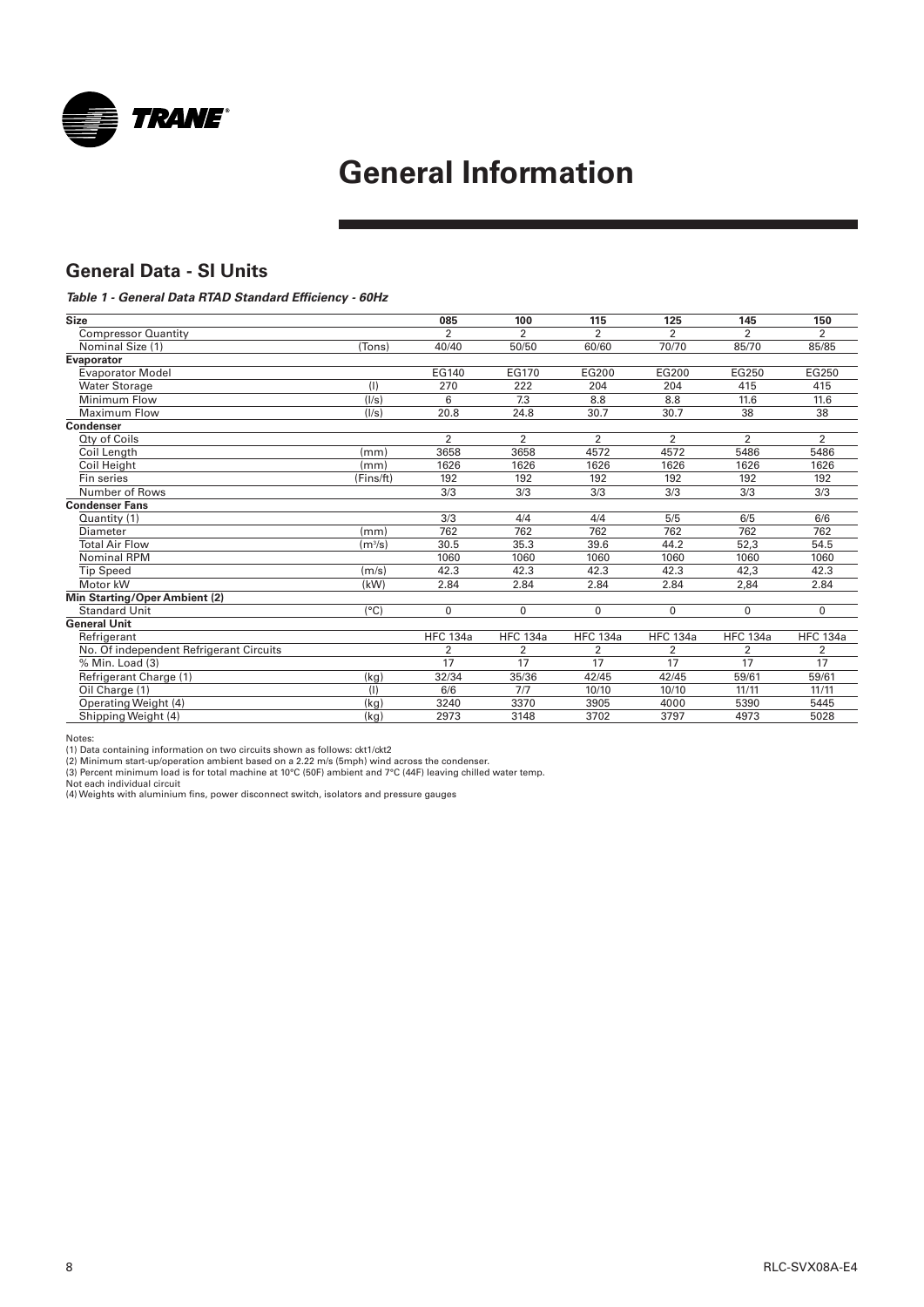

## **English Units**

#### **Table 2 - General Data RTAD Standard Efficiency - 60Hz**

| <b>Size</b>                             |               | 085             | 100             | 115             | 125             | 145             | 150             |
|-----------------------------------------|---------------|-----------------|-----------------|-----------------|-----------------|-----------------|-----------------|
| <b>Compressor Quantity</b>              |               | $\overline{2}$  | $\overline{2}$  | $\overline{2}$  | $\overline{2}$  | $\overline{2}$  | $\overline{2}$  |
| Nominal Size (1)                        | (Tons)        | 40/40           | 50/50           | 60/60           | 70/70           | 85/70           | 85/85           |
| Evaporator                              |               |                 |                 |                 |                 |                 |                 |
| <b>Evaporator Model</b>                 |               | EG140           | EG170           | EG200           | EG200           | EG250           | EG250           |
| <b>Water Storage</b>                    | (Gallon)      | 71.3            | 58.7            | 53.9            | 53.9            | 109.6           | 109.6           |
| Minimum Flow                            | (GPM)         | 95.1            | 115.7           | 139.5           | 139.5           | 183.9           | 183.9           |
| Maximum Flow                            | (GPM)         | 329.7           | 393.1           | 486.7           | 486.7           | 602.4           | 602.4           |
| <b>Condenser</b>                        |               |                 |                 |                 |                 |                 |                 |
| <b>Qty of Coils</b>                     |               | $\overline{2}$  | $\overline{2}$  | $\overline{2}$  | $\overline{2}$  | $\overline{2}$  | $\overline{2}$  |
| Coil Length                             | (inch)        | 144.0           | 144.0           | 180.0           | 180.0           | 216.0           | 216.0           |
| Coil Height                             | (inch)        | 64.0            | 64.0            | 64.0            | 64.0            | 64.0            | 64.0            |
| Fin series                              | (Fins/ft)     | 192             | 192             | 192             | 192             | 192             | 192             |
| Number of Rows                          |               | 3/3             | 3/3             | 3/3             | 3/3             | 3/3             | 3/3             |
| <b>Condenser Fans</b>                   |               |                 |                 |                 |                 |                 |                 |
| Quantity (1)                            |               | 3/3             | 4/4             | 4/4             | 5/5             | 6/5             | 6/6             |
| Diameter                                | (inch)        | 30              | 30              | 30              | 30              | 30              | 30              |
| <b>Total Air Flow</b>                   | (CFM)         | 64658           | 74774           | 83902           | 93556           | 110753          | 115382          |
| Nominal RPM                             |               | 1060            | 1060            | 1060            | 1060            | 1060            | 1060            |
| <b>Tip Speed</b>                        | (Ft/s)        | 138.8           | 138.8           | 138.8           | 138.8           | 138.8           | 138.8           |
| Motor kW                                | (kW)          | 2.84            | 2.84            | 2.84            | 2.84            | 2.84            | 2.84            |
| <b>Min Starting/Oper Ambient (2)</b>    |               |                 |                 |                 |                 |                 |                 |
| <b>Standard Unit</b>                    | $(^{\circ}F)$ | 32              | 32              | 32              | 32              | 32              | 32              |
| <b>General Unit</b>                     |               |                 |                 |                 |                 |                 |                 |
| Refrigerant                             |               | <b>HFC 134a</b> | <b>HFC 134a</b> | <b>HFC 134a</b> | <b>HFC 134a</b> | <b>HFC 134a</b> | <b>HFC 134a</b> |
| No. Of independent Refrigerant Circuits |               | $\overline{2}$  | $\overline{2}$  | 2               | 2               | 2               | 2               |
| % Min. Load (3)                         |               | 17              | 17              | 17              | 17              | 17              | 17              |
| Refrigerant Charge (1)                  | $($ Ibs $)$   | 70.5/75.0       | 77.2/79.4       | 92.6/99.2       | 92.6/99.2       | 130.1/134.5     | 130.1/134.6     |
| Oil Charge (1)                          | (Gallon)      | 1.59/1.59       | 1.85/1.85       | 2.64/2.64       | 2.64/2.64       | 2.91/2.91       | 2.91/2.91       |
| Operating Weight (4)                    | $($ lbs $)$   | 7143            | 7429            | 8609            | 8818            | 11883           | 12004           |
| Shipping Weight (4)                     | (lbs)         | 6554            | 6940            | 8161            | 8371            | 10963           | 11085           |
|                                         |               |                 |                 |                 |                 |                 |                 |

Notes:<br>(1) Data containing information on two circuits shown as follows: ckt1/ckt2<br>(2) Minimum start-up/operation ambient based on a 2.22 m/s (5mph) wind across the condenser.<br>(3) Percent minimum load is for total machine

Not each individual circuit (4) Weights with aluminium fins, power disconnect switch, isolators and pressure gauges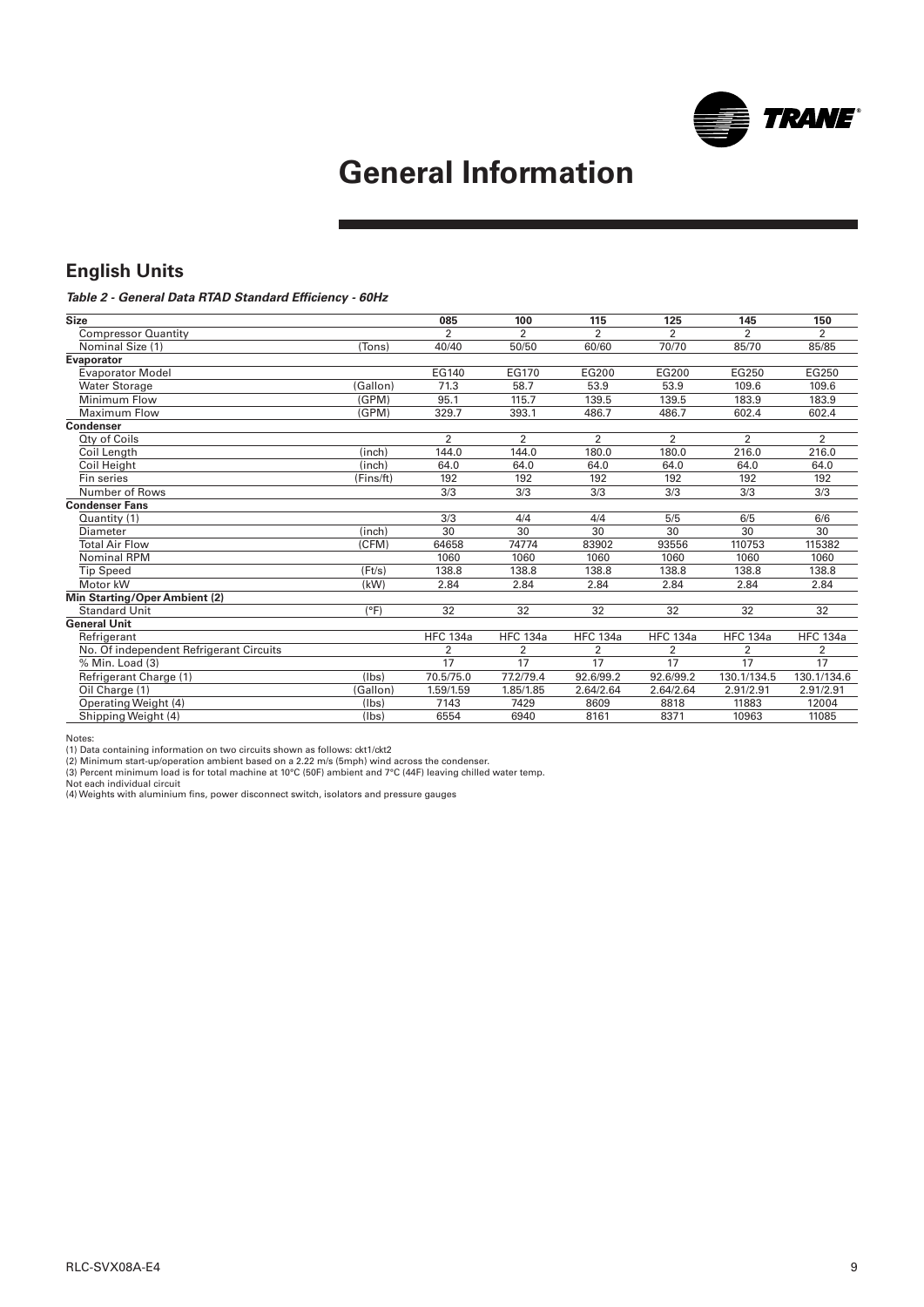<span id="page-9-0"></span>

## **Unit Dimensions**

**Figure 2 - Unit Dimensions and Minimum Recommended Clearances** 



**Table 3**

|                  |        | Unit Dimensions (mm) |        | Minimum clearances (mm) |      |      |  |  |
|------------------|--------|----------------------|--------|-------------------------|------|------|--|--|
|                  | Length | Width                | Height | n                       |      |      |  |  |
| <b>Unit Size</b> |        |                      |        |                         |      |      |  |  |
| RTAD 085-100     | 4426   | 2260                 | 2095   | 1200                    | 1000 | 1000 |  |  |
| RTAD 115-125     | 5351   | 2260                 | 2115   | 1200                    | 1000 | 1000 |  |  |
| RTAD 145-150     | 6370   | 2260                 | 2215   | 1200                    | 1000 | 1000 |  |  |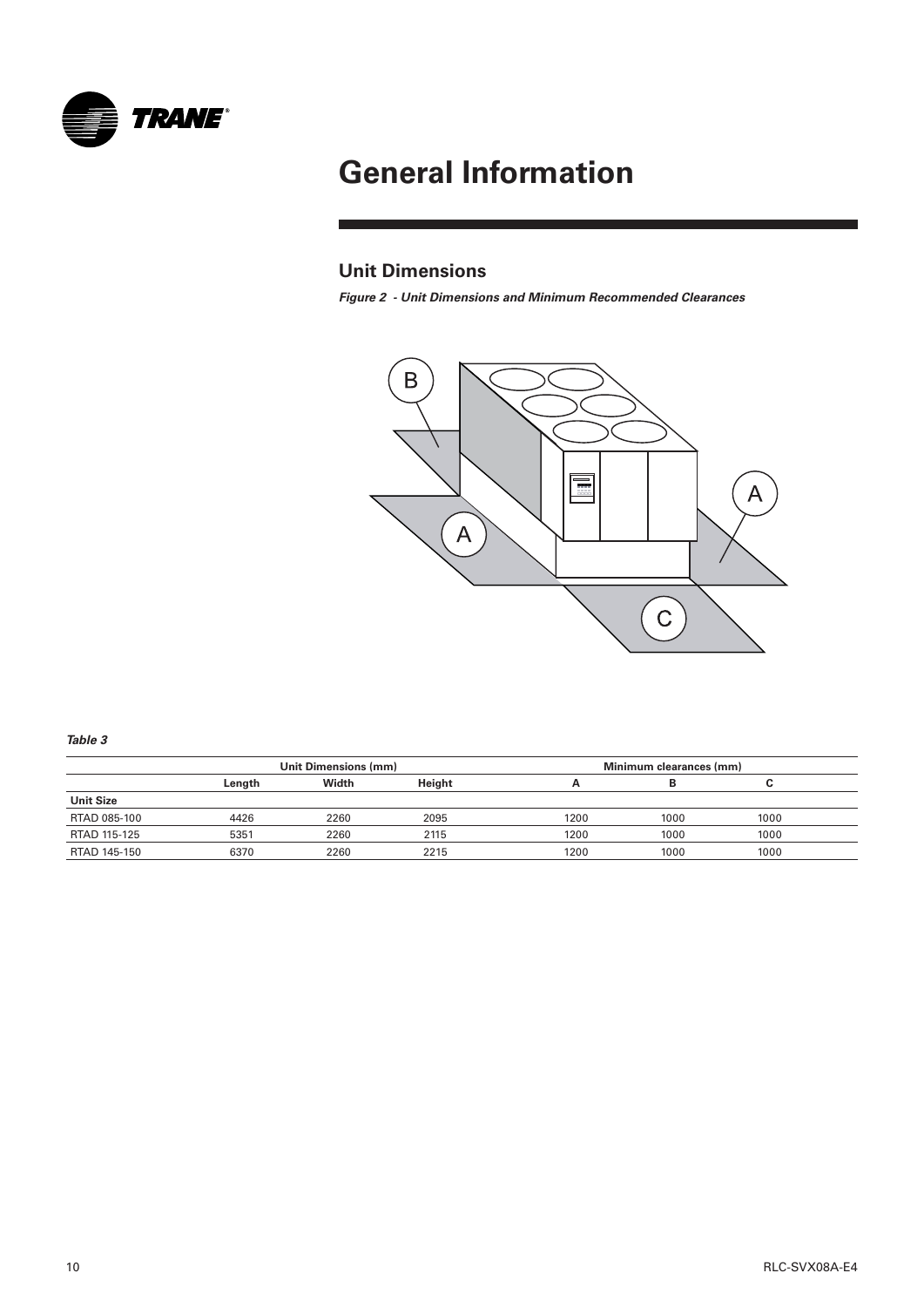

### <span id="page-10-0"></span>**Installation Responsibilities**

Generally, the contractor must do the following when installing an RTAD unit:

- ❏ Install unit on a flat foundation, level (within 1/4" [6 mm] across the length of the unit), and strong enough to support unit loading.
- ❏ Install unit per the instructions contained in this manual.
- ❏ Install any optional sensors and make electrical connections at the UCM-CLD.
- ❏ Where specified, provide and install valves in water piping upstream and downstream of evaporator water connections to isolate the evaporator for maintenance, and to balance/trim system.
- ❏ Furnish and install flow switch and/or auxiliary contacts to prove chilled water flow.
- ❏ Furnish and install pressure gauges in inlet and outlet piping of the evaporator.
- ❏ Furnish and install a drain valve to the bottom of the evaporator shell.
- ❏ Supply and install a vent cock to the top of the evaporator shell.
- ❏ Furnish and install strainers ahead of all pumps and automatic modulating valves.
- ❏ Provide and install field wiring.
- ❏ Install heat tape and insulate the chilled water lines and any other portions of the system, as required, to prevent sweating under normal operating conditions or freezing during low ambient temperature conditions.
- ❏ Start unit under supervision of a qualified service technician.

### **Nameplates**

The RTAD outdoor unit nameplates (Figure 1) are applied to the exterior of the control panel. A compressor nameplate is located on each compressor.

#### **Outdoor Unit Nameplate**

The outdoor unit nameplate provides the following information:

- Unit model and size description
- Unit serial number
- Identifies unit electrical requirements
- Lists correct operating charges of R-134a and refrigerant oil (Trane OIL00048)
- Lists unit test pressures

#### **Compressor Nameplate**

The compressor nameplate provides following information:

- Compressor model number.
- Compressor serial number.
- Compressor electrical characteristics.
- Utilization range
- Recommended refrigerant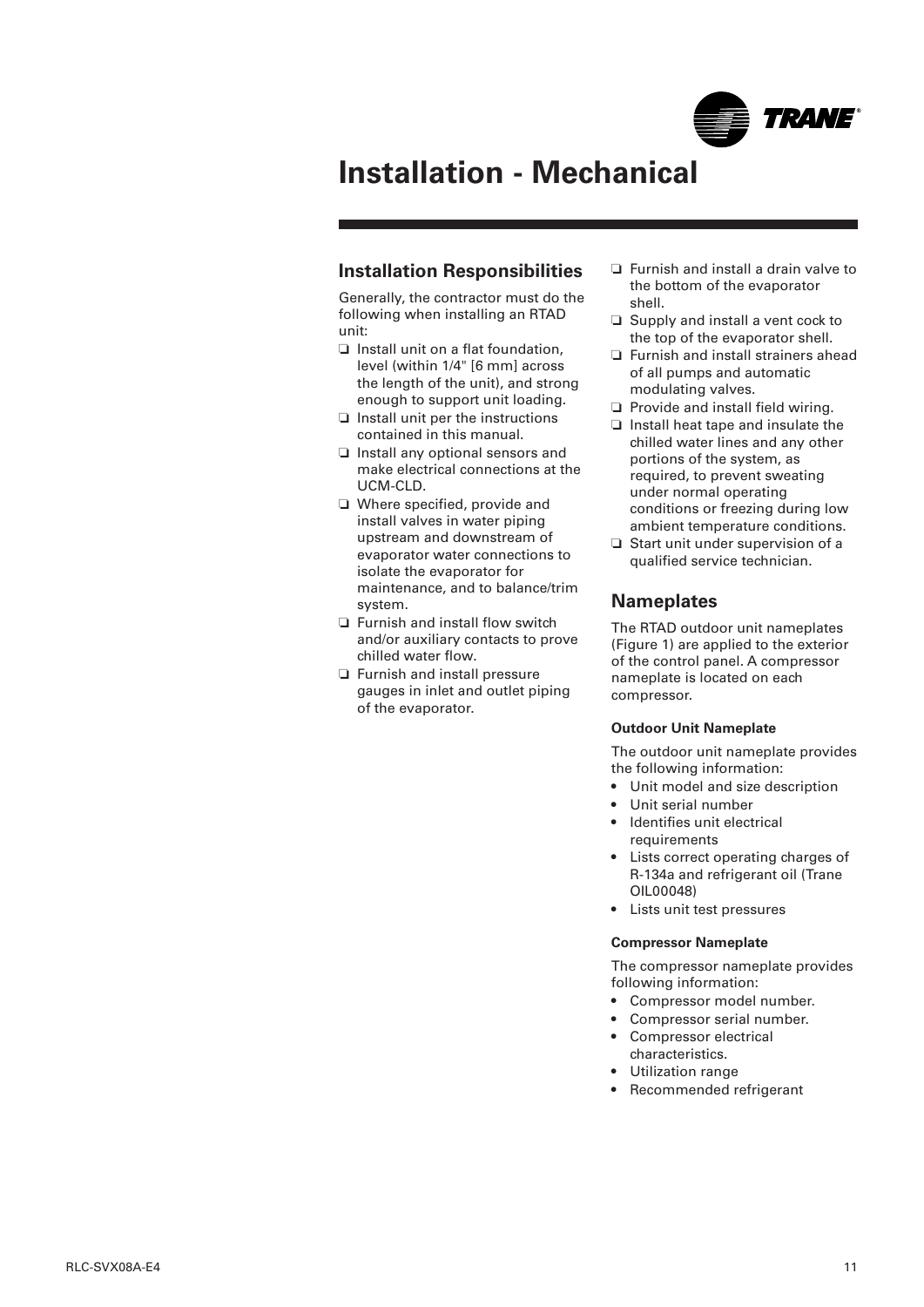

### **Figure 3 - Rigging the Unit**



#### **Table 4**

|                  |      | Lengths (mm) |      | Max. weight (kg) (1) |      |                  |        |  |  |
|------------------|------|--------------|------|----------------------|------|------------------|--------|--|--|
|                  | А    | в            |      | H max.               | W    | <b>Aluminium</b> | Copper |  |  |
| <b>Unit Size</b> |      |              |      |                      |      |                  |        |  |  |
| RTAD 085-100     | 4000 | 2400         | 4426 | 2215                 | 2260 | 3345             | 3785   |  |  |
| RTAD 115-125     | 4000 | 2400         | 5351 | 2215                 | 2260 | 4010             | 4560   |  |  |
| RTAD 145-150     | 4000 | 2400         | 6370 | 2215                 | 2260 | 5265             | 5775   |  |  |

(1) Maximum weight with all options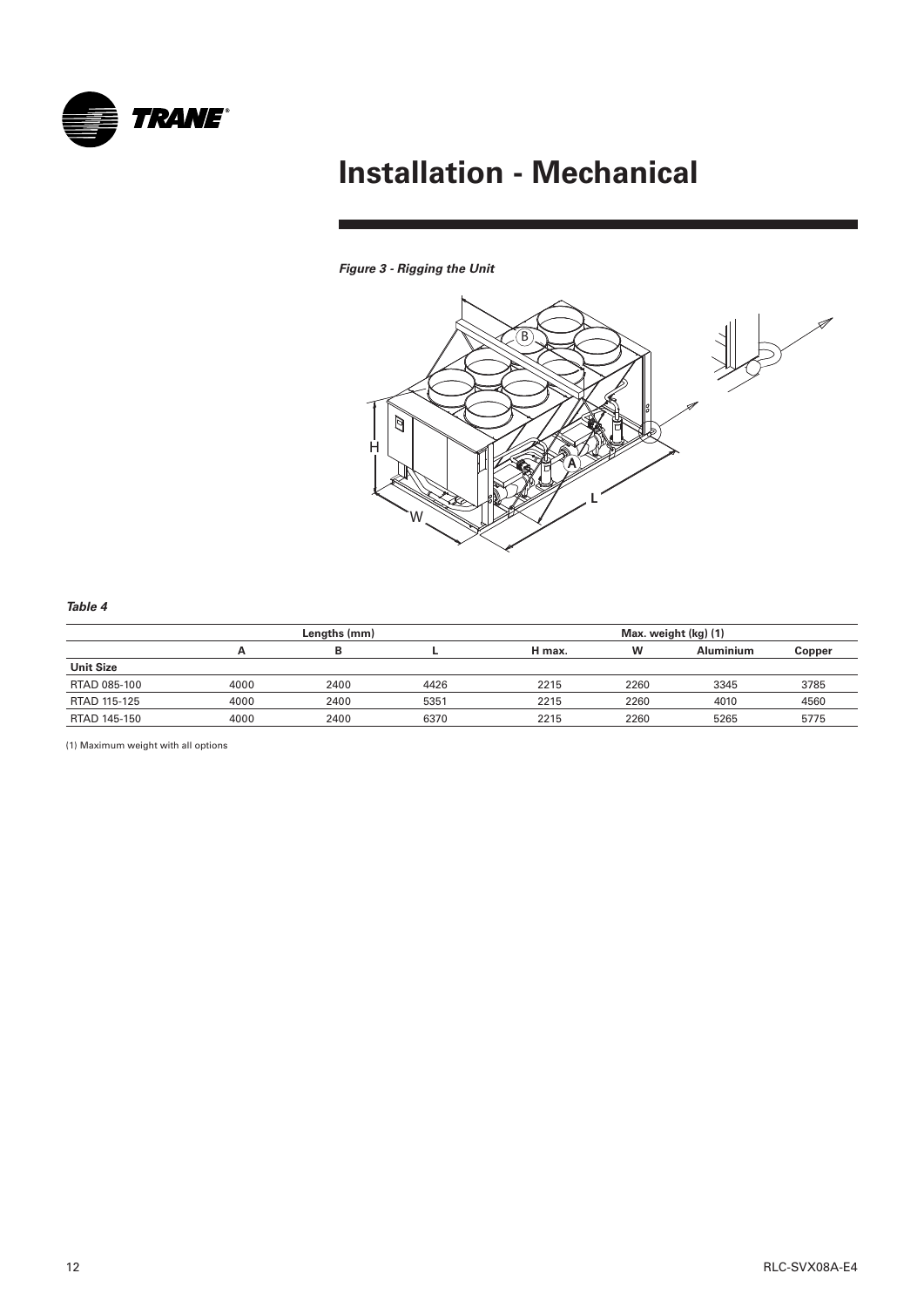

### <span id="page-12-0"></span>**Storage**

Extended storage of the outdoor unit prior to installation requires the following precautionary measures:

- Store the outdoor unit in a secure area.
- At least every three months (quarterly), check the pressure in the refrigerant circuits to verify that the refrigerant charge is intact. If it is not, contact a qualified service organization and the appropriate Trane sales office.
- Close the discharge and liquid line isolation valves.

**CAUTION! Refer to nameplate for unit weight and additional installation instructions contained inside the control panel. Other lifting arrangements may cause equipment damage or serious personal injury.**

### **Location Requirements**

#### **Isolation and Sound Emission**

The most effective form of isolation is to locate the unit away from any sound sensitive area. Structurally transmitted sound can be reduced by elastomeric vibration eliminators. Spring isolators are not recommended. Consult an acoustical engineer in critical sound applications. For maximum isolation effect, isolate water lines and electrical conduit. Wall sleeves and rubber isolated piping hangers can be used to reduce the sound transmitted through water piping. To reduce the sound transmitted through electrical conduit, use flexible electrical conduit. State and local codes on sound emissions should always be considered. Since the environment in which a sound source is located affects sound pressure, unit placement must be carefully evaluated. Sound power levels for Trane air-cooled RTAD chillers are available on request.

For additional reduction of sound and vibration, install the optional neoprene isolators. Construct an isolated concrete pad for the unit or provide concrete footings at the unit mounting points. Mount the unit directly to the concrete pads or footings. Level the unit using the base rail as a reference. Use shims as necessary to level the unit.

#### **Neoprene Isolator (optional) Installation**

Refer to submittals for diagrams.

- 1 Secure the isolators to the mounting surface using the mounting slots in the isolator base plate. DO NOT fully tighten the isolator mounting bolts at this time.
- 2 Align the mounting holes in the base of the unit with the threaded positioning pins on the top of the isolators.
- 3 Lower the unit onto the isolators and secure the isolator to the unit with a nut. Maximum isolator deflection should be 1/4 inch (6 mm).
- 4 Level the unit carefully. Fully tighten the isolator mounting bolts.

#### **Noise Considerations**

Locate the outdoor unit away from sound sensitive areas. If required, install rubber vibration isolators in all water piping and use flexible electrical conduit. Consult an acoustical engineer for critical applications. Also refer to Trane Engineering Bulletins for application information on RTAD chillers.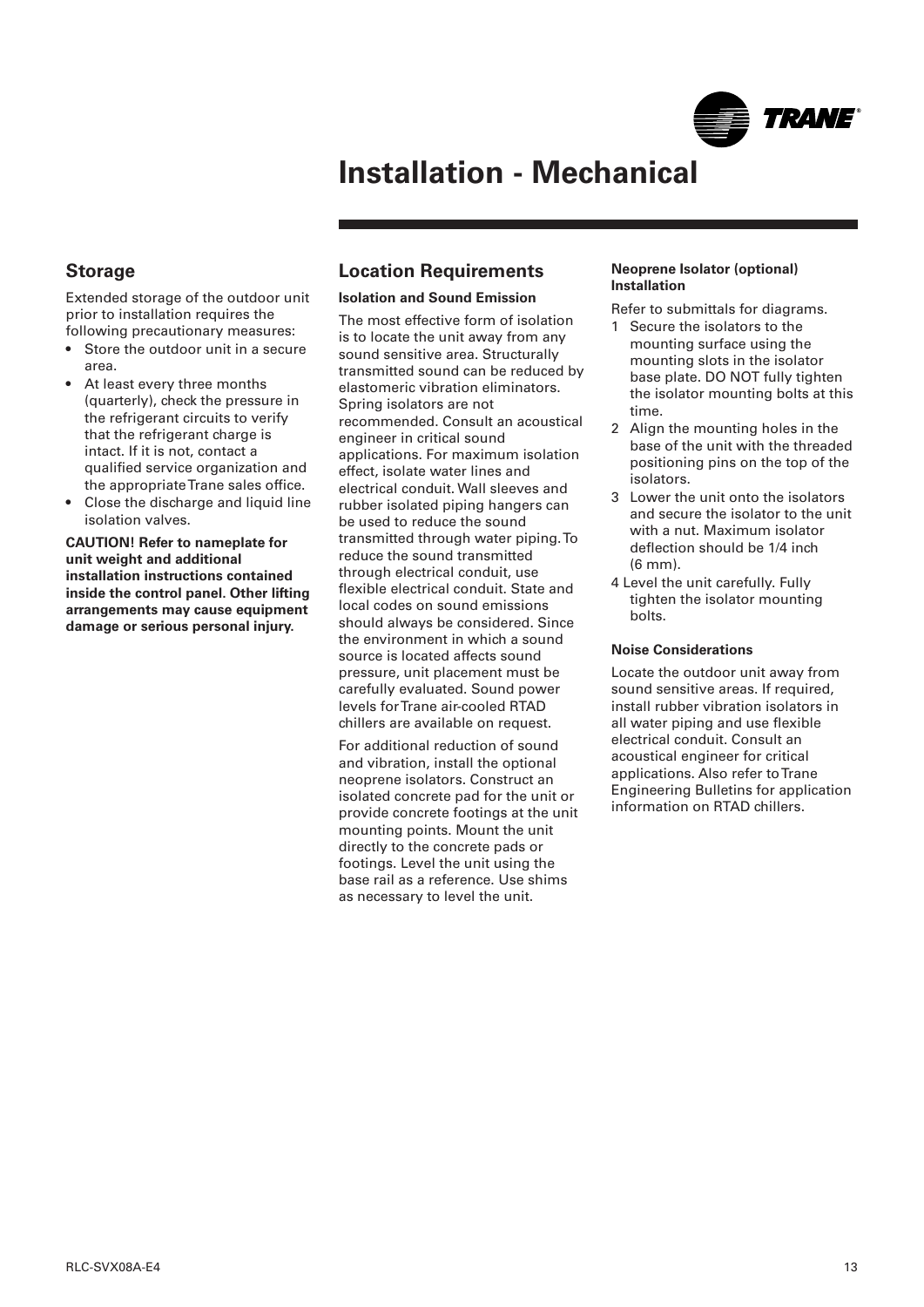<span id="page-13-0"></span>

#### **Foundation**

Provide rigid, non-warping mounting pads or a concrete foundation of sufficient strength and mass to support the outdoor unit operating weight (i.e., including completed piping, and full operating charges of refrigerant, oil and water). Refer to Tables 1-2 for unit operating weights. Once in place, the outdoor unit must be level within 1/4" (6 mm) over its length and width. A base or foundation is not required if the selected unit location is level and strong enough to support the unit's operating weight. Trane is not responsible for equipment problems resulting from an improperly designed or constructed foundation.

Note: To allow for cleaning under the condensing coil, it is recommended that an opening be left between the unit base and the concrete pad.

#### **Clearances**

Refer to Figure 2 for minimum clearances. Provide enough space around the outdoor unit to allow the installation and maintenance personnel unrestricted access to all service points. Refer to submittal drawings for the unit dimensions. A minimum of four feet is recommended for compressor service. Provide sufficient clearance for the opening of control panel doors. In all cases, local codes which require additional clearances will take precedence over these recommendations.

Unobstructed flow of condenser air is essential to maintain chiller capacity and operating efficiency. When determining unit placement, give careful consideration to assuring a sufficient flow of air across the condenser heat transfer surface. Two detrimental conditions are possible and must be avoided if optimum performance is to be achieved: warm air recirculation and coil starvation. Warm air recirculation occurs when discharge air from the condenser fans is recycled back to the condenser coil inlet. Coil starvation occurs when free airflow to (or from) the condenser is restricted. Both warm air recirculation and coil starvation cause reduction in unit efficiency and capacity due to the increased head pressures. Debris, trash, supplies etc. should not be allowed to accumulate in the vicinity of the unit. Supply air movement may draw debris into the condenser coil, blocking spaces between coil fins and causing coil starvation. Special consideration should be given to low ambient units. Condenser coils and fan discharge must be kept free of snow or other obstructions to permit adequate airflow for satisfactory unit operation.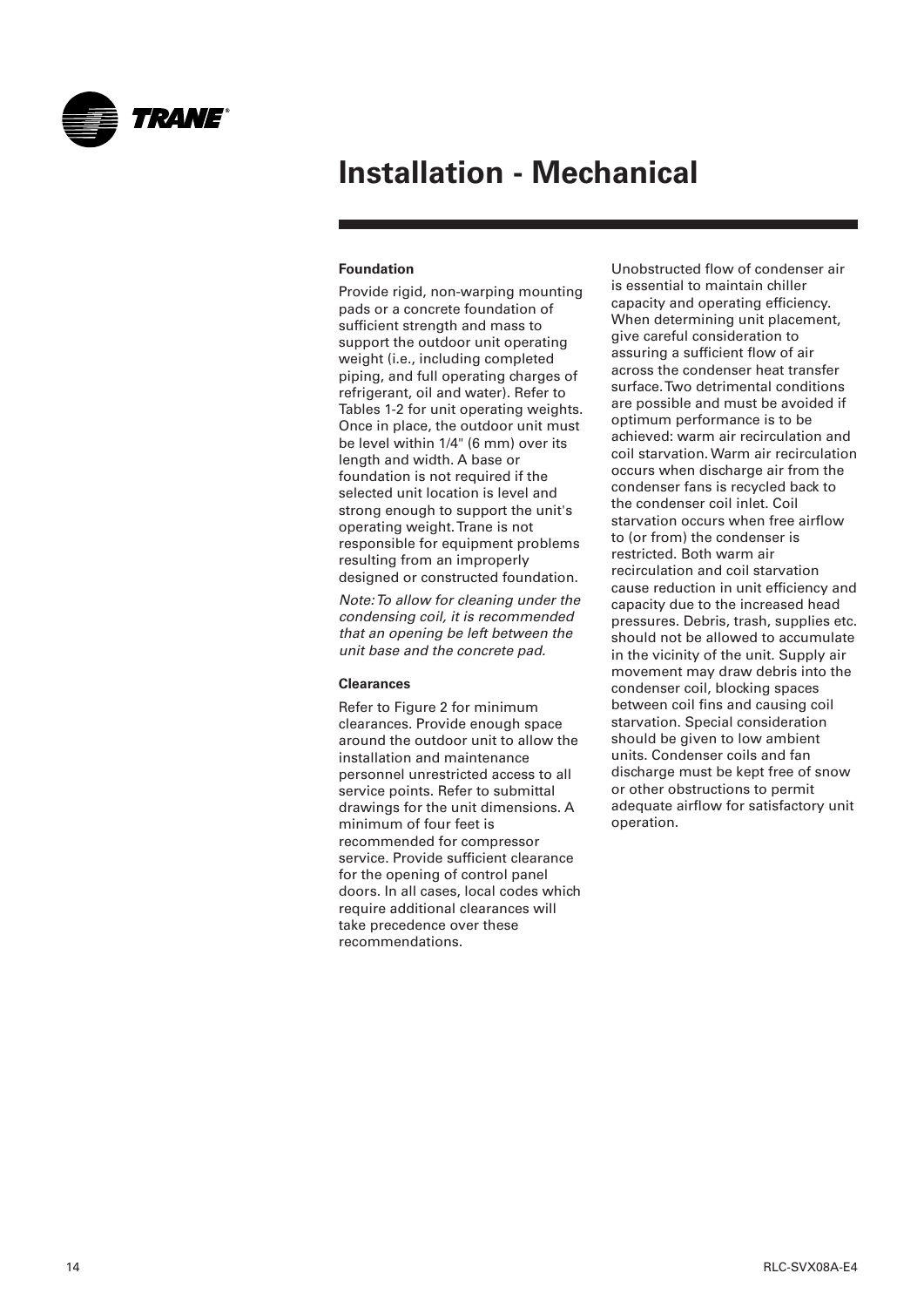

<span id="page-14-0"></span>In situations where equipment must be installed with less clearance than recommended, such as frequently occurs in retrofit and rooftop applications, restricted airflow is common. The Main Processor will direct the unit to make as much chilled water as possible given the actual installed conditions. Consult your Trane sales engineer for more details.

Note: If the outdoor unit configuration requires a variance to the clearance dimensions, contact your Trane Sales Office Representative. Also refer to Trane Engineering Bulletins for application information on RTAD chillers.

#### **Drainage**

Provide a large capacity drain for water vessel drain-down during shutdown or repair. The evaporator is provided with a drain connection. All local and national codes apply. The vent on the top of the evaporator shell is provided to prevent a vacuum by allowing air into the evaporator for complete drainage.

### **Unit Water Piping**

Thoroughly flush all water piping to the unit before making the final piping connections to the unit.

**CAUTION! If using an acidic commercial flushing solution, construct a temporary bypass around the unit to prevent damage to internal components of the evaporator.To avoid possible equipment damage, do not use untreated or improperly treated system water.**

**CAUTION! As the unit contains pressure approved vessels and sensitive electronic equipment, do not use arc welding directly on the unit or even close to the unit. Do not weld near the Victaulic connections.**

## **Unit Piping**

Components and layout will vary slightly, depending on the location of connections and the water source.

Note: The chilled water piping to the evaporator is to be Victaulic type connections.

To prevent damage to chilled water components, do not allow evaporator pressure (maximum working pressure) to exceed 16 bar.

Provide shutoff valves in lines to the gauges to isolate them from the system when they are not in use. Use rubber vibration eliminators to prevent vibration transmission through the water lines. If desired, install thermometers in the lines to monitor entering and leaving water temperatures. Install a balancing valve in the leaving water line to control water flow balance. Install shutoff valves on both the entering and leaving water lines so that the evaporator can be isolated for service.

**CAUTION! A pipe strainer must be installed in the entering water line. Failure to do so can allow waterborne debris to enter the evaporator.**

"Piping components" include all devices and controls used to provide proper water system operation and unit operating safety. These components and their general locations are given below.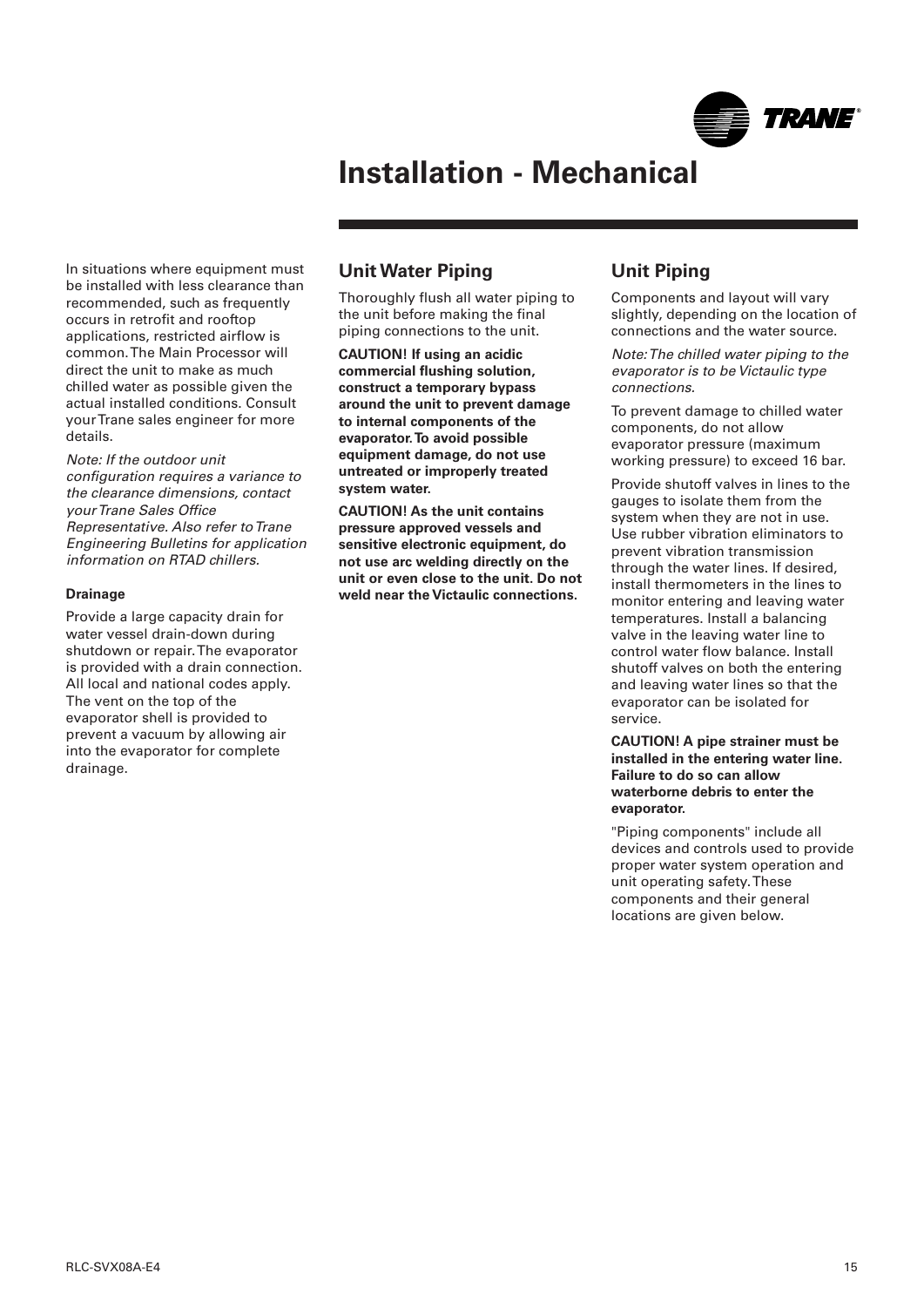<span id="page-15-0"></span>

### **Entering Chilled Water Piping**

- ❏ Air vents (to bleed air from system).
- ❏ Water pressure gauges with shutoff valves.
- ❏ Vibration eliminators.
- ❏ Shutoff (isolation) valves. Thermometers (if desired).
- ❏ Clean-out tees.
- ❏ Pipe strainer.

#### **CAUTION! Install strainer in evaporator water inlet piping. Failure to do so can result in evaporator tube damage.**

### **Leaving Chilled Water Piping**

- ❏ Air vents (to bleed air from system).
- ❏ Water pressure gauges with shutoff valves.
- ❏ Vibration eliminators.
- ❏ Shutoff (isolation) valves.
- ❏ Thermometers.
- ❏ Clean-out tees.
- ❏ Balancing valve.
- ❏ Flow Switch

**CAUTION! To prevent evaporator damage, do not exceed 16 bar evaporator water pressure.**

## **Evaporator Drain**

A 3/4" drain connection is located under the evaporator shell. This may be connected to a suitable drain to permit evaporator drainage during unit servicing. A shutoff valve must be installed on the drain line.

## **Evaporator Flow Switch**

Specific connection and schematic wiring diagrams are shipped with the unit. Some piping and control schemes, particularly those using a single water pump for both chilled and hot water must be analyzed to determine how and or if a flowsensing device will provide desired operation.

Follow the manufacturer's recommendations for selection and installation procedures. General guidelines for flow switch installation are outlined below

1. Mount the switch upright, with a minimum of 5 pipe diameters of straight horizontal run on each side. Do not install close to elbows, orifices or valves.

Note: The arrow on the switch must point in the direction of flow.

2. To prevent switch fluttering, remove all air from the water system.

Note: The UCM-CLD provides a 6-second time delay after a "loss-offlow" diagnostic before shutting the unit down. Contact a qualified service representative if nuisance machine shutdowns persist.

3. Adjust the switch to open when water flow falls below nominal.

Evaporator data is given in Tables 1-2. Flow switch contacts are closed on proof of water flow.

4. Install a pipe strainer in the entering evaporator water line to protect components from waterborne debris.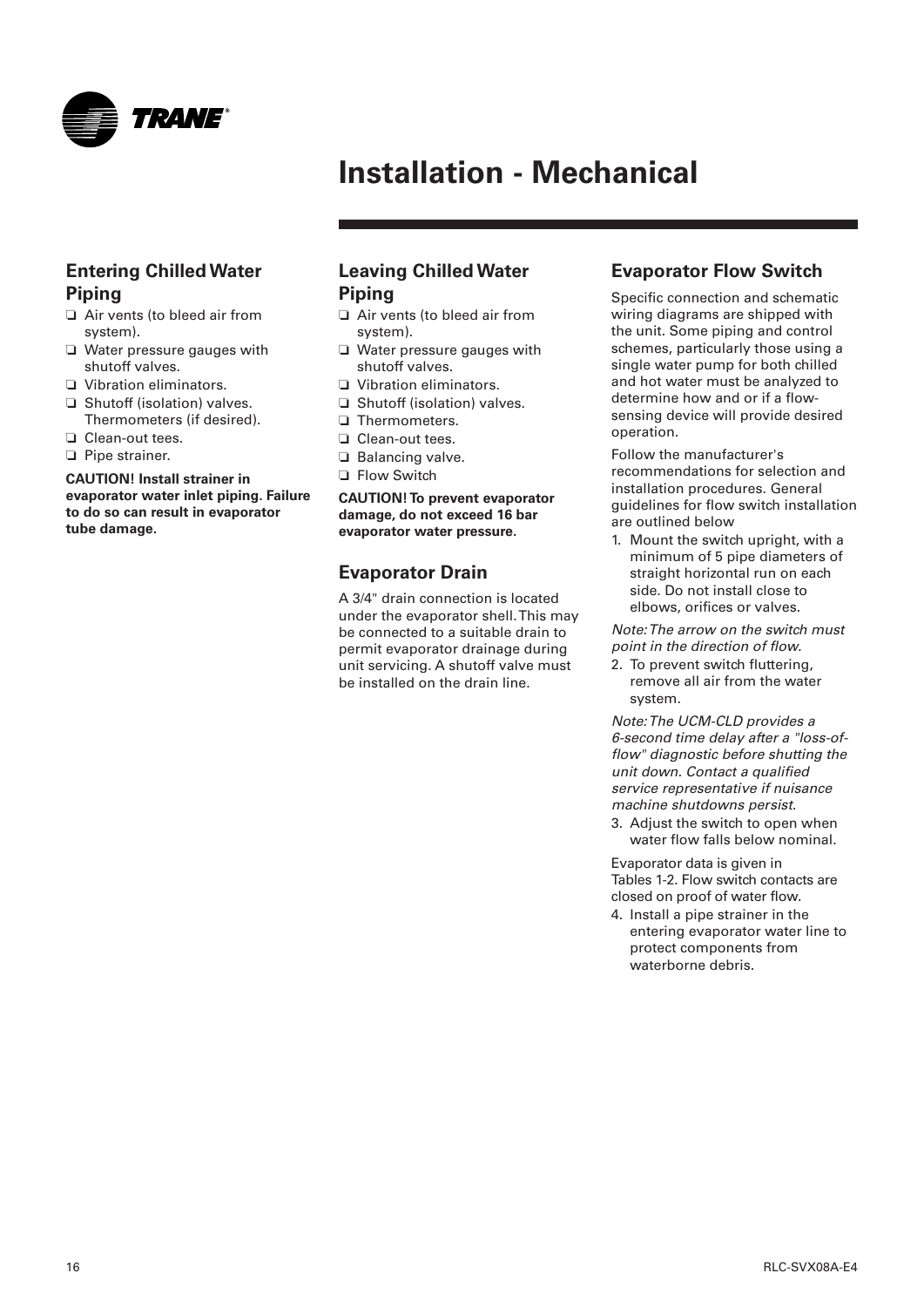

## <span id="page-16-0"></span>**Water Treatment**

**CAUTION! If calcium chloride is used for water treatment, an applicable corrosion inhibitor must also be used. Failure to do so may result in damage to system components.**

Dirt, scale, products of corrosion and other foreign material will adversely affect heat transfer between the water and system components. Foreign matter in the chilled water system can also increase pressure drop and, consequently, reduce water flow.

**Figure 4 - Evaporator Water Pressure Drop RTAD**



Proper water treatment must be determined locally, depending on the type of system and local water characteristics. Neither salt nor brackish water is recommended for use in Trane air-cooled Series R™ chillers. Use of either will lead to a shortened life to an indeterminable degree. Trane encourages the employment of a reputable water treatment specialist, familiar with local water conditions, to assist in this determination and in the establishment of a proper water treatment program.

Using untreated or improperly treated water in these units may result in inefficient operation and possible tube damage. Consult a qualified water treatment specialist to determine whether treatment is needed. The following disclamatory label is provided on each RTAD unit:

Note: The use of improperly treated or untreated water in this equipment may result in scaling, erosion, corrosion, algae or slime. The services of a qualified water treatment specialist should be engaged to determine what treatment, if any, is advisable. Trane warranty specifically excludes liability for corrosion, erosion or deterioration of Trane equipment.

**CAUTION! Do not use untreated or improperly treated water. Equipment damage may occur.**

 $4 = 145, 150$ 

 $1 = 100$  $2 = 085$  $3 = 115, 125$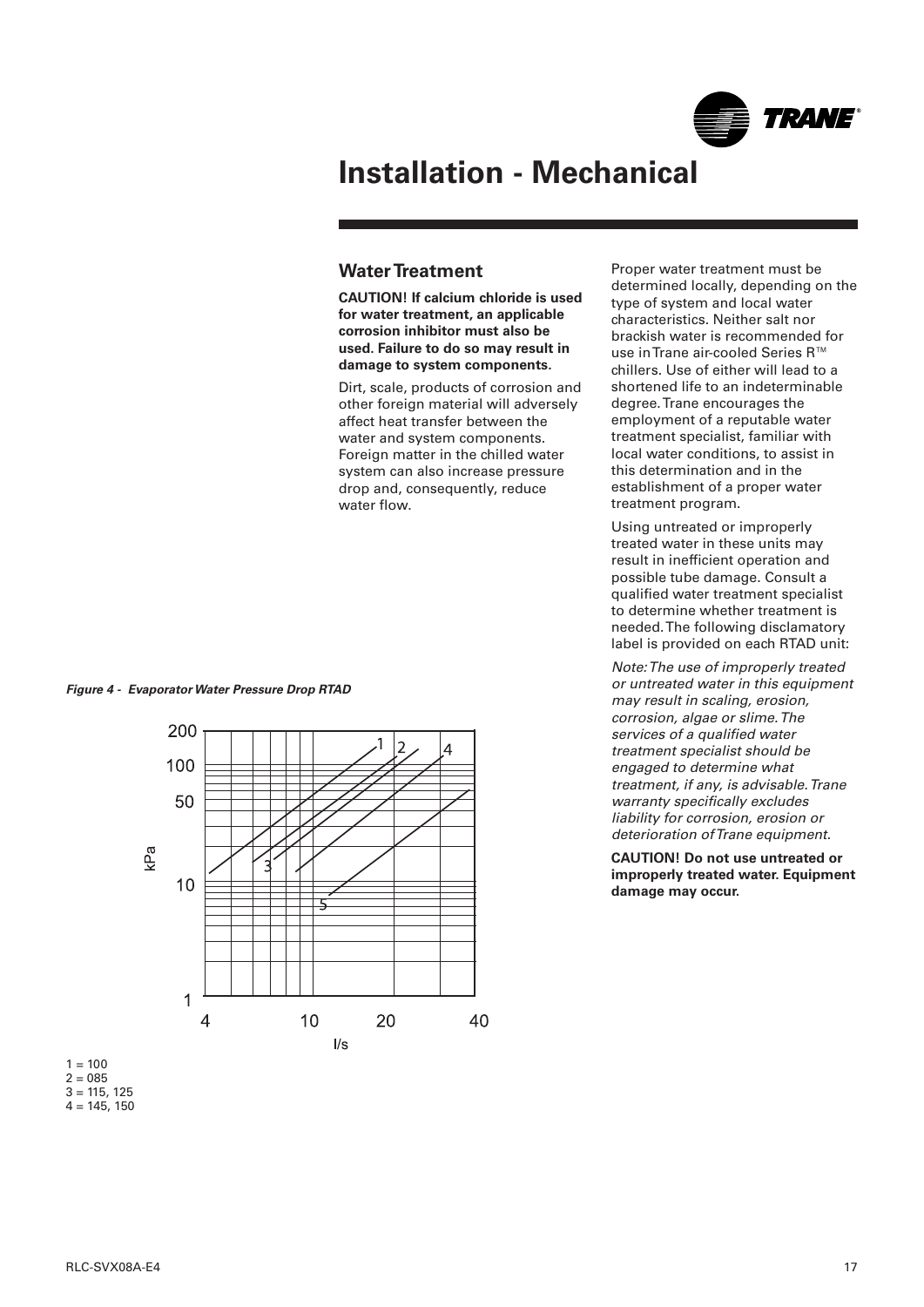

**Figure 5- Suggested piping for typical RTAD Standard evaporator**



- 1. Gate valve
- 2. Water strainer
- 3. Thermometer (user option) 4. Vibration eliminator
- 5. Relief valve
- 6. Valved pressure gauge
- 7. Vent
- 8. Drain
- 9. Flow switch (chilled water flow)
- 10. Balancing valve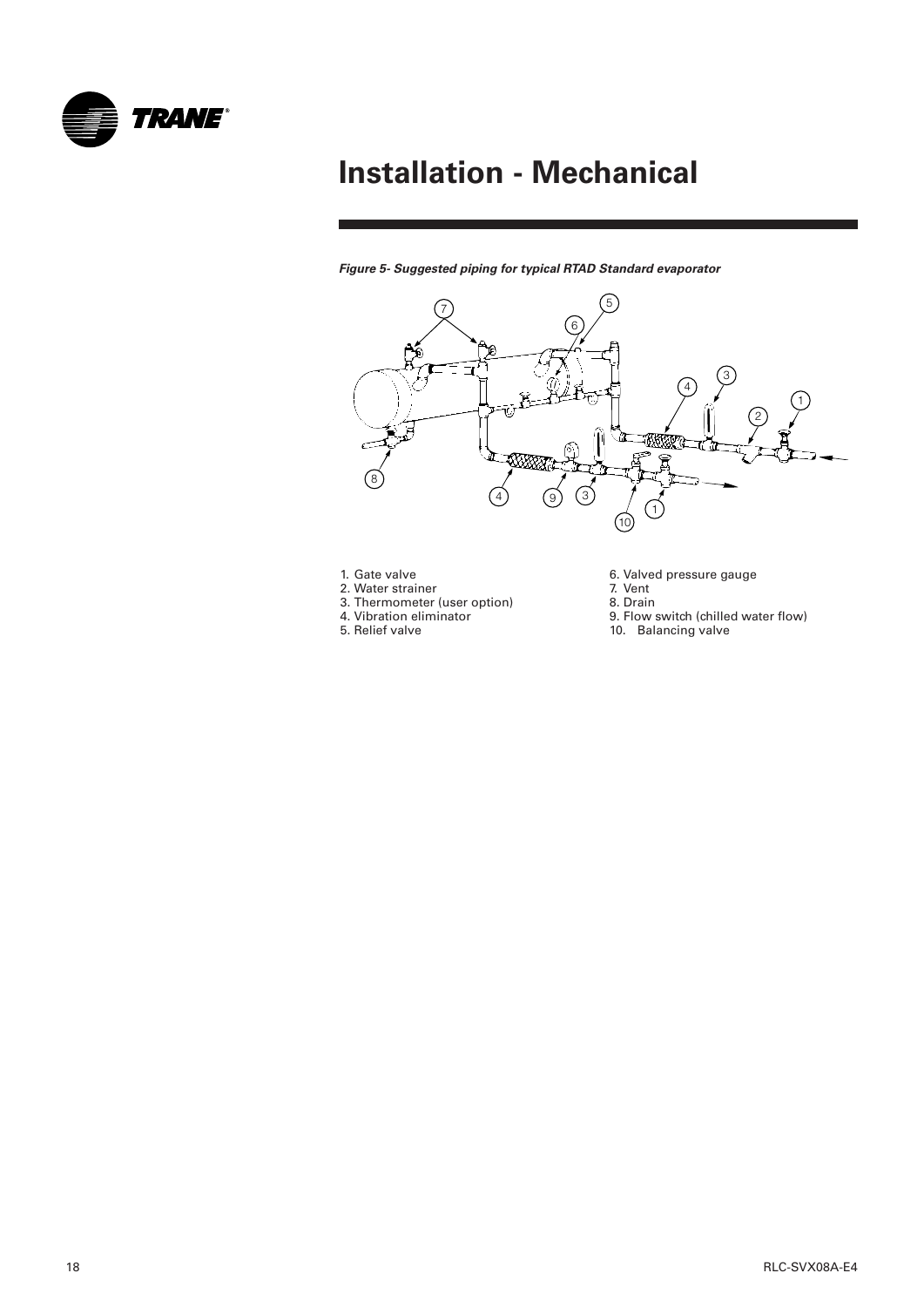

## <span id="page-18-0"></span>**Water Pressure Gauges**

Install field-supplied pressure components as shown in Figure 5. Locate pressure gauges or taps in a straight run of pipe; avoid placement near elbows, etc. Be sure to install the gauges at the same elevation on each shell if the shells have oppositeend water connections.

To read manifolded pressure gauges, open one valve and close the other (depending upon the reading desired). This eliminates errors resulting from differently calibrated gauges installed at unmatched elevations.

## **Water Pressure Relief Valves**

#### **CAUTION! To prevent shell damage, install pressure relief valves in the evaporator water system.**

Install a water pressure relief valve in the evaporator inlet piping between the evaporator and the inlet shutoff valve, as shown in Figure 5. Water vessels with close-coupled shutoff valves have a high potential for hydrostatic pressure buildup on a water temperature increase. Refer to applicable codes for relief valve installation guidelines.

## **Freeze Protection**

If the unit will remain operational at subfreezing ambient temperatures, the chilled water system must be protected from freezing, following the steps listed below

- 1 Heaters are factory-installed on the packaged unit evaporator and will protect it from freezing in ambient temperatures down to - 18°C (0°F).
- 2 Install heat tape on all water piping, pumps, and other components that may be damaged if exposed to freezing temperatures. Heat tape must be designed for low ambient temperature applications. Heat tape selection should be based on the lowest expected ambient temperature.
- 3 Add a non-freezing, low temperature, corrosion inhibiting, heat transfer fluid to the chilled water system. The solution must be strong enough to provide protection against ice formation at the lowest anticipated ambient temperature. Refer to Tables 1-2 for evaporator water storage capacities.

Note: Use of glycol type antifreeze reduces the cooling capacity of the unit and must be considered in the design of the system specifications.

Protection coverage with 30% Ethylene Glycol:

- freezing point without burst effect = - 13°C;
- freezing point with burst effect  $=$  - 50°C.

In ambient temperatures below -18°C, the water circuit must be protected against freezing by the one of the following methods:

- purge the water circuit or add an an anti-freeze fluid.
- Activate the heat tapes on the unit and do not shut the unit down.

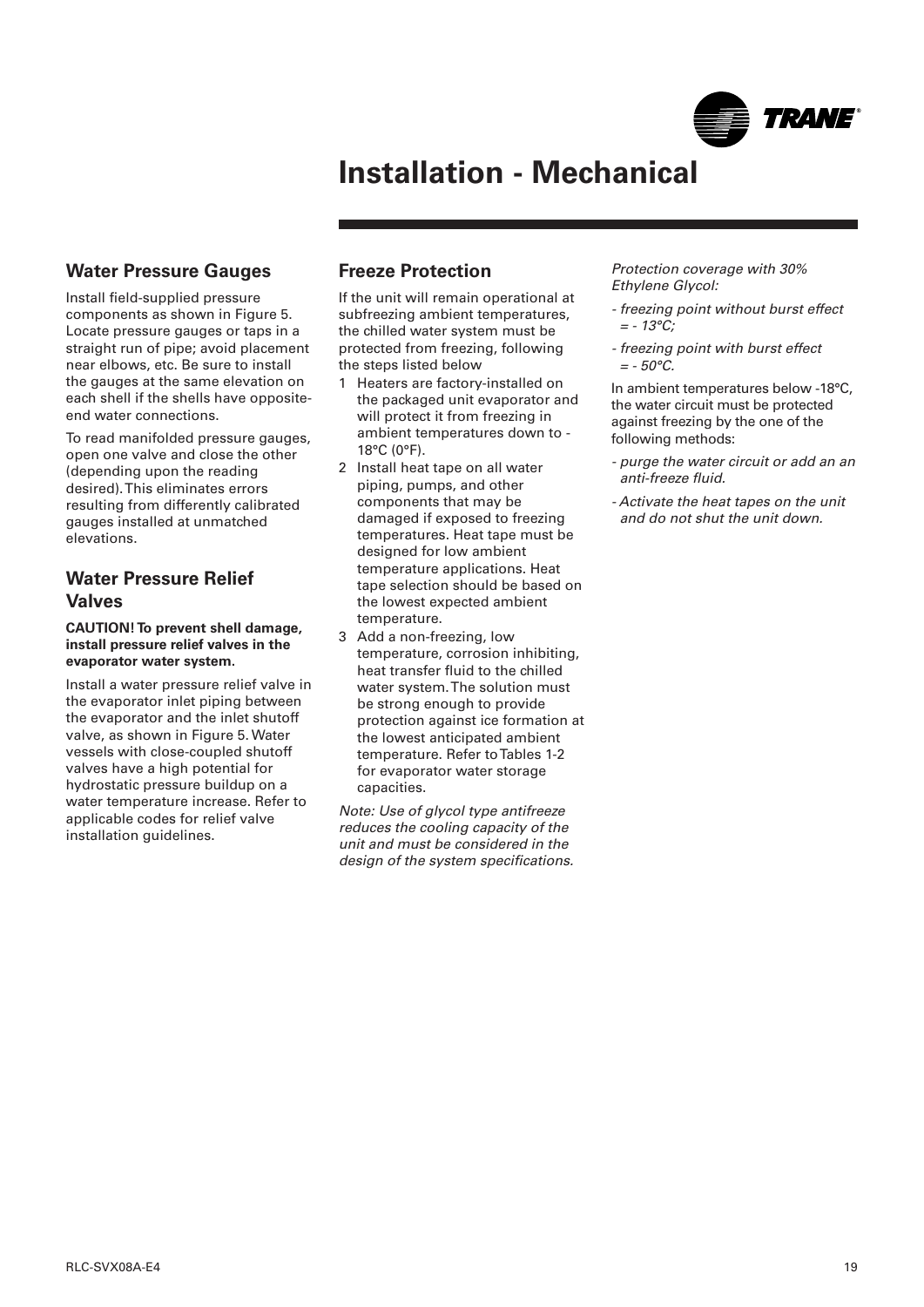<span id="page-19-0"></span>

### **General Recommendations**

**WARNING! The warning label shown in Figure 6 is displayed on the equipment. Strict adherence to these warnings must be observed. Failure to do so may result in personal injury or death.**

All wiring must comply with CE codes. Typical field wiring diagrams are included in the unit control panel. Minimum circuit ampacities and other unit electrical data are on the unit nameplate and in the general data tables. See the unit order specifications for actual electrical data. Specific electrical schematics and connection diagrams are shipped with the unit.

**CAUTION! To avoid corrosion and overheating at terminal connections, use copper conductors only. Failure to do so may result in damage to the equipment.**

**Do not allow conduit to interfere with other components, structural members or equipment. Control voltage (115V) wiring in conduit must be separate from conduit carrying low voltage (<30V) wiring.**

**CAUTION! To prevent control malfunctions, do not run low voltage wiring (<30V) in conduit with conductors carrying more than 30 volts.**

#### **Figure 6 - Warning Label**

| Ouvrir le sectionneur principal avant toute intervention.<br>Certains circuits restent sous tension après coupure du sectionneur principal.                                                                          |
|----------------------------------------------------------------------------------------------------------------------------------------------------------------------------------------------------------------------|
| Bevor mit arbeiten an elektrischen teilen begonnen werden kann, muss der haupschalter geoeffnet werden.<br>Dennoch ist zu beachten, dass bestimmte stromkreise weiterhin spannungsfuehrend sind.                     |
| Open main disconnect switch before servicing any electrical component.<br>Some circuits remain live after opening main disconnect switch.                                                                            |
| Prima di effettuare qualsiasi intervento, aprire il sezionatore principale.<br>Alcuni circuiti rimangono sotto tensione dopo aver aperto il sezionatore principale.                                                  |
| Voor service aan de koelinstallatie schakel de spanning uit door het uitschakelen van de hoofdschakellar.<br>Enkele electrische compontenen blijven onder spanning staan na het uitschakelen van de hoofdschakellar. |
| Abrir el sectionador antes de toda intervencion en el panel electrico.<br>Algunos circuitos quedan con tension mantenida despues de la apuertura del sectionador.                                                    |
| Πριν απο' οποιαδηποτε παρεμβαση,<br>ανοιζτε τον κεντρικο άποζευκτηρα.<br>Μετά τη διακοπη του κεντρικου αποζευκτηρα,<br>ορισμενα κυκλωματα παραμενούν υπο ταση.                                                       |
| Desligar o interruptor principal antes de qualquer intervenção.<br>Alguns circuitos permanecem ligados à corrente depois de o interruptor principal ser desligado.                                                   |
| Afbryd hovedleningsadskilleren før indgreb.<br>Visse kredse er stadig under spænding, selv efter at hovedledningsadskilleren er afbrudt.                                                                             |
| Öppna huvudfrånskiljaren innan du utför någon annan åtgärd.<br>Vissa kretsgångar kan vara strömförande även efter att frånskiljaren har frånkopplats.                                                                |
| Frakobble hovedbryteren før du gjør noe annet.<br>Enkelte ledninger kann være strømførende selv etter at hovedbryteren er frakobblet.                                                                                |
| Avaa päakataisija aina ennen toiminnan käynnistämistä.<br>Pääkatkaisijan sulkemisen jälkeen joihinkin virtapiireihin saattaa jäädä jännitettä.                                                                       |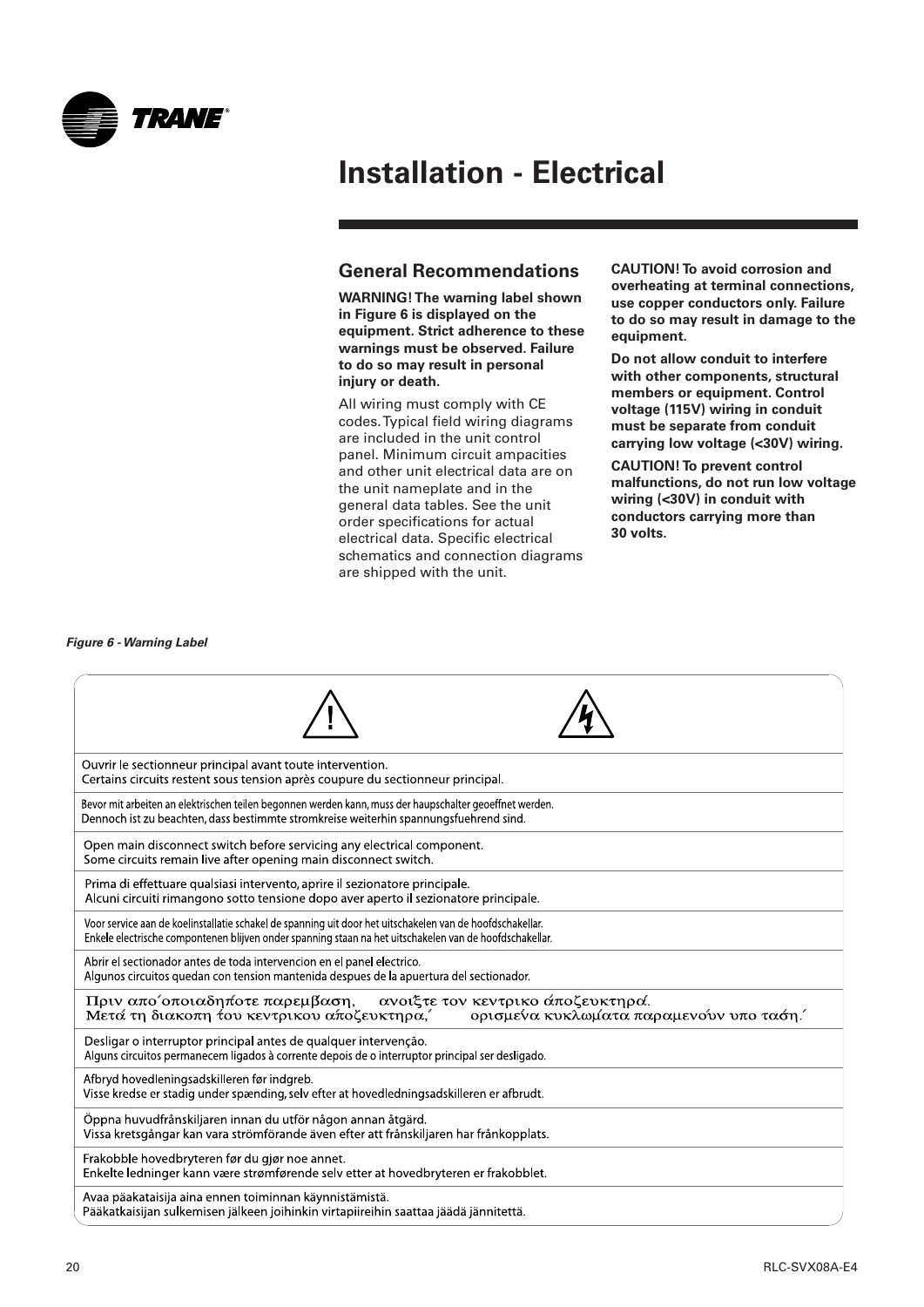

#### **Table 5 - Unit Wiring 380/3/60 - Standard units**

|                     |                                       |                            | <b>Customer Wire Selection Size</b> |                     |                                         |                                              |                                    |                                  |  |  |  |  |
|---------------------|---------------------------------------|----------------------------|-------------------------------------|---------------------|-----------------------------------------|----------------------------------------------|------------------------------------|----------------------------------|--|--|--|--|
| Unit<br><b>Size</b> | Nbr of<br>Power<br><b>Connections</b> | <b>Maximum</b><br>Amps (1) | <b>Starting</b><br>Amps (2)         | Power<br>Factor (3) | <b>Disconnect</b><br>Switch<br>Size (A) | <b>Maximum</b><br>cable size mm <sup>2</sup> | <b>Compressor</b><br>Fuse Size (A) | <b>Evaporator</b><br>heater (kW) |  |  |  |  |
| 60 Hz               |                                       |                            |                                     |                     |                                         |                                              | ckt1/ckt2                          |                                  |  |  |  |  |
| 085                 |                                       | 303                        | 318                                 | 0.90                | 400                                     | $240$ mm <sup>2</sup>                        | 200/200                            | 0.217                            |  |  |  |  |
| 100                 |                                       | 368                        | 402                                 | 0.88                | 500                                     | $240$ mm <sup>2</sup>                        | 250/250                            | 0.217                            |  |  |  |  |
| 115                 |                                       | 418                        | 452                                 | 0.90                | 500                                     | $240$ mm <sup>2</sup>                        | 250/250                            | 0.217                            |  |  |  |  |
| 125                 |                                       | 443                        | 546                                 | 0.91                | 630                                     | $2 \times 300$ mm <sup>2</sup>               | 250/250                            | 0.217                            |  |  |  |  |
| 145                 |                                       | 527                        | 582                                 | 0.91                | 630                                     | $2 \times 300$ mm <sup>2</sup>               | 400/250                            | 0.434                            |  |  |  |  |
| 150                 |                                       | 611                        | 627                                 | 0.90                | 800                                     | $2 \times 300$ mm <sup>2</sup>               | 400/400                            | 0.434                            |  |  |  |  |

#### **Table 6 - Unit Wiring 460/3/60 - Standard units**

| <b>Customer Wire Selection Size</b>   |                     |                             |                     |                                                |                                       |                                    |                                  |  |
|---------------------------------------|---------------------|-----------------------------|---------------------|------------------------------------------------|---------------------------------------|------------------------------------|----------------------------------|--|
| Nbr of<br>Power<br><b>Connections</b> | Maximum<br>Amps (1) | <b>Starting</b><br>Amps (2) | Power<br>Factor (3) | <b>Disconnect</b><br><b>Switch</b><br>Size (A) | Maximum<br>cable size mm <sup>2</sup> | <b>Compressor</b><br>Fuse Size (A) | <b>Evaporator</b><br>heater (kW) |  |
|                                       |                     |                             |                     |                                                |                                       | ckt1/ckt2                          |                                  |  |
|                                       | 251                 | 264                         | 0.90                | 400                                            | $240$ mm <sup>2</sup>                 | 160/160                            | 0.217                            |  |
|                                       | 305                 | 328                         | 0.89                | 400                                            | $240$ mm <sup>2</sup>                 | 200/200                            | 0.217                            |  |
|                                       | 346                 | 371                         | 0.90                | 500                                            | $240$ mm <sup>2</sup>                 | 200/200                            | 0.217                            |  |
|                                       | 408                 | 441                         | 0.91                | 500                                            | $240$ mm <sup>2</sup>                 | 250/250                            | 0.217                            |  |
|                                       | 457                 | 479                         | 0.91                | 630                                            | $2 \times 300$ mm <sup>2</sup>        | 315/250                            | 0.434                            |  |
|                                       | 505                 | 517                         | 0.90                | 630                                            | $2 \times 300$ mm <sup>2</sup>        | 315/315                            | 0.434                            |  |
|                                       |                     |                             |                     |                                                |                                       |                                    |                                  |  |

Notes:<br>1. Maximum Compressors FLA + all fans FLA + control Amps<br>2. Starting Amps of the circuit with the largest compressor circuit including fans plus RLA of the second circuit including fans + control Amps<br>2. Compressor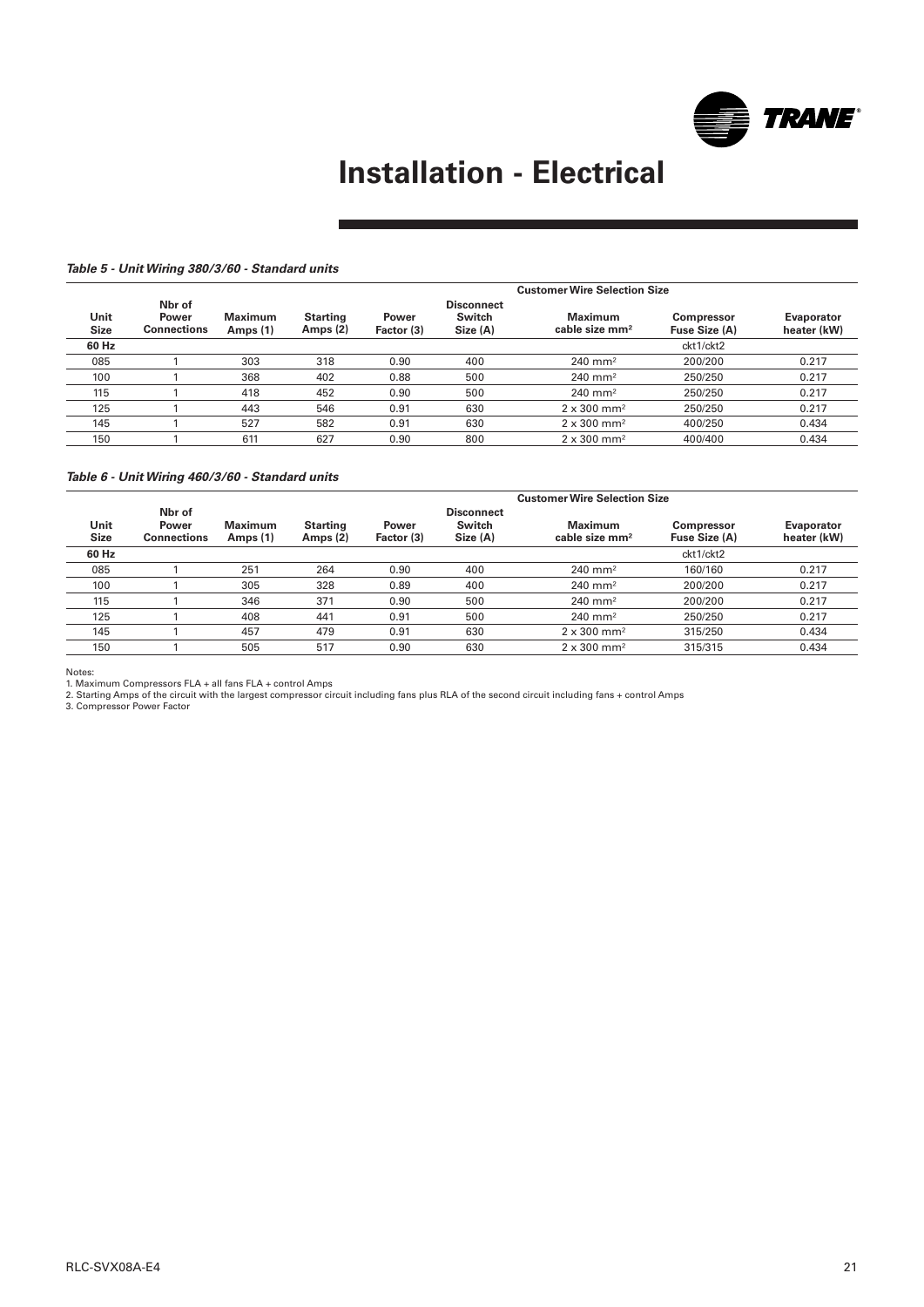

#### **Table 7 - Motor Data 380/3/60 - Standard units**

|                  |                    |       |                  |                  | <b>Compressor (Each)</b>                              |       |                  |                          | Fans (Each) |            | Control |           |        |
|------------------|--------------------|-------|------------------|------------------|-------------------------------------------------------|-------|------------------|--------------------------|-------------|------------|---------|-----------|--------|
|                  | <b>RLA</b><br>Amps |       |                  |                  | <b>Max</b><br><b>Starting</b><br>Amps (1)<br>Amps (2) |       |                  | <b>Fans fuse</b><br>size |             |            |         |           |        |
|                  |                    |       |                  |                  |                                                       |       |                  |                          |             |            |         |           | (380V) |
| <b>Unit Size</b> | Qty                | Ckt 1 | Ckt <sub>2</sub> | Ckt <sub>1</sub> | Ckt <sub>2</sub>                                      | Ckt 1 | Ckt <sub>2</sub> | Qty                      | kW          | <b>FLA</b> | (A)     | <b>VA</b> | A      |
| 60Hz             |                    |       |                  |                  |                                                       |       |                  |                          |             |            |         |           |        |
| 085              | 2                  | 99    | 99               | 131              | 131                                                   | 177   | 177              | 6                        | 2.84        | 6.25       | 50      | 1600      | 4.2    |
| 100              |                    | 119   | 119              | 157              | 157                                                   | 229   | 229              | 8                        | 2.84        | 6.25       | 50      | 1600      | 4.2    |
| 115              | 2                  | 138   | 138              | 182              | 182                                                   | 260   | 260              | 8                        | 2.84        | 6.25       | 50      | 1600      | 4.2    |
| 125              | 2                  | 163   | 163              | 188              | 188                                                   | 316   | 316              | 10                       | 2.84        | 6.25       | 63      | 1600      | 4.2    |
| 145              | 2                  | 202   | 163              | 266              | 188                                                   | 346   | 316              | 11                       | 2.84        | 6.25       | 63      | 1600      | 4.2    |
| 150              | າ                  | 202   | 202              | 266              | 266                                                   | 346   | 346              | 12                       | 2.84        | 6.25       | 63      | 1600      | 4.2    |

#### **Table 8 - Motor Data 460/3/60 - Standard units**

|                  |     |       |                    |       | <b>Compressor (Each)</b> |       |                               |            | Fans (Each) |            |                          | Control |        |
|------------------|-----|-------|--------------------|-------|--------------------------|-------|-------------------------------|------------|-------------|------------|--------------------------|---------|--------|
|                  |     |       | <b>RLA</b><br>Amps |       | <b>Max</b><br>Amps (1)   |       | <b>Starting</b><br>Amps $(2)$ |            |             |            | <b>Fans fuse</b><br>size |         |        |
|                  |     |       |                    |       |                          |       |                               |            |             |            |                          |         | (460V) |
| <b>Unit Size</b> | Qty | Ckt 1 | Ckt <sub>2</sub>   | Ckt 1 | Ckt <sub>2</sub>         | Ckt 1 | Ckt <sub>2</sub>              | <b>Qty</b> | kW          | <b>FLA</b> | (A)                      | VA      | A      |
| 60Hz             |     |       |                    |       |                          |       |                               |            |             |            |                          |         |        |
| 085              | 2   | 82    | 82                 | 108   | 108                      | 147   | 147                           | 6          | 2.84        | 5.17       | 50                       | 1600    | 3.5    |
| 100              | っ   | 98    | 98                 | 130   | 130                      | 184   | 184                           | 8          | 2.84        | 5.17       | 50                       | 1600    | 3.5    |
| 115              | 2   | 114   | 114                | 150   | 150                      | 212   | 212                           | 8          | 2.84        | 5.17       | 50                       | 1600    | 3.5    |
| 125              | າ   | 134   | 134                | 176   | 176                      | 252   | 252                           | 10         | 2.84        | 5.17       | 50                       | 1600    | 3.5    |
| 145              | 2   | 166   | 134                | 220   | 176                      | 285   | 252                           | 11         | 2.84        | 5.17       | 63                       | 1600    | 3.5    |
| 150              | 2   | 166   | 166                | 220   | 220                      | 285   | 285                           | 12         | 2.84        | 5.17       | 63                       | 1600    | 3.5    |

Notes: 1. Maximum FLA per compressor. 2. Compressors starting Amps, Star delta start.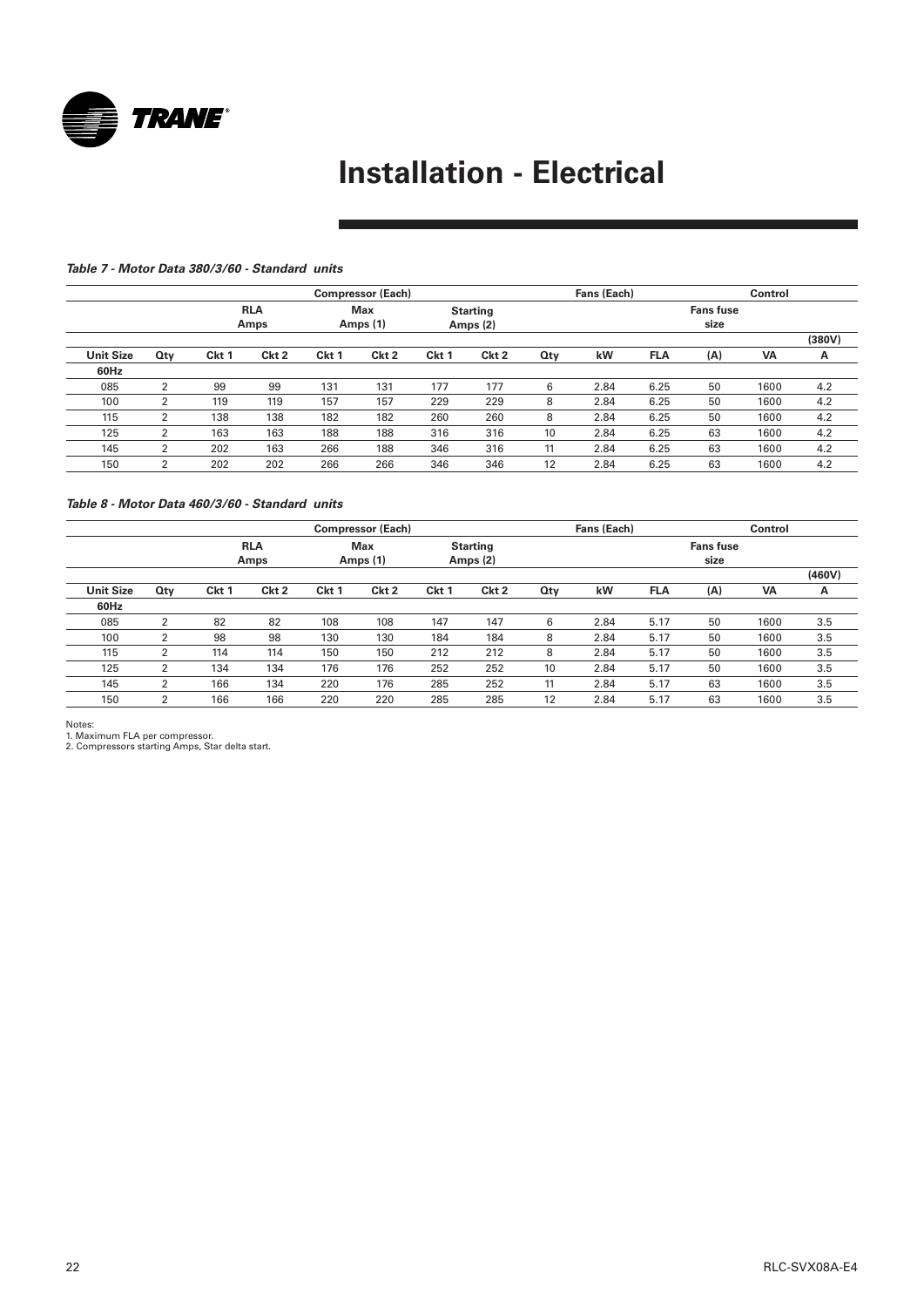

#### **Tables 9-10 - Compressor Motor Electrical Data - 60Hz**

| <b>Unit Size</b> | <b>Nominal</b><br>voltage<br>(V/Ph/Hz) | <b>Maximum</b><br>Unit kW<br>(kW) | <b>Maximum</b><br><b>RLA (1)</b><br>(A) | <b>Starting Amps</b><br>(A) | <b>Power Factor</b> |
|------------------|----------------------------------------|-----------------------------------|-----------------------------------------|-----------------------------|---------------------|
| 085              | 380/3/60                               | 174                               | 303                                     | 318                         | 0.90                |
| 100              | 380/3/60                               | 206                               | 368                                     | 402                         | 0.88                |
| 115              | 380/3/60                               | 240                               | 418                                     | 452                         | 0.90                |
| 125              | 380/3/60                               | 255                               | 443                                     | 546                         | 0.91                |
| 145              | 380/3/60                               | 303                               | 527                                     | 582                         | 0.91                |
| 150              | 380/3/60                               | 351                               | 611                                     | 627                         | 0.90                |

| <b>Unit Size</b> | <b>Nominal</b><br>voltage<br>(V/Ph/Hz) | <b>Maximum</b><br>Unit kW<br>(kW) | <b>Maximum</b><br><b>RLA (1)</b><br>(A) | <b>Starting Amps</b><br>(A) | <b>Power Factor</b> |
|------------------|----------------------------------------|-----------------------------------|-----------------------------------------|-----------------------------|---------------------|
| 085              | 460/3/60                               | 174                               | 251                                     | 264                         | 0.90                |
| 100              | 460/3/60                               | 208                               | 305                                     | 328                         | 0.89                |
| 115              | 460/3/60                               | 240                               | 346                                     | 371                         | 0.90                |
| 125              | 460/3/60                               | 286                               | 408                                     | 441                         | 0.91                |
| 145              | 460/3/60                               | 318                               | 457                                     | 479                         | 0.91                |
| 150              | 460/3/60                               | 351                               | 505                                     | 517                         | 0.90                |

(1) To take in account for the sizing of power cables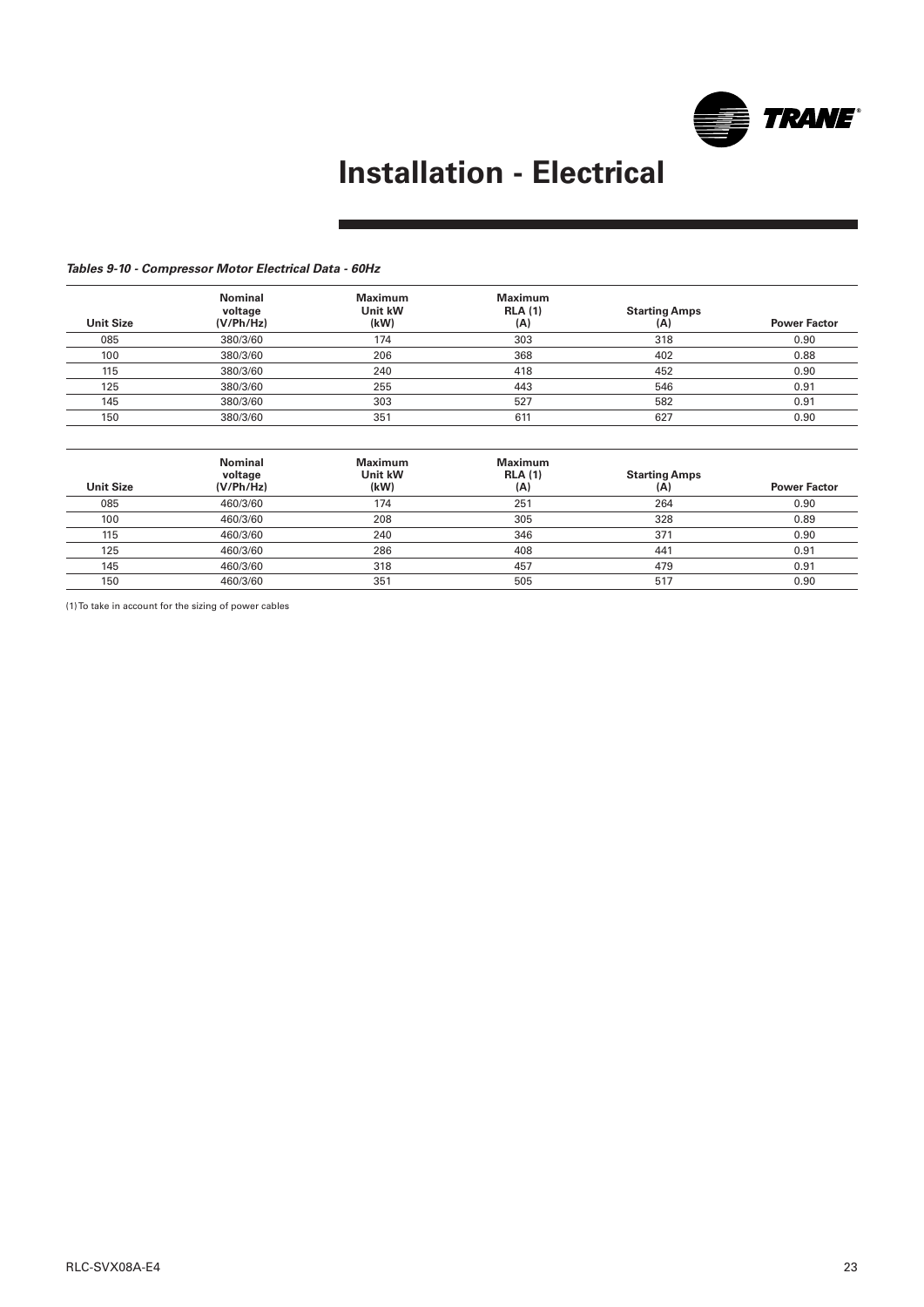

#### **Table 11 - General Electric Data**

| <b>Unit Size</b> | <b>Nominal</b><br>voltage<br>(V/Ph/Hz) | Crankcase<br><b>Heater</b><br><b>Compressor</b><br>(W) | Control<br><b>Circuit</b><br>(VA) | <b>Short Circuit</b><br>Intensity<br>(kA) |
|------------------|----------------------------------------|--------------------------------------------------------|-----------------------------------|-------------------------------------------|
| 085              | 380/3/60                               | 150                                                    | 1600                              | 35                                        |
| 100              | 380/3/60                               | 150                                                    | 1600                              | 35                                        |
| 115              | 380/3/60                               | 150                                                    | 1600                              | 35                                        |
| 125              | 380/3/60                               | 150                                                    | 1600                              | 35                                        |
| 145              | 380/3/60                               | 150                                                    | 1600                              | 35                                        |
| 150              | 380/3/60                               | 150                                                    | 1600                              | 35                                        |

#### **Table 12 - 380/3/60 Electrical connections**

| <b>Unit Size</b> | <b>Compressor</b><br>fuse size (1)<br>(A) | <b>Disconnect</b><br>switch size (1)<br>(A) | Maximum<br>connecting<br>wire $(1)$<br>(mm <sup>2</sup> ) |
|------------------|-------------------------------------------|---------------------------------------------|-----------------------------------------------------------|
| <b>RTAD 085</b>  | 200/200                                   | 400                                         | $240$ mm <sup>2</sup>                                     |
| <b>RTAD 100</b>  | 250/250                                   | 500                                         | $240 \; \mathrm{mm}^2$                                    |
| <b>RTAD 115</b>  | 250/250                                   | 500                                         | $240$ mm <sup>2</sup>                                     |
| <b>RTAD 125</b>  | 250/250                                   | 630                                         | $2 \times 300$ mm <sup>2</sup>                            |
| RTAD 145         | 400/250                                   | 630                                         | $2 \times 300$ mm <sup>2</sup>                            |
| <b>RTAD 150</b>  | 400/400                                   | 800                                         | $2 \times 300$ mm <sup>2</sup>                            |

#### **Table 13 - 460/3/60 Electrical connections**

| <b>Unit Size</b> | <b>Compressor</b><br>fuse size (1)<br>(A) | <b>Disconnect</b><br>switch size (1)<br>(A) | <b>Maximum</b><br>connecting<br>wire $(1)$<br>(mm <sup>2</sup> ) |
|------------------|-------------------------------------------|---------------------------------------------|------------------------------------------------------------------|
| <b>RTAD 085</b>  | 160/160                                   | 400                                         | $240 \; \mathrm{mm}^2$                                           |
| <b>RTAD 100</b>  | 200/200                                   | 400                                         | $240 \; \mathrm{mm}^2$                                           |
| <b>RTAD 115</b>  | 200/200                                   | 500                                         | $240$ mm <sup>2</sup>                                            |
| <b>RTAD 125</b>  | 250/250                                   | 500                                         | $240 \; \text{mm}^2$                                             |
| <b>RTAD 145</b>  | 315/250                                   | 630                                         | $2 \times 300$ mm <sup>2</sup>                                   |
| <b>RTAD 150</b>  | 315/315                                   | 630                                         | $2 \times 300$ mm <sup>2</sup>                                   |

(1) To take in account for the sizing of power cables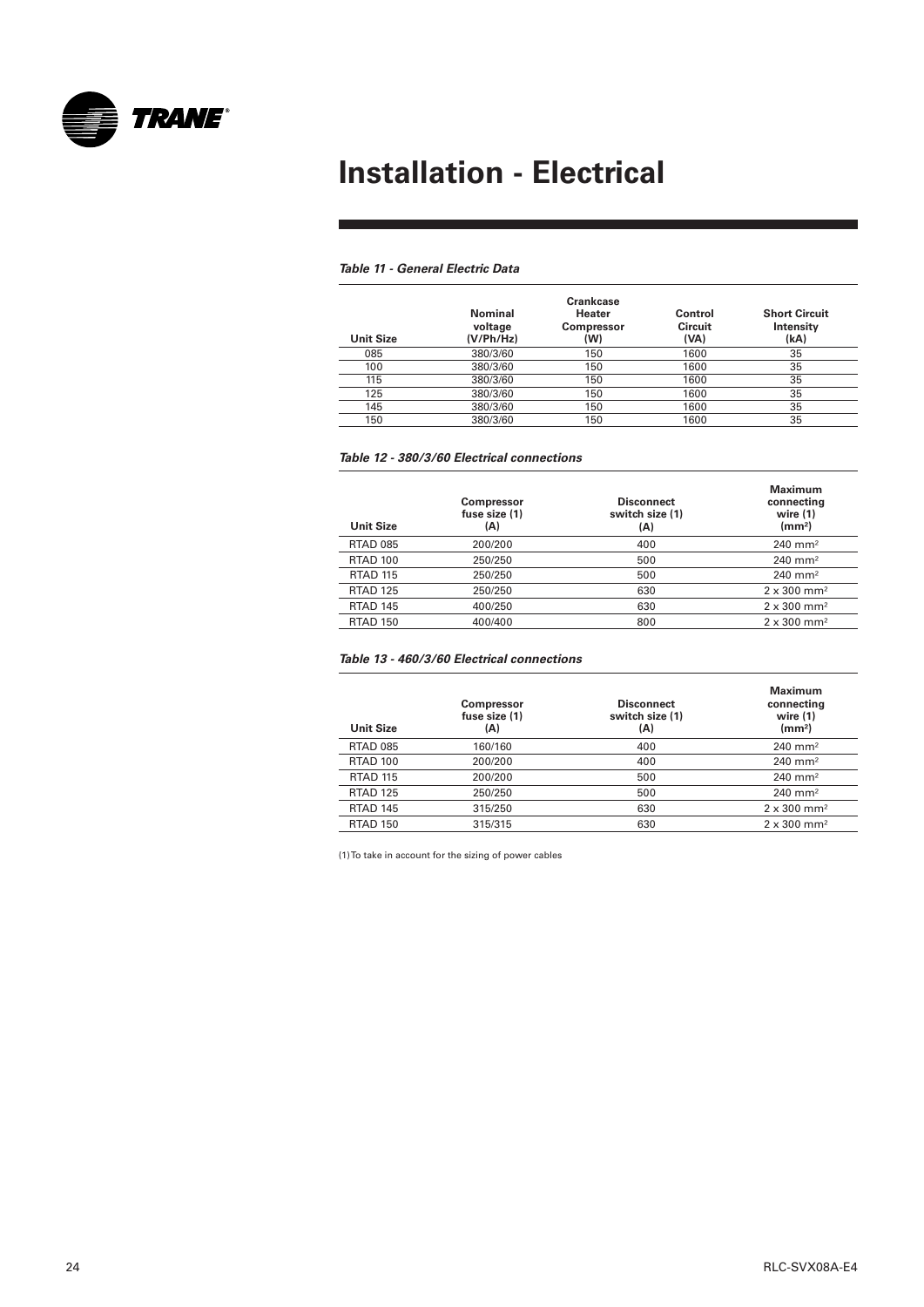

- <span id="page-24-0"></span>1. As standard, all units have single point power connection.
- 2. LRA (Locked Rotor Amps) based on full winding (x-line) start units. LRA for wye-delta starters is 1/3 of LRA of x-line units.
- 3. VOLTAGE UTILIZATION RANGE:

| <b>Rated Voltage</b> | <b>Utilization Range</b> |
|----------------------|--------------------------|
| 380/60/3             | 342-418                  |
| 460/60/3             | 414-506                  |

## **Installer-Supplied Components**

**CAUTION! Customer wiring interface connections are shown in the electrical schematics and connection diagrams that are shipped with the unit.The installer must provide the following components if not ordered with the unit:**

- ❏ Power supply wiring (in conduit) for all field-wired connections.
- ❏ All control (interconnecting) wiring (in conduit) for field supplied devices.
- ❏ Fused-disconnect switches or circuit breakers.
- ❏ Power factor correction capacitors.

### **Power Supply Wiring**

All power supply wiring must be sized and selected accordingly by the project engineer in accordance with EN 60204.

#### **WARNING! To prevent injury or death, disconnect all electrical power sources before completing wiring connections to the unit.**

All wiring must comply with CE electrical codes. The installing (or electrical) contractor must provide and install the system interconnecting wiring and the power supply wiring. It must be properly sized and equipped with the appropriate fused disconnect switches. The type and installation location(s) of the fused disconnects must comply with all applicable codes.

#### **CAUTION! Use only copper conductors for terminal connections to avoid corrosion or overheating.**

Cut holes into the sides of the control panel for the appropriately sized power wiring conduits.

The wiring is passed through these conduits and connected to the terminal blocks, optional unitmounted disconnects, or circuit breakers.

To provide proper phasing of 3-phase input, make connections as shown in field wiring diagrams and as stated on the Warning label in the starter panel. For additional information on proper phasing, refer to "Unit Voltage Phasing." Proper equipment ground must be provided to each ground connection in the panel (one for each customer-supplied conductor per phase).

#### **Control Power Supply**

The unit is equipped with a control power transformer; it is not necessary to provide additional control power voltage to the unit. The RTAD units are factory-connected for 400V/3/50 with a factory-installed control power transformer.

#### **Heater Power Supply**

The evaporator shell is insulated from ambient air and protected from freezing temperatures by electric heaters. Whenever the air temperature drops to approximately 37°F (2.8°C), the thermostat energizes the heaters. The heaters will provide protection from ambient temperatures down to -18°C (0°F). The heaters are factory-wired back to the unit control panel.

As an option, the heater will be energized by a thermostat when the temperature drops to approximately  $3^{\circ}$ C.

**CAUTION! Control panel main processor does not check for loss of power to the heat tape nor does it verify thermostat operation. A qualified technician must verify power to the heat tape and confirm operation of the heat tape thermostat to avoid catastrophic damage to the evaporator.**

#### **Water Pump Power Supply**

Provide power supply wiring with fused disconnect for the chilled water pump(s).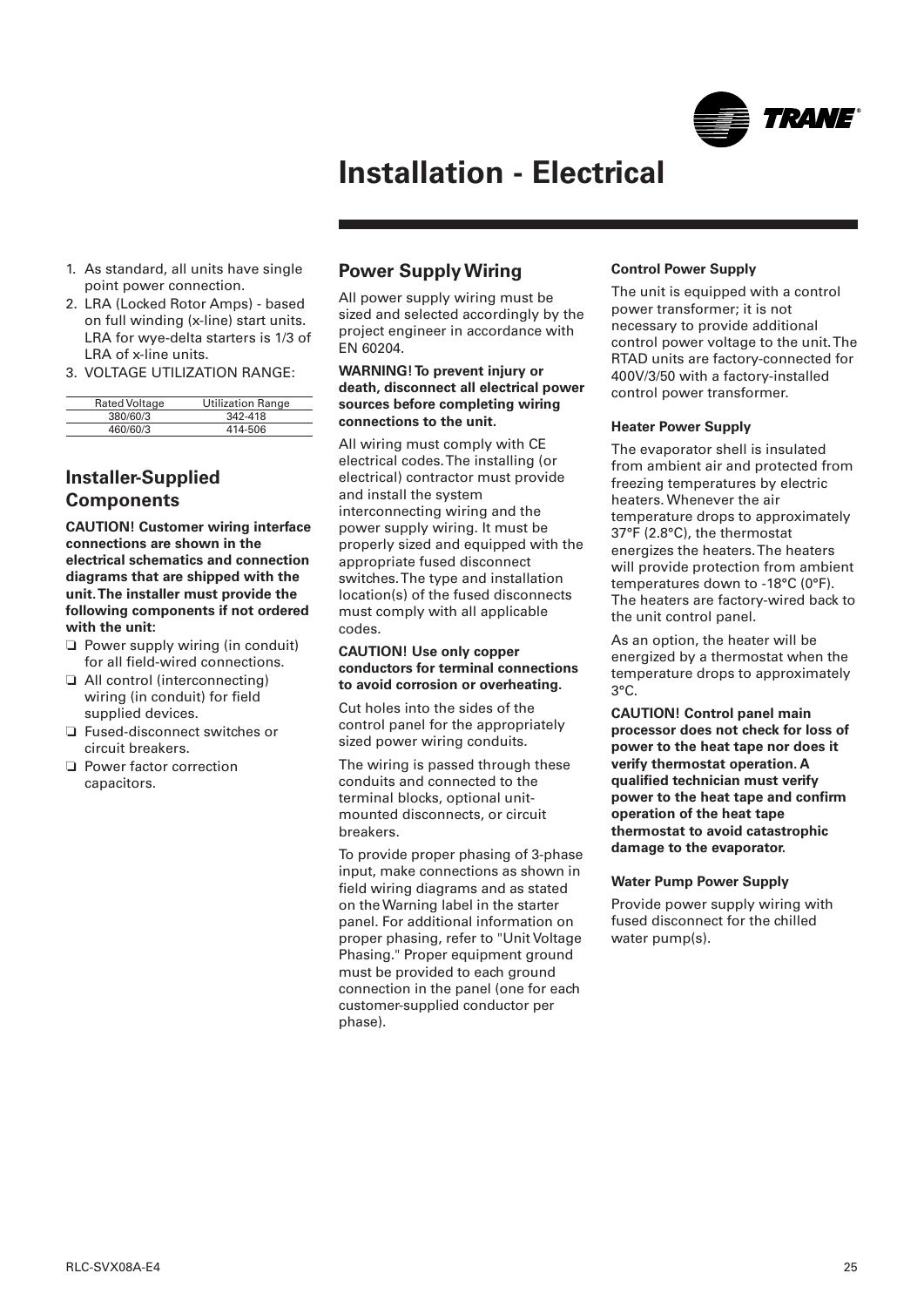<span id="page-25-0"></span>

### **Interconnecting Wiring**

#### **Chilled Water Flow (Pump) Interlock**

The model RTAD chiller requires a field-supplied control voltage contact input through a flow proving switch 6S56 and an auxilary contact 6K51 of the chilled water pump contactor.

#### **IMPORTANT: Do not turn the chiller on or off using the chilled-water interlocks.**

When making field connections, refer to the appropriate field layout, wiring schematics, and control diagrams that ship with the unit.

#### **Chilled-water pump control**

**CAUTION! The chilled-water pump must operate for a minimum of one minute after the UCM-CLD receives a command, through the external Auto/Stop input, to shut down the chilled-water system.**

On the RTAD units, the controller will initiate the "Run:Unload" mode to terminate a cycle from any of the following:

- Stop key pressed
- Loss of load
- External Auto/Stop input opened

The "Run:Unload" operating mode commands the compressor to completely unload, which takes about ½ minute. This will allow the compressors to be totally unloaded for the next start-up. If only the proof-of-chilled-water-flow interlock is used, the chiller will shut down with an immediate (non-friendly) shutdown and initiate an automatic reset diagnostic.

- 1. External Auto/Stop (terminals A1TB3-3 and -4). This input is supplied by the field. A contact closure will start the chiller water pump and chiller, via the UCM-CLD pump control contacts. Opening the contact will put the operating compressors into "Run:Unload" mode and initiate a timing period (1 to 30 minutes, adjustable through the Clear Language Display). This will delay termination of the chilled-water pump operation via the UCM pump control contacts. Examples of the input terminals 1UTB3-3 and -4 would be a time clock, ambient thermostat, building automation system, etc.
- 2. UCM-CLD Pump Control Contacts (Terminals A1 TB4-8 and -9)

This output is a set of contacts that will close, starting the chilled-water pump when the external Auto/Stop contacts are closed. When the contacts are opened, 1 to 30 minutes later (adjustable through the Clear Language Display), the UCM-CLD pump control contacts open.

3. Proof-of-Chilled-Water-Flow Interlock (Terminals A1 TB3-1 and -2)

This terminal must be field-installed. Contact closure between the terminals indicates proof of chilledwater flow. Examples of this are a pump starter auxiliary contact, flow switch, differential pressure switch, or a contact from a building automation system. Opening of this contact will immediately shut down the chiller and initiate an automatic reset diagnostic, indicating loss of chilled-water flow.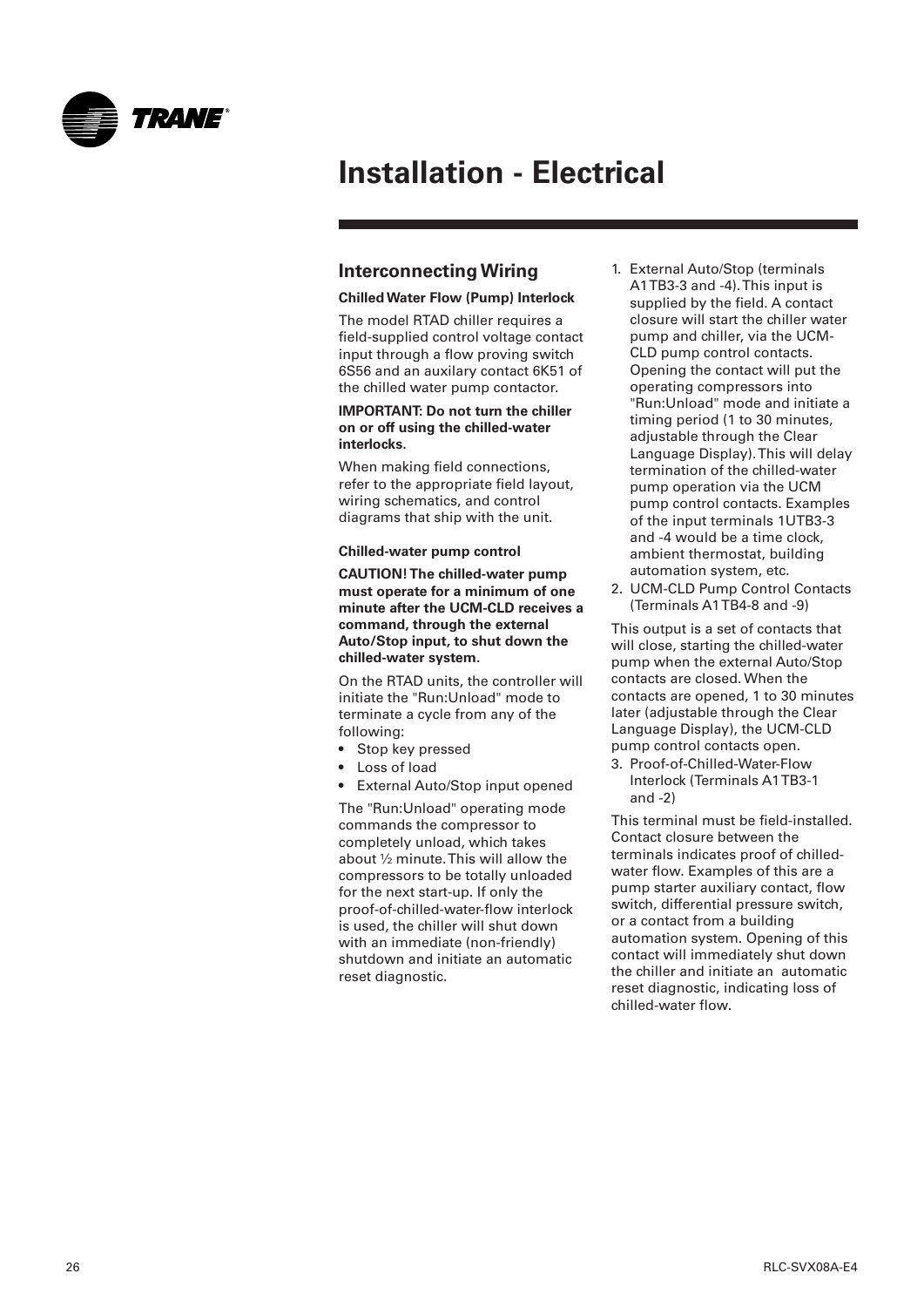

#### **Figure 7 - Control wiring for pump**

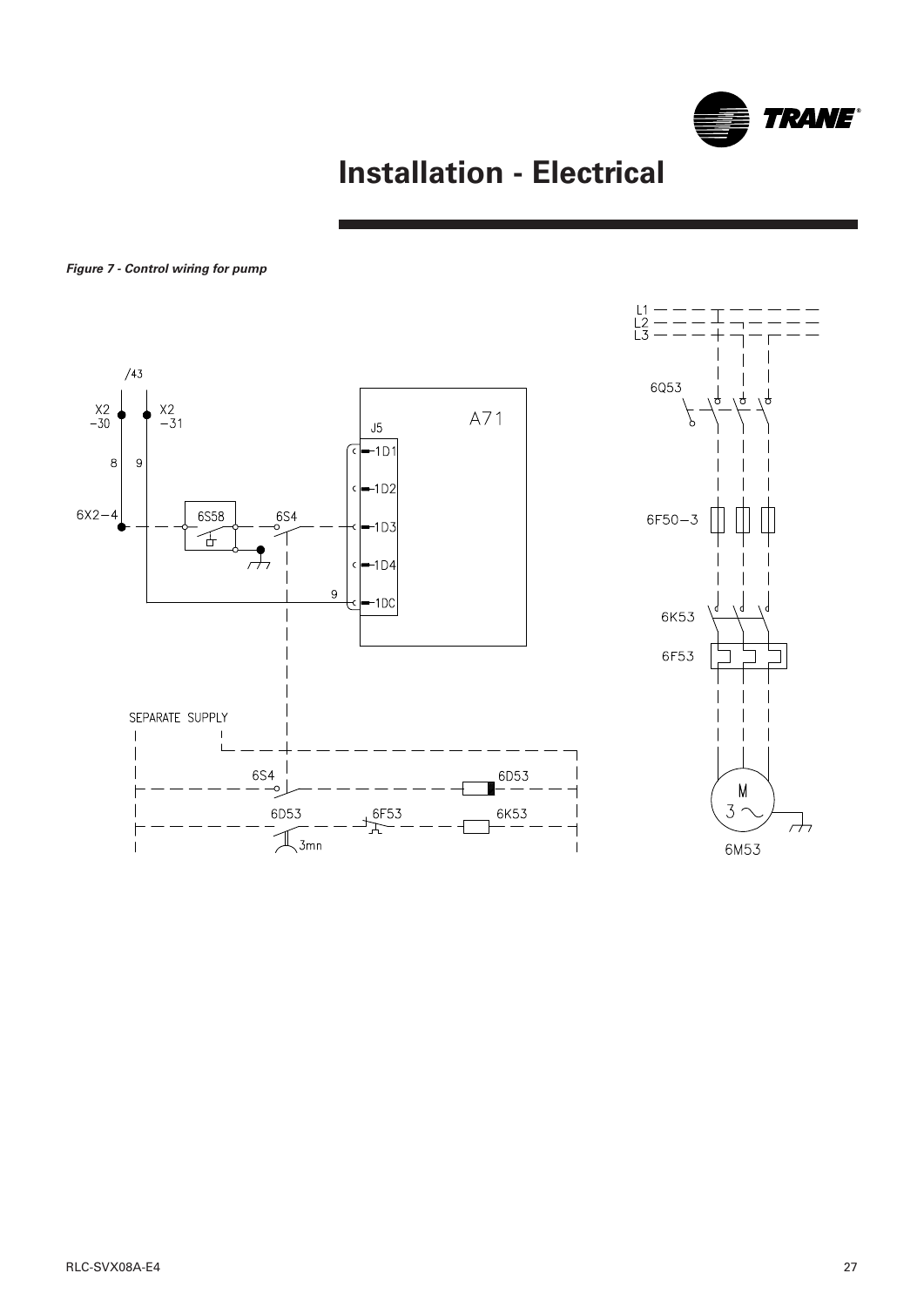<span id="page-27-0"></span>

#### **Alarm and Status Relay Output (Programmable Relays)**

Alarm/Running/Maximum Capacity Outputs Terminals 1 to 7 on terminal strip TB4 of the A1 board provide a variety of contact outputs on the RTAD. These are dependent on the setting of Programmable Relay Setup (Service Setting Menu) and its relationship to diagnostics, compressors operating, and the system operating at full capacity. As shown in Figure 8, there are three relays.



**Figure 8 - Alarm / Running / Maximum capacity relay output for the RTAD unit.**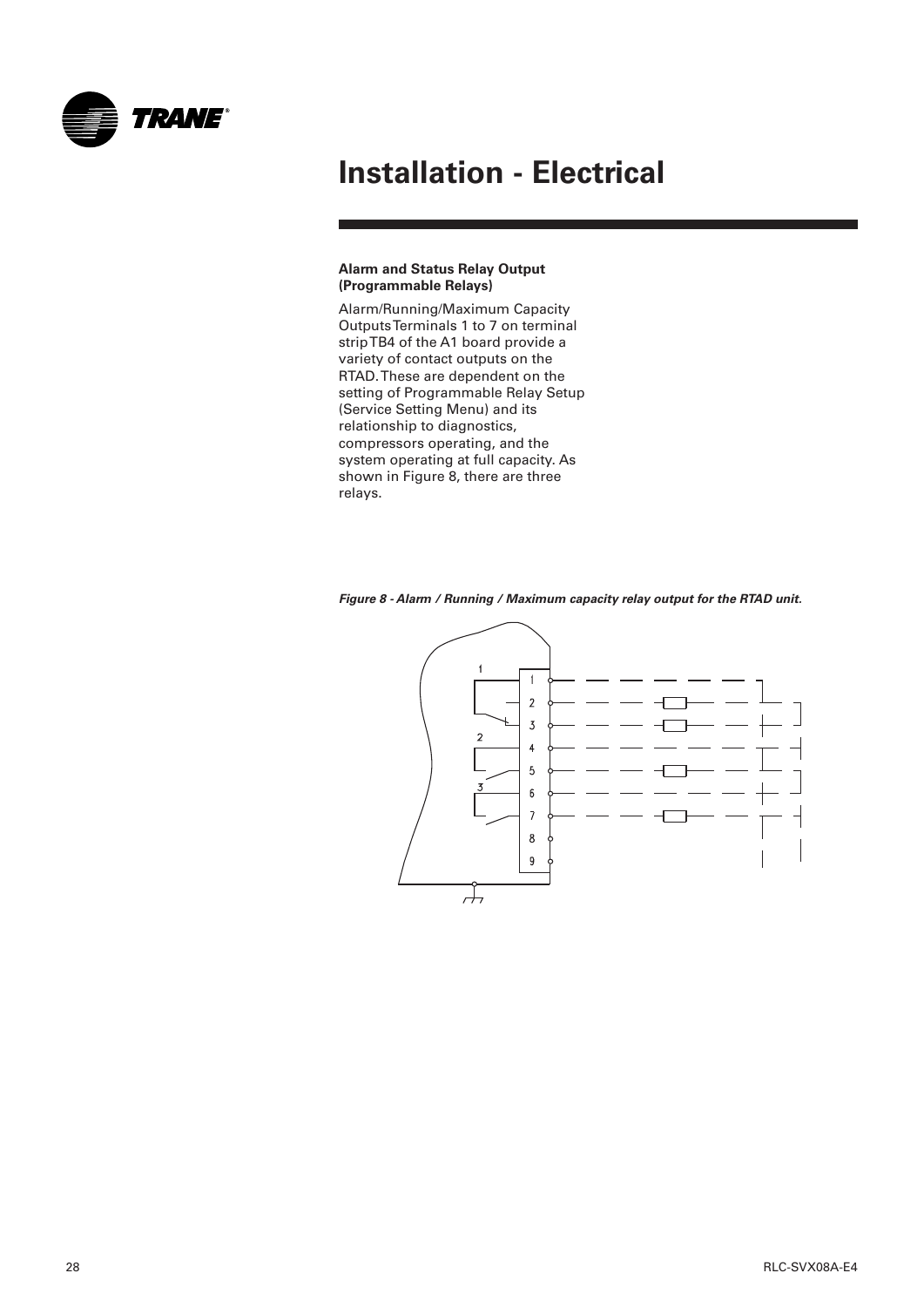

### **Table 14 - Alarm / Running / Maximum capacity relay output configuration**

**Relay output configuration**

|   | Relay 1 | Alarm              |  |
|---|---------|--------------------|--|
|   | Relay 2 | Compressor running |  |
|   | Relay 3 | Maximum capacity   |  |
|   |         |                    |  |
|   | Relay 1 | Circuit 1 alarm    |  |
|   | Relay 2 | Circuit 2 alarm    |  |
|   | Relay 3 | Maximum capacity   |  |
|   |         |                    |  |
| 3 | Relay 1 | Alarm              |  |
|   | Relay 2 | Circuit 1 running  |  |
|   | Relay 3 | Circuit 2 running  |  |

#### **Table 15 - Alarm / Running / Maximum capacity menu setting**

| <b>Programmable Relay</b><br><b>Setup Setting</b><br>(service setting menu) | <b>Relay Output</b><br>Configuration<br>(Table 26) | <b>Diagnostic that the Alarm</b><br>relay(s) is active |                           |                     |
|-----------------------------------------------------------------------------|----------------------------------------------------|--------------------------------------------------------|---------------------------|---------------------|
|                                                                             |                                                    | <b>MMR / CMR</b><br>diag.                              | <b>MAR / CAR</b><br>diag. | <b>IFW</b><br>diag. |
| 1                                                                           | 1                                                  | <b>YES</b>                                             | NO.                       | NO.                 |
| $\overline{c}$                                                              | 1                                                  | <b>YES</b>                                             | <b>YES</b>                | NO.                 |
| 3                                                                           | 1                                                  | <b>YES</b>                                             | YES                       | <b>YES</b>          |
| 4                                                                           | 1                                                  | <b>YES</b>                                             | NO.                       | <b>YES</b>          |
| 5                                                                           | $\overline{2}$                                     | <b>YES</b>                                             | NO.                       | NO.                 |
| 6                                                                           | $\overline{2}$                                     | <b>YES</b>                                             | <b>YES</b>                | NO.                 |
| 7                                                                           | $\overline{2}$                                     | <b>YES</b>                                             | <b>YES</b>                | <b>YES</b>          |
| 8                                                                           | $\overline{2}$                                     | <b>YES</b>                                             | NO                        | <b>YES</b>          |
| 9                                                                           | 3                                                  | <b>YES</b>                                             | NO.                       | NO.                 |
| 10                                                                          | 3                                                  | <b>YES</b>                                             | <b>YES</b>                | NO.                 |
| 11                                                                          | 3                                                  | <b>YES</b>                                             | <b>YES</b>                | <b>YES</b>          |
| 12                                                                          | 3                                                  | <b>YES</b>                                             | NO                        | <b>YES</b>          |

Notes: MMR: Machine Manual Reset CMR: Circuit Manual Reset MAR: Machine Auto Reset CAR: Circuit Auto Reset IFW: Informational Warnings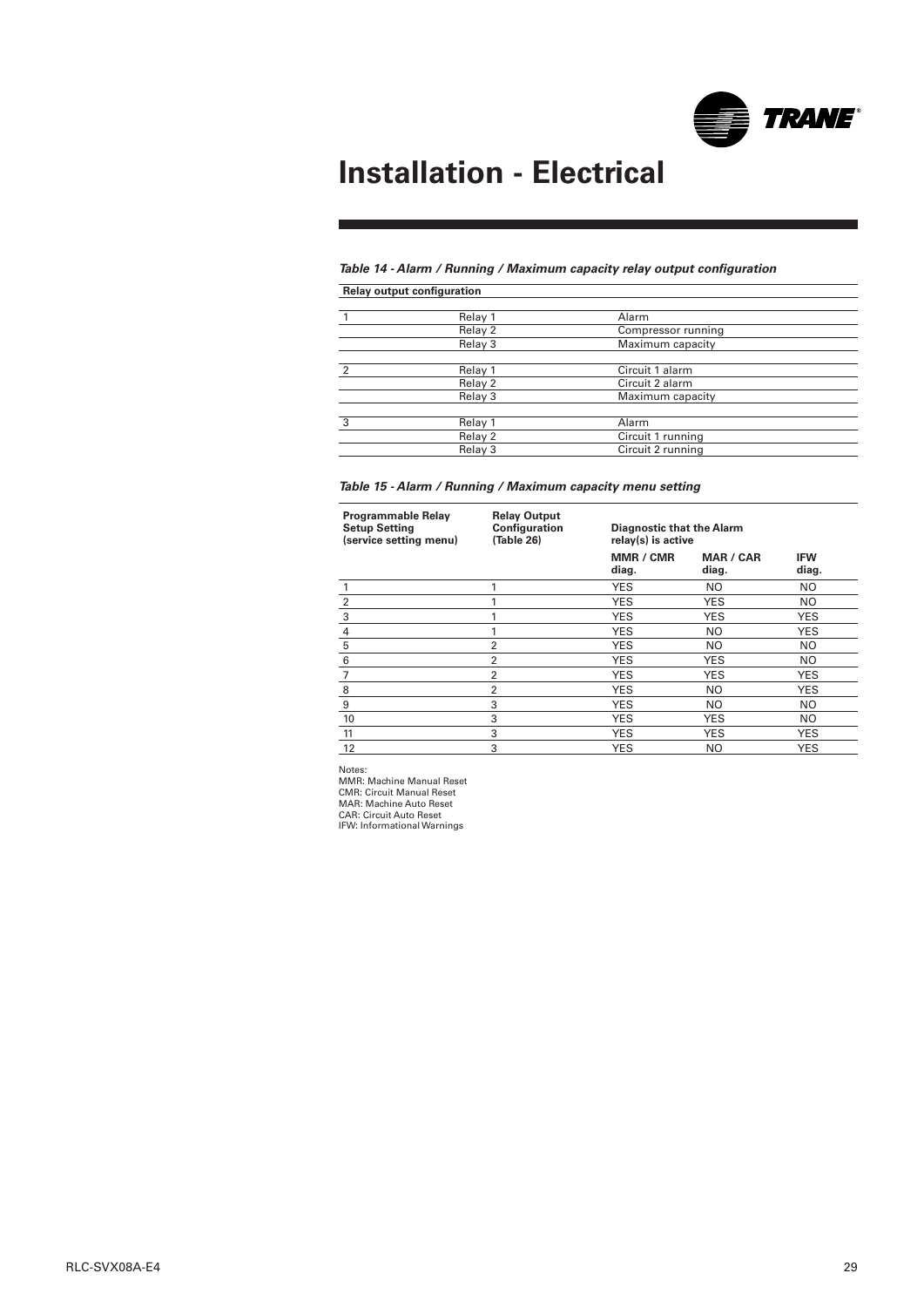<span id="page-29-0"></span>

### **Low-voltage wiring**

The remote devices described below require low-voltage wiring. All wiring to and from these remote analog devices to the UCM-CLD, as described in this paragraph, must be made with shielded, twisted-pair conductors. Be sure to ground the shielding only at the Clear Language Display.

**CAUTION! To prevent control malfunction, do not run low-voltage wiring (<30V) in conduits with conductors carrying more than 30 V.**

### **External Emergency stop (normal trip)**

The Clear Language Display provides auxiliary control for a customerspecified or -installed latching tripout. When this remote contact 6S2 (furnished by the customer) is provided, the chiller will run normally when the contact is closed. When the contact opens, the unit will trip off on a manually resettable diagnostic. This condition requires manual reset at the chiller switch on the front of the Clear Language Display. To connect, first remove the jumper located between terminal 3 and 4 of A1 TB1. Refer to the field diagrams that are shipped with the unit.

## **External Auto/Stop**

If the unit requires the external Auto/Stop function, the installer must provide leads from the

remote contacts 6S1 to the proper terminals of the module A1 terminals TB3-3 and TB3-4, in the control panel.

The chiller will run normally when the contact is closed. When the contact opens, the compressor(s), if operating, will go to the RUN:UNLOAD operating mode and cycle off. Unit operation will be inhibited. Re-closure of the contacts will permit the unit to automatically return to normal operation. Fieldsupplied contacts for all low voltage connections must be compatible with dry circuit 24VDC for a 12 mA resistive load. Refer to the field diagrams that are shipped with the unit.

### **External circuit lockout - Circuit 1**

The UCM provides auxiliary control of a customer-specified or -installed contact closure, for individual operation of circuit number 1. If the contact is closed, the refrigerant circuit will not operate. The refrigerant circuit will run normally when the contact is opened. External circuit lockout will only function if External Circuit Lockout (service setting Menu) is enabled. Connections are shown in the field diagrams that are shipped with the unit.

## **External circuit lockout - Circuit 2**

The UCM provides auxiliary control of a customer-specified or -installed contact closure, for individual operation of circuit number 2. If the contact is closed, the refrigerant circuit will not operate. The refrigerant circuit will run normally when the contact is opened. External circuit lockout will only function if External Circuit Lockout (service setting Menu) is enabled. Connections are shown in the field diagrams that are shipped with the unit.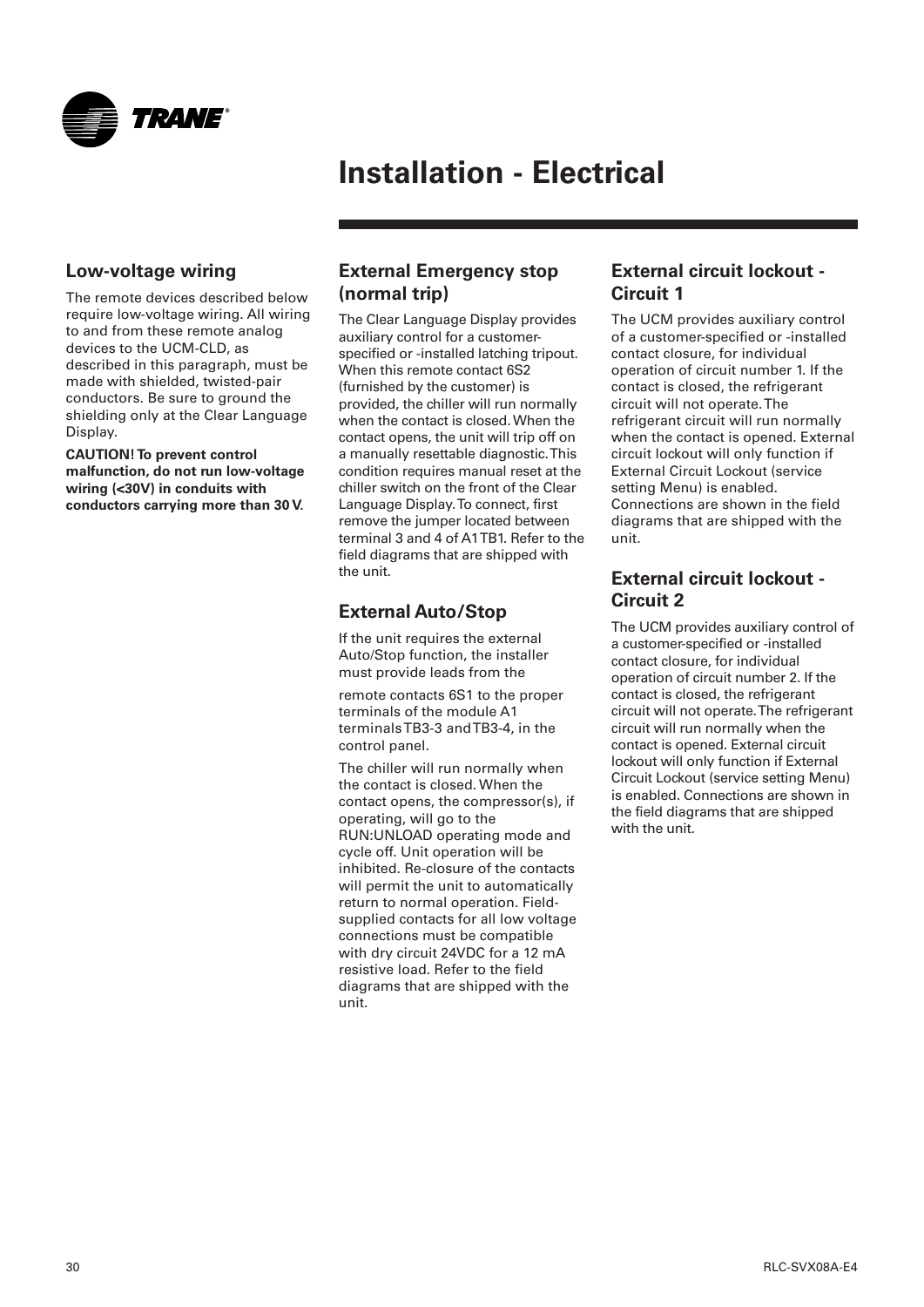

### <span id="page-30-0"></span>**Ice-making option**

Ice-machine control (Operator Setting Menu) must be enabled. The UCM provides auxiliary control for a customer-specified or installed contact closure for ice making. When the remote contact connected to the module A9, terminals TB1 1 and 2, is provided, the chiller will run normally when the contact is open. Upon contact closure, the UCM will initiate an ice-building mode, in which the unit runs fully loaded at all times. In ice-building, the current setpoint will be set at 120%. For example, if the front panel or external current limit setpoint is set to 80%, in ice-building the active current limit is 120%.

If, while in ice-building mode, the unit gets down to the freezestat setting (water or refrigerant), the unit will shut down on a manually resettable diagnostic, just as in normal operation.

### **External chilled-water setpoint: voltage source 2-10 V (dc), or current source 4-20 mA**

This option allows the external setting of the chilled-water setpoint (CWS), independent of the front panel chilled-water setpoint, by one of two means:

- 1 An isolated voltage input 2-10 V (dc)
- 2 An isolated current loop input 4-20 mA

#### **Isolated 2-10 V (dc) voltage source input**

Set dipswitch SW1-1 of the option module A9 to "OFF." Connect the voltage source to terminals 4 (+) and 5 (-) on option module A9 TB1. CWS is now based on the following equation:

CWS  $^{\circ}$ C = (V (dc) \* 4.88) - 27.56

Sample values for CWS vs. V (dc) signals are shown in Table 16

#### **Table 16 - Input values vs. External chilled-water setpoint**

| Voltage<br>$(V$ $(dc)$ | <b>Current</b><br>(mA) | <b>Resulting</b><br>chilled-water<br>setpoint<br>(°C) |
|------------------------|------------------------|-------------------------------------------------------|
| 3.6                    | 7.2                    | $-10$                                                 |
| 4.6                    | 9.2                    | -5                                                    |
| 5.6                    | 11.3                   |                                                       |
| 6.7                    | 13.3                   | 5                                                     |
| 7.7                    | 15.4                   | 10                                                    |

#### **Isolated 4-20 mA current source input**

Set dipswitch SW1-1 of the option module A9 to "ON."

Connect the current source terminals 4 (+) and  $5$  (-).

CWS is now based on the following equation:

Setpoint ( $^{\circ}$ C) = (mA  $*$  2.44) - 27.56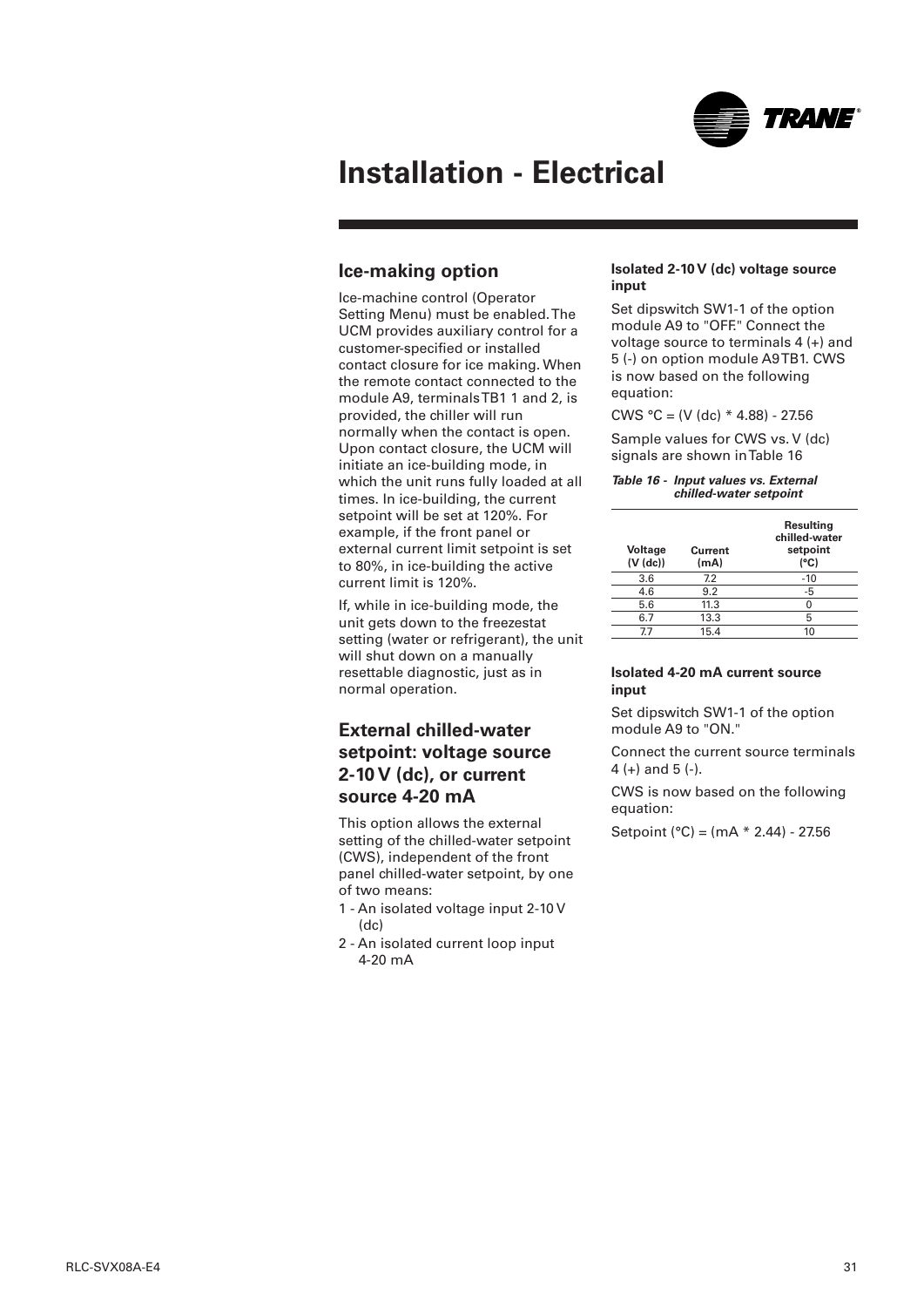<span id="page-31-0"></span>

## **External current limit setpoint: voltage source 2-10 V (dc) or current source 4-20 mA.**

This option allows the external setting of the current limit setpoint (CLS), independent of the front panel current-limit setpoint, by one of the two means:

- 1 an isolated voltage input 2-10 V (dc)
- 2 an isolated voltage input 4-20 mA

To enable external current-limit setpoint operation, external currentlimit setpoint (operator setting menu) should be set to "E" using the clear language display.

1- 2-10 V (dc) voltage source input

Set dipswitch SW1-2 of the option module A9 to "OFF."

Connect the voltage source to terminals  $7 (+)$  and  $8 (-)$  of the option module A9. CLS is now based on the following equation:

 $CLS % = (V (dc)*10) + 20$ 

Sample values for CLS vs. V(dc)signals are shown in Table 17. Minimum setpoint: 40% (2.0 V (dc)input)

Maximum setpoint: 120% (10.0 V (dc)input)

4-20 mA Current source input

Set dipswitch SW1-2 of the option module A9 to "ON." Connect the current source to terminal 7 (+) and 8 (-) of option module A9. CLS is now based on the following equation:

 $CLS % = (mA * 5) + 20$ 

Sample values for CLS versus mA signals are shown in Table 29.

Minimum setpoint =  $40\%$  (4.0 mA)

Maximum setpoint = 120% (20.0 mA)

#### **Table 17 - Input values vs. external current-limit setpoint**

| Voltage<br>$(V$ $(dc)$ | Current<br>(mA) | <b>Resulting</b><br>chilled-water<br>setpoint<br>(°C) |
|------------------------|-----------------|-------------------------------------------------------|
| 2                      | 4               | 40                                                    |
| 3                      | 6               | 50                                                    |
| 4                      | 8               | 60                                                    |
| 5                      | 10              | 70                                                    |
| 6                      | 12              | 80                                                    |
| 7                      | 14              | 90                                                    |
| 8                      | 16              | 100                                                   |
| 9                      | 18              | 110                                                   |
| 10                     | 20              | 120                                                   |
|                        |                 |                                                       |

### **Outdoor air-temperature sensor**

This sensor is used for low ambient lockout and chilled-water reset by outdoor air temperature. This sensor is optional on the RTAD units. Remove the sensor from its shipping location in the control panel and install it in the fresh-air intake on the north wall of the building. Protect the sensor from direct sunlight and shelter it from the elements. Connect leads to terminals 1 and 2 from module A9 TB1. All wiring to and from the remote sensor must be made with shielded, twisted-pair conductors.

Be sure to ground the shielding only at the UCM-CLD. Apply tape to the sensor end of the shielding to prevent it from contacting the surface.

**WARNING! To prevent injury or death, disconnect the electrical power source before completing wiring connections to the unit.**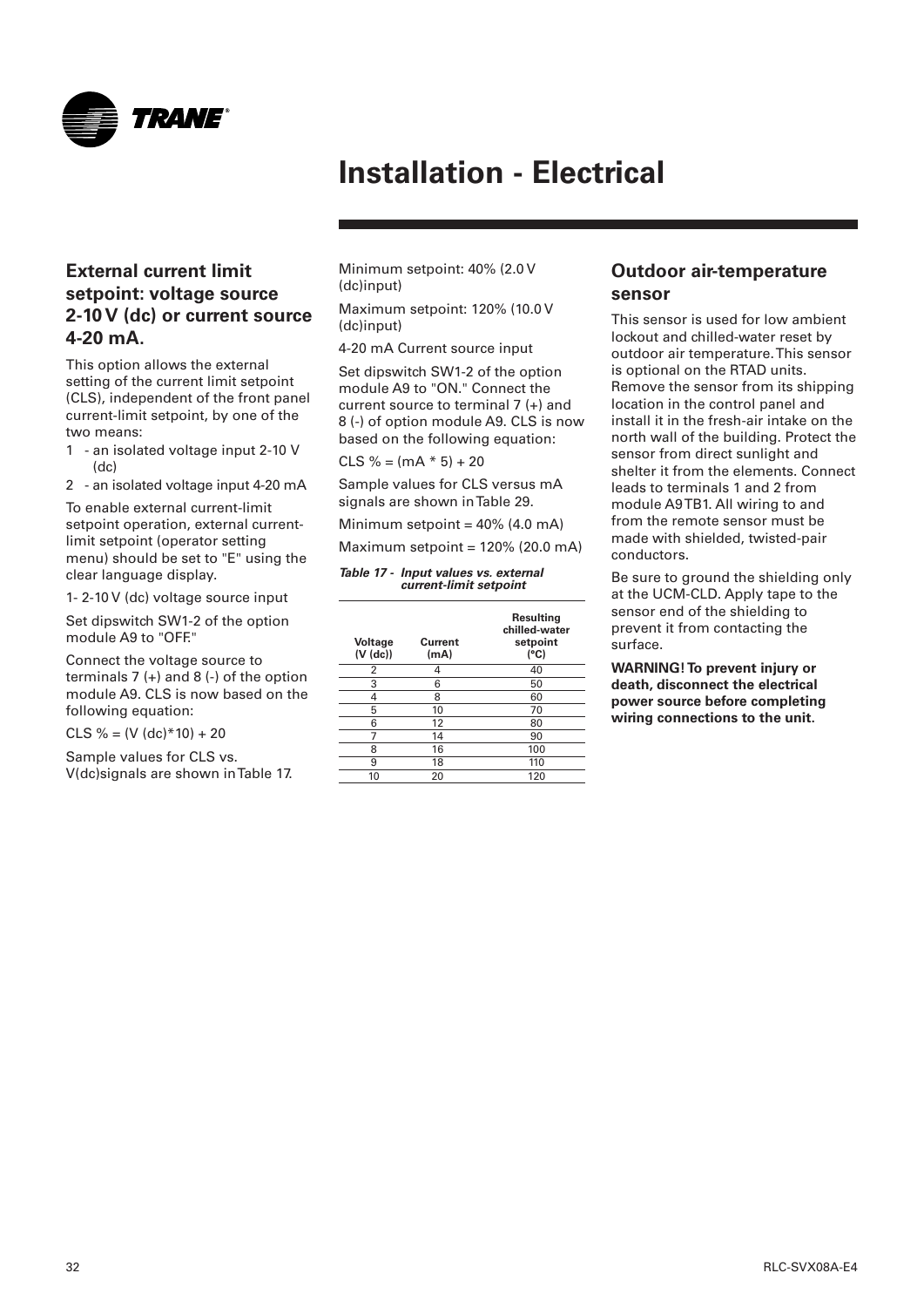

<span id="page-32-0"></span>**CAUTION! To prevent overheating at the terminal connections, use copper conductors only.**

### **Communication card CSR**

This option allows the Clear Language Display in the control panel on RTAD units to exchange information (operating setpoints and Auto/Standby commands) with a higher-level control device, such as Tracer. A shielded, twisted-pair connection establishes the bidirectional communications link between the unit control panel and the Tracer.

Note: The shielded, twisted-pair conductors must run in a separate conduit.

**CAUTION! To prevent control malfunction, do not run low-voltage wiring (<30V) in conduits with conductors carrying more than 30 volts.**

Field wiring for the communication link must meet the following requirements:

- 1. All wiring must be in accordance with local codes.
- 2. Communication link wiring must be shielded, twisted-pair wiring.
- 3. The maximum total length for each communication link is 1,500 meters.
- 4. The communication link cannot pass between buildings.
- 5. All UCM-CLD on the communication link can be connected in a "daisy chain" configuration.

### **Communication-link connection procedure**

- 1. Refer to the Tracer installation literature to determine proper communication-link termination connections at the Tracer module.
- 2. Connect the shield of the communication-link wiring to the designated shield terminal at the Tracer module.
- 3. Connect leads to terminals 1 to 4 of TB2 of the module A9 of the UCM-CLD to the Tracer. There is no polarity requirement for the connection.
- 4. At the UCM-CLD, the shield should be cut and taped to prevent any contact between the shield and ground.

Note: On multiple-unit installations, splice the shielding of the twisted pairs that come into each UCM-CLD in the "daisy chain" system. Tape the spliced connections to prevent any contact between the shield and ground. At the last Clear Language Display in the chain, the shield should be cut and taped off.

5. To get the chiller to communicate with a Tracer on a multiple-unit controller, the ICS address under the "service settings" menu must be set and the optional A9 module must be installed. Contact your local Trane representative for this matter.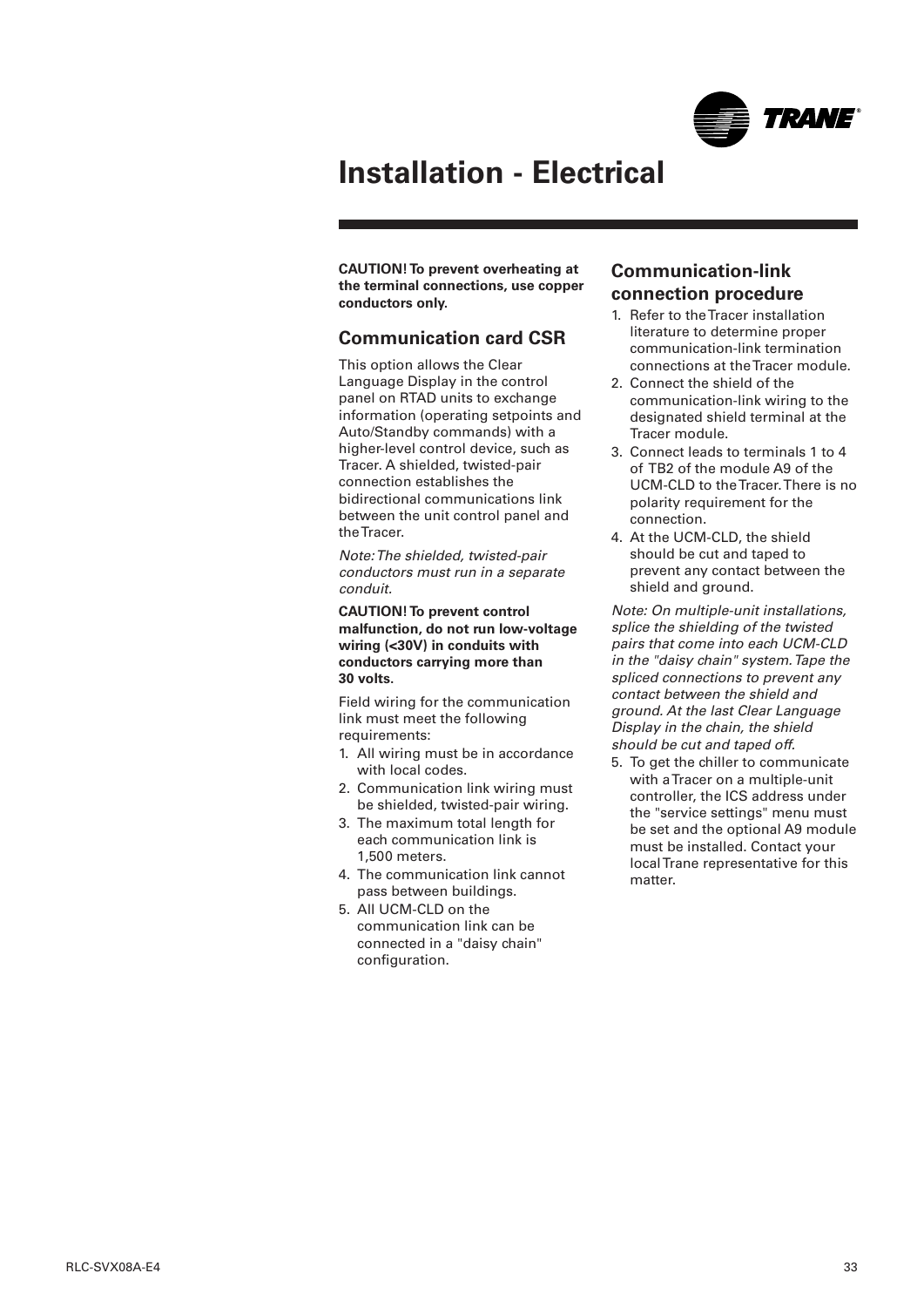<span id="page-33-0"></span>

## **LonTalk® Communications Interface for Chillers (LCI-C)**

The unit controller provides an optional LonTalk Communication Interface (LCI-C) between the chiller and a Building Automation System (BAS). An LCI-C LLID shall be used to provide "gateway" functionality between a LonTalk compatible device and the chiller. The inputs/outputs include both mandatory and optional network variables as established by the LonMark Functional Chiller Profile 8040.

This section introduces the LCI-C device for RTAD. For further information please refer to the manual ACC-SVN32A-EN.

If you are connecting the LCI-C to a Tracer Summit™ system, you will not need the network variable information given in this part.

If you are connecting the LCI-C to a non-Trane building automation system using LonTalk™, Appendixes A through B will provide you with the system integration information you will need regarding network variables.

#### **LonMark certification**

The LonMark organization promotes LonTalk as an industry standard for control communication. The LCI-C is certified to the LonMark Chiller Functional Profile 8040 Version 1.0, and follows LonTalk FTT-10A communications system technology. Compliance with this technology means that the LCI-C can provide an interface for non-Trane LonTalk networks.

#### **Network variables**

LonTalk uses network variables to communicate points on a communication link. LonMark has defined a list of standard network variables.

#### **Chiller Functional Profile**

LonMark calls their standard list of variables for chiller control the Chiller Functional Profile. This profile is meant to allow interoperability between control systems and chillers, regardless of chiller type or manufacturer.

#### **The LCI-C Extension**

The LCI-C Extension is a list of additional network variables Trane created that are over and above the ones defined by the Chiller Functional Profile. The LCI-C Extension is considered "open" because the network variables are not proprietary. The network variables in the LCI-C Extension are defined in the "User defined types" section.

#### **LCI-C shipment and inspection**

The LCI-C is either factory-installed with the chiller controller or shipped as an individual part for field installation.

#### **Storage**

If the LCI-C is stored for a period of time prior to being installed, it must be protected from the elements. The temperature of the storage location should be between -40 °C and 70 °C and the relative humidity should be 0-95%, non-condensing.

#### **Communications**

The Tracer LCI-C controller communicates via Trane's LonTalk protocol. Typically, a communication link is applied between unit controllers and a building automation system. Communication also is possible via Rover service tool. Peer-to-peer communication across controllers is possible even when a building automation system is not present.

You do not need to observe polarity for LonTalk communication links.

The LonTalk communications protocol allows peer to peer communications between controllers, which allows controllers to share information or data. A communicated variable input such as setpoint, space temperature, or outdoor air temperature has priority over a locally wired input to the controller.

Example: if the LCI-C controller has a wired outdoor air temperature sensor and Tracer Summit or another LonTalk controller sends it a communicated outdoor air temperature, the communicated value is used by the LCI-C controller. If a communicated input value is lost, the LCI-C controller reverts to using the locally wired sensor input.

#### **Device Addressing**

LonTalk devices are given a unique address by the manufacturer. This address is called a Neuron ID. Each LCI-C controller can be identified by its unique Neuron ID, which is printed on a label on the controller.

The Neuron ID is also displayed when communication is established using Tracer Summit or Rover service tool. The Neuron ID format is 00-01- 64-1C- 2B-00.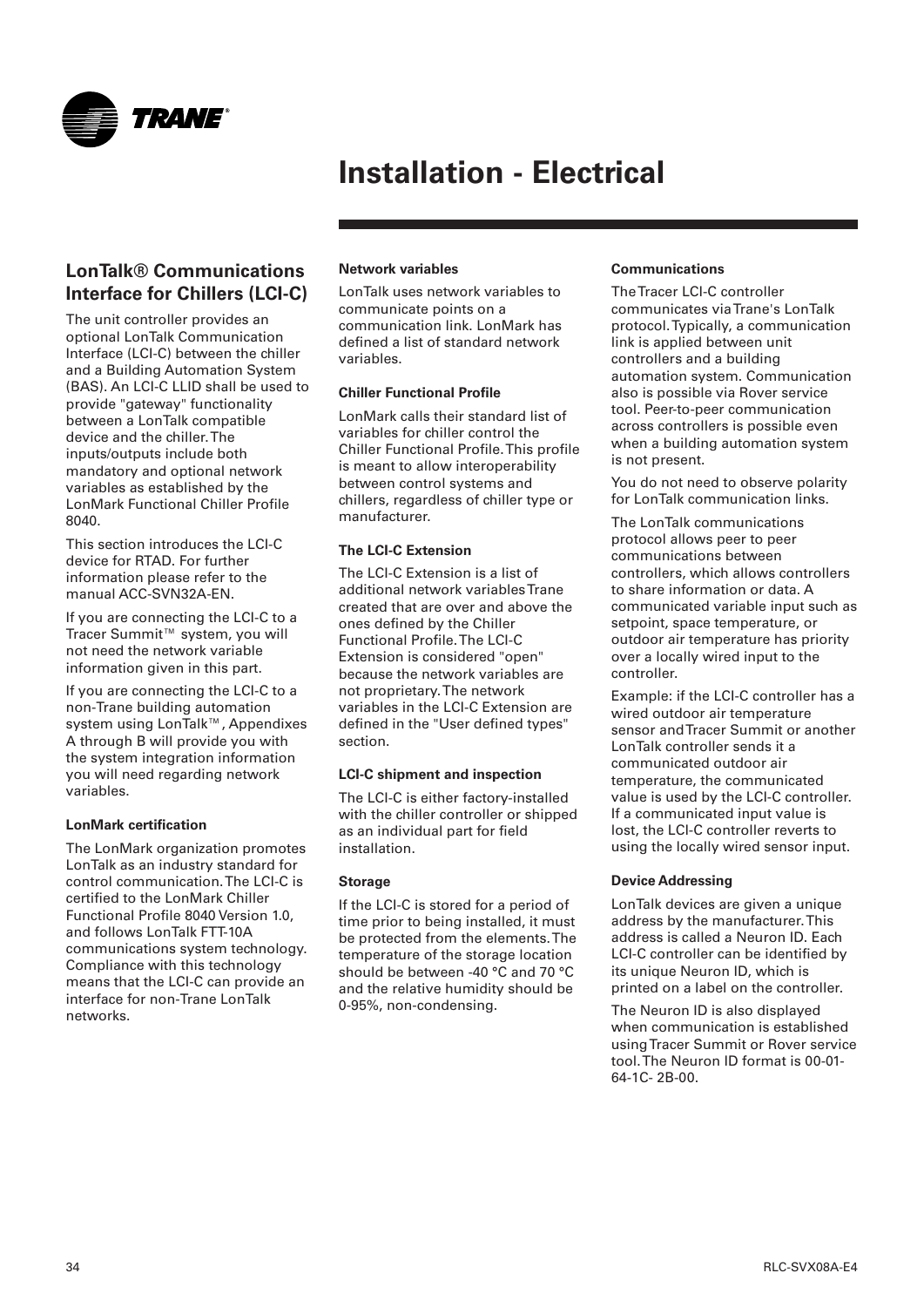

#### **LonTalk Communication Link Wiring Requirements**

The LonTalk communications link is for connection to a Building LonTalk Network. The Communications link wiring is dependent on the network architecture. It is recommended that a System Integrator refer to "LonWorks FTT-10A Free Topology Transceiver User's Guide" by the Echelon Corporation for proper wire selection.

The physical limits are defined in Chapter 4, Network Cabling and Connection. This User's Guide is available on the Echelon Web page. A typical wire recommendation is Belden 85102, single twisted pair, stranded 19/29, unshielded, 150 C.

For additional wiring information, refer to Trane's "LonTalk Wiring Installation guide" (BAS-SVN01A-EN.)

#### **Table 18 - Glossary**

| Comm <sub>5</sub>                                | Tranes implementation of the LonTalk protocol.                                                                                                                                                                                                                                                       |
|--------------------------------------------------|------------------------------------------------------------------------------------------------------------------------------------------------------------------------------------------------------------------------------------------------------------------------------------------------------|
| <b>IPC</b>                                       | Acronym for interprocessor communications.                                                                                                                                                                                                                                                           |
| <b>LonMark International</b>                     | LonMark International is a global membership organization created to promote and advance the business of<br>efficient and effective integration of open, multi-vendor control systems utilizing ANSI/EIA/CEA 709.1 (LonTalk)<br>and related standards.                                               |
| <b>LonMark Chiller Functional profile</b>        | A standard list of network variables, mandatory and optional, that LonMark defines for chiller controller<br>communications on a LonTalk network.                                                                                                                                                    |
| <b>LonMark communications interface</b><br>(LCI) | An interface developed by Trane to allow unit controllers to communicate using LonTalk protocol.                                                                                                                                                                                                     |
| <b>LCI-C Extension software</b>                  | Trane LCI-C software that implements network variables from both the LonMark Chiller Functional Profile and<br>Trane Chiller Extension.                                                                                                                                                              |
| <b>LonTalk Protocol</b>                          | An interoperable protocol developed by the Echelon Corporation and named as a standard by the Electronics<br>Industries Alliance (EIA-709.1). It is packaged on a Neuron processor that is on the LCI-C LLID.                                                                                        |
| LonTalk network                                  | A collection of LonTalk devices that communicate and interact with one another.                                                                                                                                                                                                                      |
| network variable input (nvi)                     | A controller's input data item that enables it to exchange data values with other devices on the LonTalk network.<br>This type of data item can be changed and controlled.                                                                                                                           |
| network variable output (nvo)                    | A controller's output data item that enables it to exchange data values with other devices on the LonTalk network.<br>This type of data item is for status only.                                                                                                                                     |
| network variable type                            | A pre-defined structure for a network variable. A network variable type can be either a standard network variable<br>type (SNVT) or a user-defined network variable type (UNVT).                                                                                                                     |
| <b>Neuron ID</b>                                 | A unique 48-bit digital identifying number assigned by Echelon to every Neuron processor produced. This number<br>is printed on a label that is attached to the LCI-C. Neuron IDs eliminate the need to set addresses with DIP<br>switches.                                                          |
| Neuron software                                  | Software within the LCI-C Neuron processor that defines its program ID and network variables.                                                                                                                                                                                                        |
| Program ID                                       | An identifier stored in the LCI-C Neuron processor that identifies the application program that is running. All<br>controllers with the same Program ID have the same network variable list.                                                                                                         |
| <b>Rover service tool</b>                        | A Trane software program used as a service tool to configure Trane LonTalk controllers, flash download Neuron<br>software, make LonTalk bindings between network variables, and otherwise install devices on a LonTalk network.<br>Rover can also be described as a LonTalk network management tool. |
| <b>SCPT</b>                                      | Acronym for standard configuration parameter type. A pre-defined structure for communicating configuration<br>information.                                                                                                                                                                           |
| <b>SNVT</b>                                      | Acronym for standard network variable type. See network variable type.                                                                                                                                                                                                                               |
| System integration                               | Generally, the ability for products designed independently to communicate with each other by using the same<br>communications protocol. Specifically in relation to Trane products, the ability for them to monitor and/or control<br>another vendors equipment by using an open, standard protocol. |
| <b>Trane Chiller Extension</b>                   | The network variables that Trane provides in addition to the network variables provided by the LonMark Chiller<br>Functional Profile, 8040 Version 1. (Not all network variables in the Trane Chiller Extension are available for every<br>chiller type.)                                            |
| <b>UCPT</b>                                      | Acronym for user-defined configuration parameter type. A pre-defined structure for communicating configuration<br>information.                                                                                                                                                                       |
| <b>UNVT</b>                                      | Acronym for user-defined network variable type. See network variable type.                                                                                                                                                                                                                           |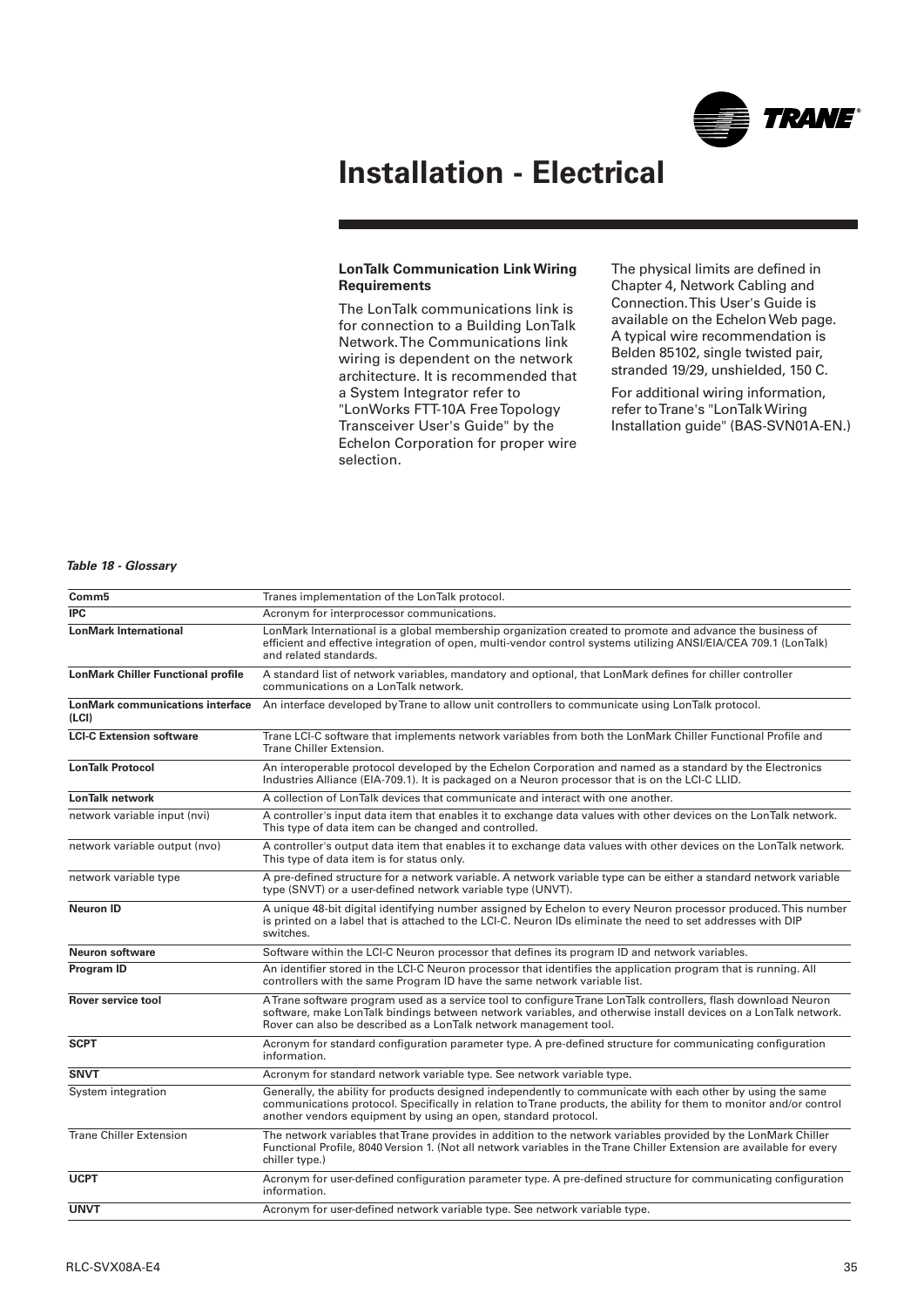

#### **Table 19 - Network Variable List**

| Index          | <b>Network Variable</b> | <b>SNVT Type</b>                  |
|----------------|-------------------------|-----------------------------------|
| 0              | nciLocation             | SNVT str asc(36)                  |
| 1              | nciChillerEnable        | SNVT switch(95)                   |
| $\overline{2}$ | nciMinOutTm             | SNVT time sec(107)                |
| 3              | nciSndHrtBt             | SNVT time sec(107)                |
| 4              | nciCapacityLim          | SNVT_lev_percent(81)              |
| 5              | nciCoolSetpt            | SNVT temp p(105)                  |
| 6              | nciMode                 | SNVT_hvac_mode(108)               |
| $\overline{7}$ | nciHeatSetpt            | SNVT_temp_p(105)                  |
| 8              | nciDefaults             | SNVT switch(95)                   |
| 9              | nciRcvHrtBt             | SCPTmaxRcvTime(48)                |
| 10             | nciRefrigerant          | UCPT_refrig_type                  |
| 11             | nciMfgLocation          | UCPT_manufacturing_location       |
| 12             | nciChillerType          | UCPT chiller type                 |
| 13             | nciDevMajVer            | SCPTdevMajVer(165)                |
| 14             | nciDevMinVer            | SCPTdevMinVer(166)                |
| 17             | nviChillerEnable        | SNVT switch(95)                   |
| 18             | nviCoolSetpt            | SNVT_temp_p(105)                  |
| 19             | nvoOnOff                | SNVT switch(95)                   |
| 20             | nvoActiveSetpt          | SNVT_temp_p(105)                  |
| 21             | nviCapacityLim          | SNVT lev percent(81)              |
| 22             | nviMode                 | SNVT_hvac_mode(108)               |
| 23             | nviHeatSetpt            | SNVT_temp_p(105)                  |
| 24             | nvoActualCap            | SNVT_lev_percent(81)              |
| 25             | nvoCapacityLim          | SNVT_lev_percent(81)              |
| 26             | nvoLvgChWTemp           | SNVT_temp_p(105)                  |
| 27             | nvoEntChWTemp           | $\overline{S N} V T_t$ emp_p(105) |
| 28             | nvoEntCndWTemp          | SNVT_temp_p(105)                  |
| 29             | nvoLvgCndWTemp          | SNVT_temp_p(105)                  |
| 30             | nvoAlarmDescr           | SNVT_str_asc(36)                  |
| 31             | nvoChillerStat          | SNVT_chlr_status(127)             |
| 32             | nviRequest              | SNVT obj request(92)              |
| 33             | nvoStatus               | SNVT_obj_status(93)               |

| Index | <b>Network Variable</b> | <b>SNVT Type</b>     |
|-------|-------------------------|----------------------|
| 34    | nviTraneVar2            | <b>UNVT</b>          |
| 35    | nvoTraneVar9            | <b>UNVT</b>          |
| 36    | nvoStatusOutputs        | SNVT state(83)       |
| 37    | nvoCprsrsRunning        | SNVT state(83)       |
| 38    | nvoCondFans             | SNVT state(83)       |
| 39    | nvoEvapWtrPump          | SNVT switch(95)      |
| 40    | nvoEvapWtrFlow          | SNVT switch(95)      |
| 41    | nvoCondWtrPump          | SNVT switch(95)      |
| 42    | nvoCondWtrFlow          | SNVT switch(95)      |
| 43    | nvoOutdoorTemp          | SNVT_temp_p(105)     |
| 44    | nvoUnitVoltage          | UNVT 3phase volt     |
| 45    | nvoEvapRfgtPrsC1        | SNVT_press_f(59)     |
| 46    | nvoEvapRfgtPrsC2        | SNVT_press_f(59)     |
| 47    | nvoEvapRfgtTmpC1        | SNVT_temp_p(105)     |
| 48    | nvoEvapRfgtTmpC2        | SNVT temp p(105)     |
| 49    | nvoCondRfgtPrsC1        | SNVT_press_f(59)     |
| 50    | nvoCondRfgtPrsC2        | SNVT_press_f(59)     |
| 51    | nvoCondRfgtTmpC1        | SNVT_temp_p(105)     |
| 52    | nvoCondRfgtTmpC2        | SNVT_temp_p(105)     |
| 53    | nvoAirFlowPctC1         | SNVT_lev_percent(81) |
| 54    | nvoAirFlowPctC2         | SNVT lev percent(81) |
| 55    | nvoOilTempA             | SNVT_temp_p(105)     |
| 56    | nvoOilTempB             | SNVT_temp_p(105)     |
| 57    | nvoOilTempC             | SNVT_temp_p(105)     |
| 58    | nvoOilTempD             | SNVT_temp_p(105)     |
| 59    | nvoCurrentA             | UNVT_3phase_current  |
| 60    | nvoCurrentB             | UNVT 3phase current  |
| 61    | nvoCurrentC             | UNVT_3phase_current  |
| 62    | nvoCurrentD             | UNVT_3phase_current  |
| 63    | nvoStartsRunTmA         | UNVT_starts_runtime  |
| 64    | nvoStartsRunTmB         | UNVT starts runtime  |
| 65    | nvoStartsRunTmC         | UNVT starts runtime  |
| 66    | nvoStartsRunTmD         | UNVT_starts_runtime  |

and the control  $\mathcal{L}^{\mathcal{L}}$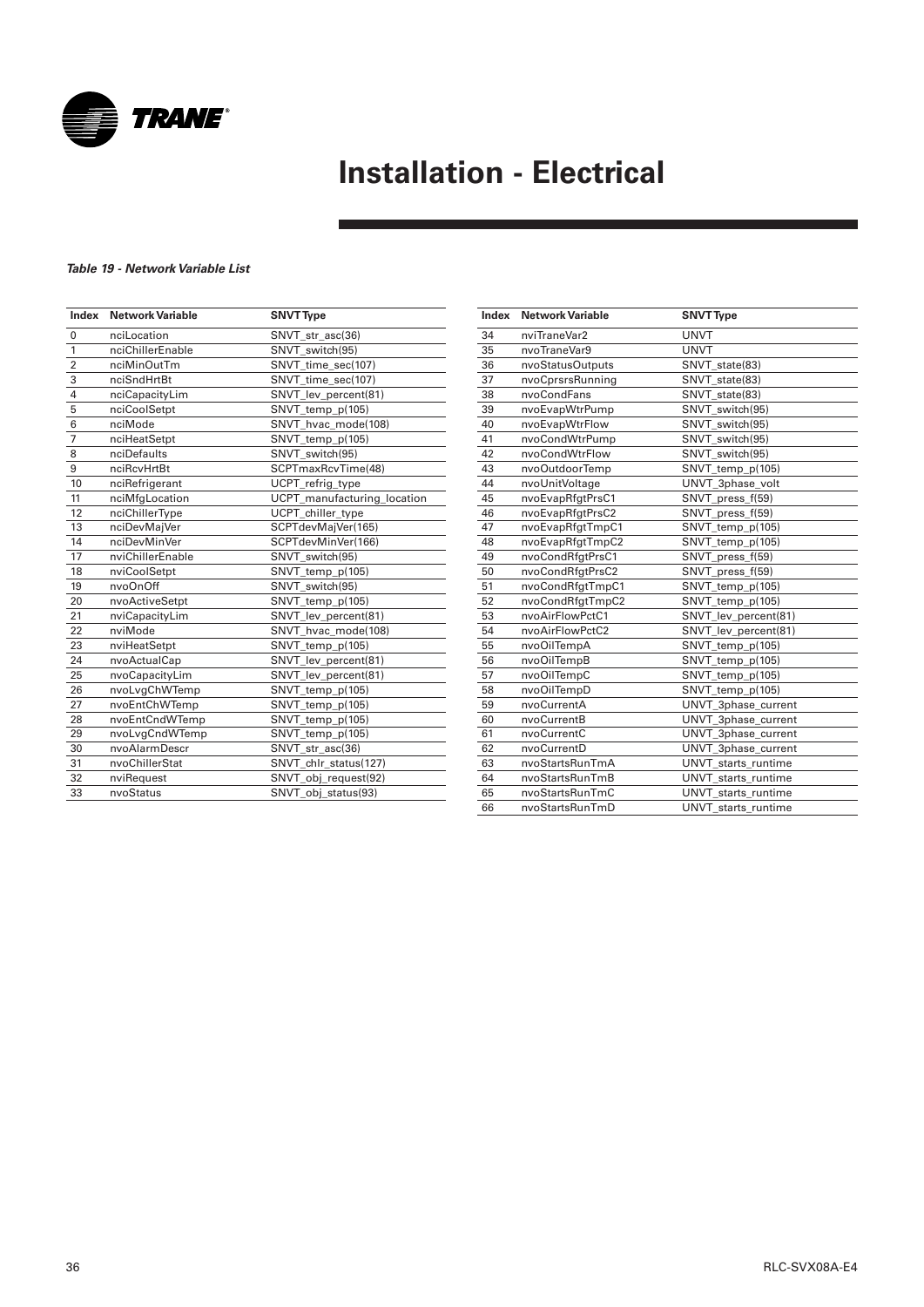

In many cases, the Trane user-defined types contain standard network variable types (SNVTs) to make them

easy to understand.

## **Installation - Electrical**

### **User defined types**

This appendix includes

- ❏ User-defined network variable types
- ❏ User-defined configuration property types

These user-defined types have been created by Trane for use by Trane controllers.

#### **User-defined network variable types (UNVTs)**

UNVT\_purge\_information

#### **Structure definition**

| <b>Field in structure</b> | <b>B</b> vte     | <b>Bit definition</b> | <b>Description</b>              |
|---------------------------|------------------|-----------------------|---------------------------------|
| SNVT state                | Byte 0 (MSB)     | Bits 0-7 (MSB)        | Validity of bits 8-15 (1=Valid) |
|                           |                  | Bit 8                 | Refrigeration Circuit On (1)    |
|                           |                  | Bit 9                 | Pumping Out (1)                 |
|                           |                  | <b>Bit 10</b>         | Regenerating (1)                |
|                           |                  | Bits 11-15(LSB)       | Not Used                        |
| SNVT time f               | Byte $1-2$ (LSB) |                       | Purge 24 Hour                   |
|                           |                  |                       | <b>Pumpout Average</b>          |

#### UNVT starts\_runtime

#### **Structure definition**

| <b>Field in structure</b> | Definition                |  |
|---------------------------|---------------------------|--|
| SNVT count f              | <b>Compressor Starts</b>  |  |
| SNVT time f               | <b>Compressor RunTime</b> |  |

#### SUNVT\_3phase\_current

#### **Structure definition**

| <b>Field in structure</b> | <b>Definition</b>             |
|---------------------------|-------------------------------|
| SNVT_amp_ac               | L1 Current (Amps)             |
| SNVT_amp_ac               | L <sub>2</sub> Current (Amps) |
| SNVT amp ac               | L3 Current (Amps)             |
| SNVT lev percent          | L1 Current (%RLA)             |
| SNVT lev percent          | L2 Current (%RLA)             |
| SNVT lev percent          | L3 Current (%RLA)             |

#### UNVT\_3phase\_volt

#### **Structure definition**

| <b>Field in structure</b> | <b>Definition</b> |  |
|---------------------------|-------------------|--|
| SNVT volt ac              | AB Voltage        |  |
| SNVT volt ac              | <b>BC</b> Voltage |  |
| SNVT volt ac              | <b>CA Voltage</b> |  |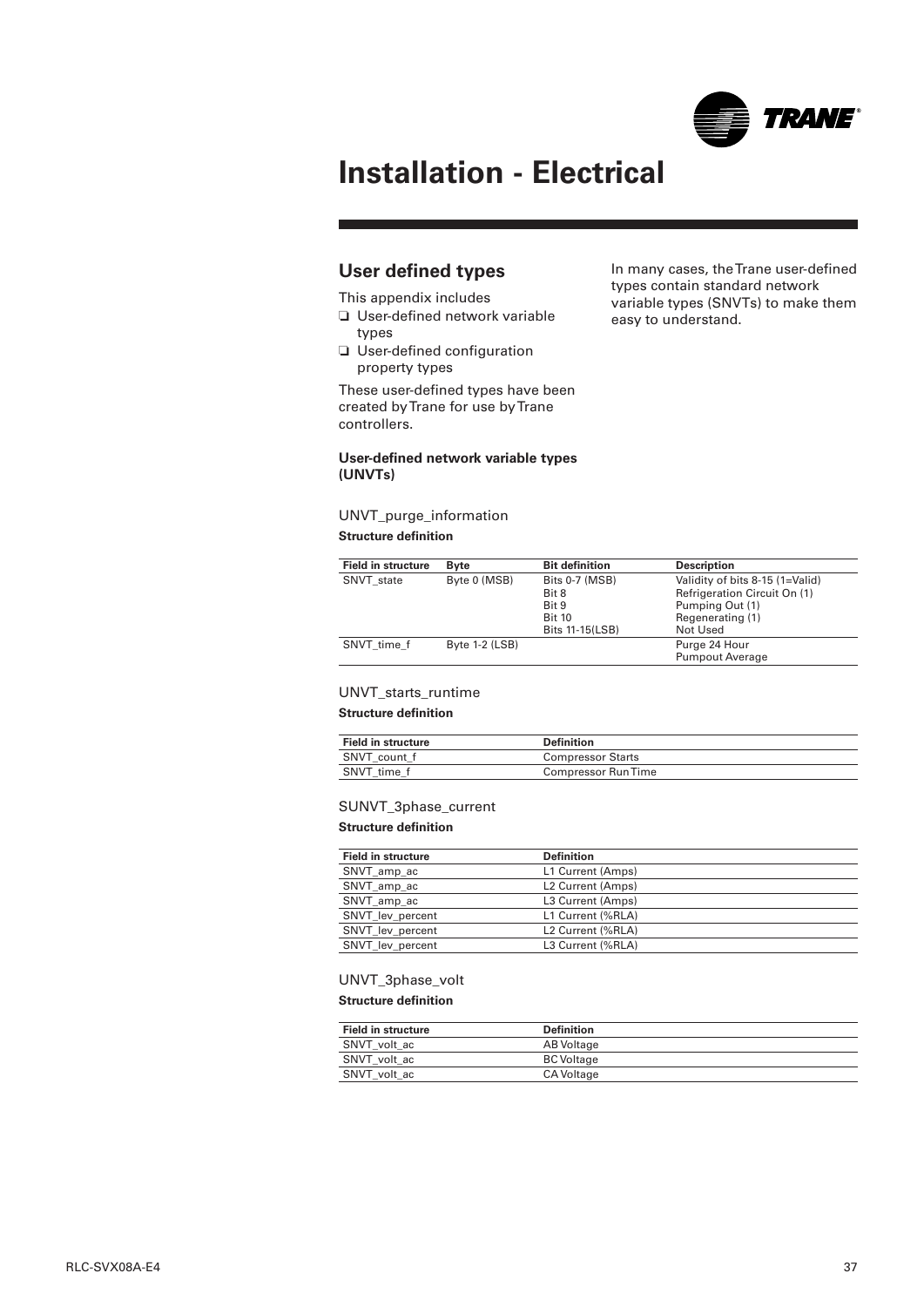

### UNVT\_refrig **Range of enumeration values**

| <b>Enumeration</b><br>0 | <b>Definition</b><br><b>RT R11</b> | Description (reference: ARI guideline K)                                   |
|-------------------------|------------------------------------|----------------------------------------------------------------------------|
| 1                       |                                    | R-11 (Trichlorofluoromethane)<br>R-12 (Dichlorodifluoromethane)            |
| $\overline{2}$          | <b>RT R12</b><br><b>RT R13</b>     | R-13 (Chlorotrifluoromethane)                                              |
| 3                       | RT_R13B1                           | R-13B1 (Bromotrifluoromethane)                                             |
|                         |                                    | $R-14$                                                                     |
| 4                       | <b>RT R14</b>                      | $R-21$                                                                     |
| 5                       | RT R21<br><b>RT R22</b>            | R-22 (Chlorodifluoromethane)                                               |
| 6                       |                                    |                                                                            |
| 7                       | RT_R23                             | R-23 (Trifluoromethane)                                                    |
| 8                       | <b>RT R32</b>                      | $R-32$                                                                     |
| 9                       | RT_R40                             | $R-40$                                                                     |
| 10                      | <b>RT R112</b>                     | R-112                                                                      |
| 11                      | RT R113                            | R-113 (Trichlorotrifluoroethane)                                           |
| 12                      | RT_R114                            | R-114 (Dichlorotetrafluoroethane)                                          |
| 13                      | RT R115                            | R-115                                                                      |
| 14                      | <b>RT R116</b>                     | R-116                                                                      |
| 15                      | RT_R123                            | R-123 (Dichlorotrifluoroethane)                                            |
| 16                      | RT R124                            | R-124 (Chlorotetrafluoroethane)                                            |
| 17                      | RT R125                            | R-125                                                                      |
| 18                      | RT_R134a                           | R-134a (Tetrafluoroethane)                                                 |
| 19                      | <b>RT R141B</b>                    | R-141B                                                                     |
| 20                      | <b>RT R142B</b>                    | R-142B                                                                     |
| 21                      | <b>RT R143A</b>                    | R-143A                                                                     |
| 22                      | <b>RT R152A</b>                    | R-152A                                                                     |
| 23                      | <b>RT R401A</b>                    | R-401A (Chlorodifluoromethane, Difluoroethane,<br>Chlorotetrafluoroethane) |
| 24                      | RT_R401B                           | R-401B (Chlorodifluoromethane, Difluoroethane,<br>Chlorotetrafluoroethane) |
| 25                      | RT_R402A                           | R-402A (Chlorodifluoromethane, Pentafluoro-ethane, Propane)                |
| 26                      | RT_R402B                           | R-402B (Chlorodifluoromethane, Pentafluoro-ethane, Propane)                |
| 27                      | RT_R403B                           | R-403B (Chlorodifluoromethane, Octafluoro-propane, Propane)                |
| 28                      | <b>RT R404A</b>                    | R-404A (Pentafluoroethane, Trifluoroethane, Tetrafluoroethane)             |
| 29                      | <b>RT R406A</b>                    | R-406A (Chlorodifluoroethane, Isobutane, Chlorodifluoroethane)             |
| 30                      | <b>RT R407A</b>                    | R-407A (Difluoromethane, Pentafluoroethane, Tetrafluoroethane)             |
| 31                      | <b>RT R407B</b>                    | R-407B (Difluoromethane, Pentafluoroethane, Tetrafluoroethane)             |
| 32                      | <b>RT R407C</b>                    | R-407C (Difluoromethane, Pentafluoroethane, Tetrafluoroethane)             |
| 33                      | RT_R408A                           | R-408A (Chlorodifluoromethane, Trifluoroethane,                            |
|                         |                                    | Pentafluoroethane)                                                         |
| 34                      | RT_R409A                           | R-409A (Chlorodifluoromethane, Chlorotetrafluo-roethane,                   |
| 35                      | <b>RT R410A</b>                    | Chlorodifluoroethane)<br>R-410A (Difluoromethane, Pentafluoroethane)       |
| 36                      | RT_R414B                           | R-414B (Chlorodifluoromethane, Chlorotetrafluo-roethane,                   |
|                         |                                    | Chlorodifluoroethane, Isobutane)                                           |
| 37                      | RT_R416A                           | R-416A (Tetrafluoroethane, Chlorotetrafluore-thane, Butane)                |
| 38                      | RT_R500                            | R-500 (Dichlorodifluoromethane, Difluoroethane)                            |
| 39                      | <b>RT R502</b>                     | R-502 (Chlorodifluoromethane, Chloropentafluo-roethane)                    |
| 40                      | RT_R503                            | R-503 (Chlorotrifluoromethane, Trifluoromethane)                           |
| 41                      | <b>RT R507</b>                     | R-507 (Pentafluoroethane, Trifluoroethane)                                 |
| 42                      | <b>RT R508B</b>                    | R-508B (Trifluoromethane, Hexafluoroethane)                                |
| 43                      | <b>RT R717</b>                     | R-717                                                                      |
| 44-254                  | <b>RT RESERVED</b>                 | Reserved for future use                                                    |
| 0xFF                    | RT INVALID                         | Invalid (default)                                                          |

÷,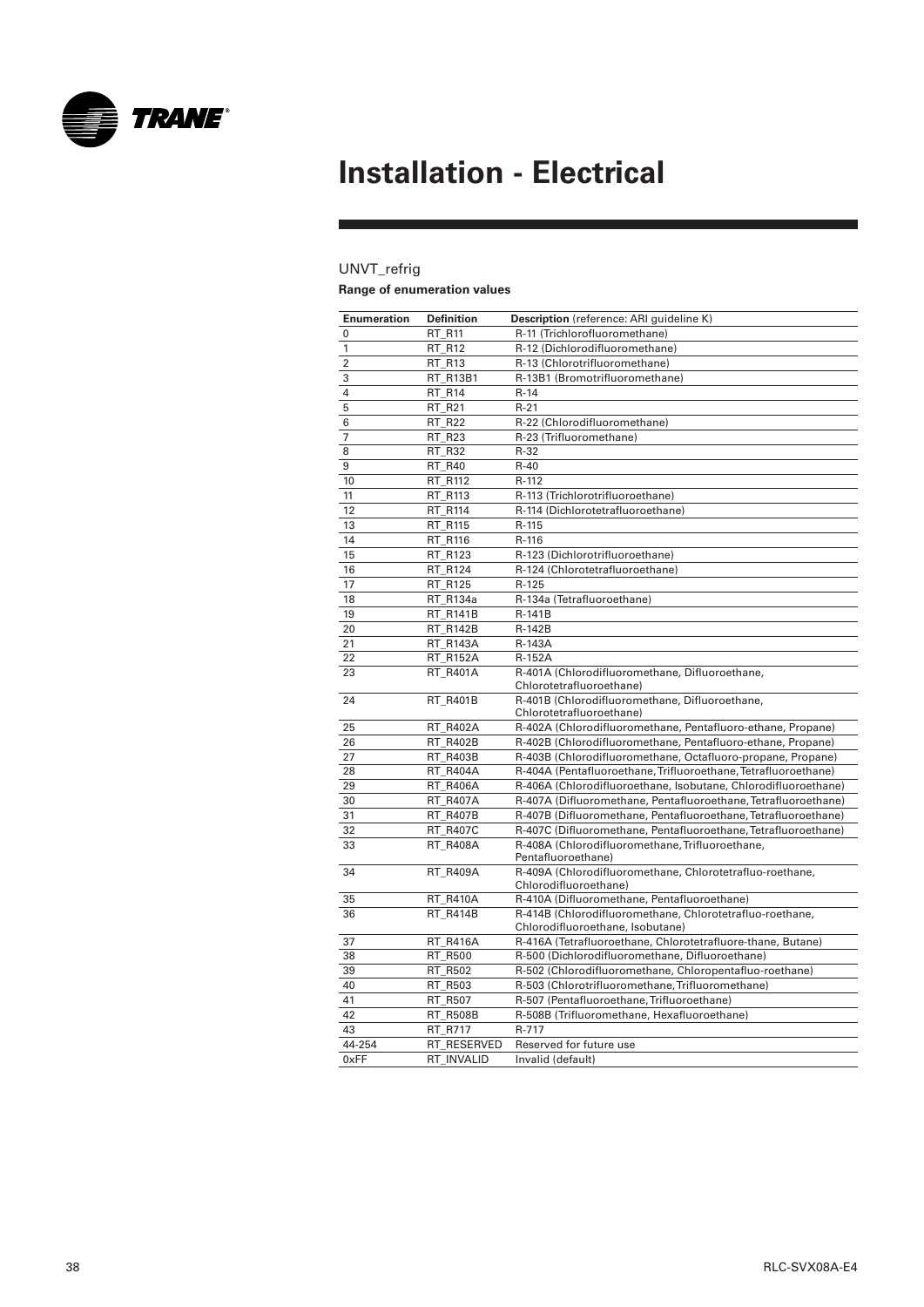

## **User-defined configuration property types**

#### UCPT\_chiller\_type

**Structure definition**

| -------------------                                             |                       |              |                                                       |
|-----------------------------------------------------------------|-----------------------|--------------|-------------------------------------------------------|
| Item                                                            | Type                  | <b>Bytes</b> | Range and meaning                                     |
| Model information (See enumeration<br>definitions table below.) | Unsigned 8-bit (enum) | 1            | Range of enum values in<br>UCPT chiller type          |
| Unit capacity                                                   | SNVT power f          | 4            | Capacity of unit (in watts)                           |
| Cooling type                                                    | Unsigned 8-bit (enum) |              | $0 = water-cooled 1 = air$<br>cooled $2-254$ = unused |
| Number of circuits                                              | Unsigned 8-bit        |              | 0-2; number of circuits on<br>unit                    |
| Number of compressors on circuit 1                              | Unsigned 8-bit        |              | 0-3: number of<br>compressors on circuit 1            |
| Number of compressors on circuit 2                              | Unsigned 8-bit        |              | 0-3; number of<br>compressors on circuit 2            |
| Total length                                                    |                       | 9            |                                                       |
|                                                                 |                       |              |                                                       |

## **Enumeration definitions for UCPT\_chiller\_type**

| <b>Enumeration</b> | um n<br>(Trane chiller model designators) |
|--------------------|-------------------------------------------|
| 0                  | <b>RTA</b>                                |
| 1                  | <b>CVH</b>                                |
| $\overline{2}$     | <b>CVG</b>                                |
| 3                  | <b>CVR</b>                                |
| 4                  | <b>CDH</b>                                |
| 5                  | <b>RTH</b>                                |
| 6                  | <b>CGW</b>                                |
| 7                  | <b>CGA</b>                                |
| 8                  | <b>CCA</b>                                |
| 9                  | <b>RTW</b>                                |
| 10                 | <b>RTX</b>                                |
| 11                 | RTU                                       |
| 12-254             | Unused                                    |
| 255                | Invalid (unknown)                         |

#### UCPT\_manufacturing\_location

#### **Range of enumeration values**

| <b>Enumeration</b> | <b>Enumeration definition</b>    |
|--------------------|----------------------------------|
| 0                  | Field applied (unknown location) |
| 1                  | La Crosse, Wisconsin             |
| $\overline{2}$     | Pueblo, Colorado                 |
| 3                  | Charmes, France                  |
| $\overline{4}$     | Rushville, Indiana               |
| 5                  | Macon, Georgia                   |
| 6                  | Waco, Texas                      |
| 7                  | Lexington, Kentucky              |
| 8                  | Forsyth, Georgia                 |
| 9                  | Clarksville, Tennessee           |
| 10                 | Ft. Smith, Arkansas              |
| 11                 | Penang, China                    |
| 12                 | Colchester, UK                   |
| 13                 | Curitiba, Brazil                 |
| 14                 | Taicang, China                   |
| 15 to 254          | Unused                           |
| 255                | Invalid (unknown location)       |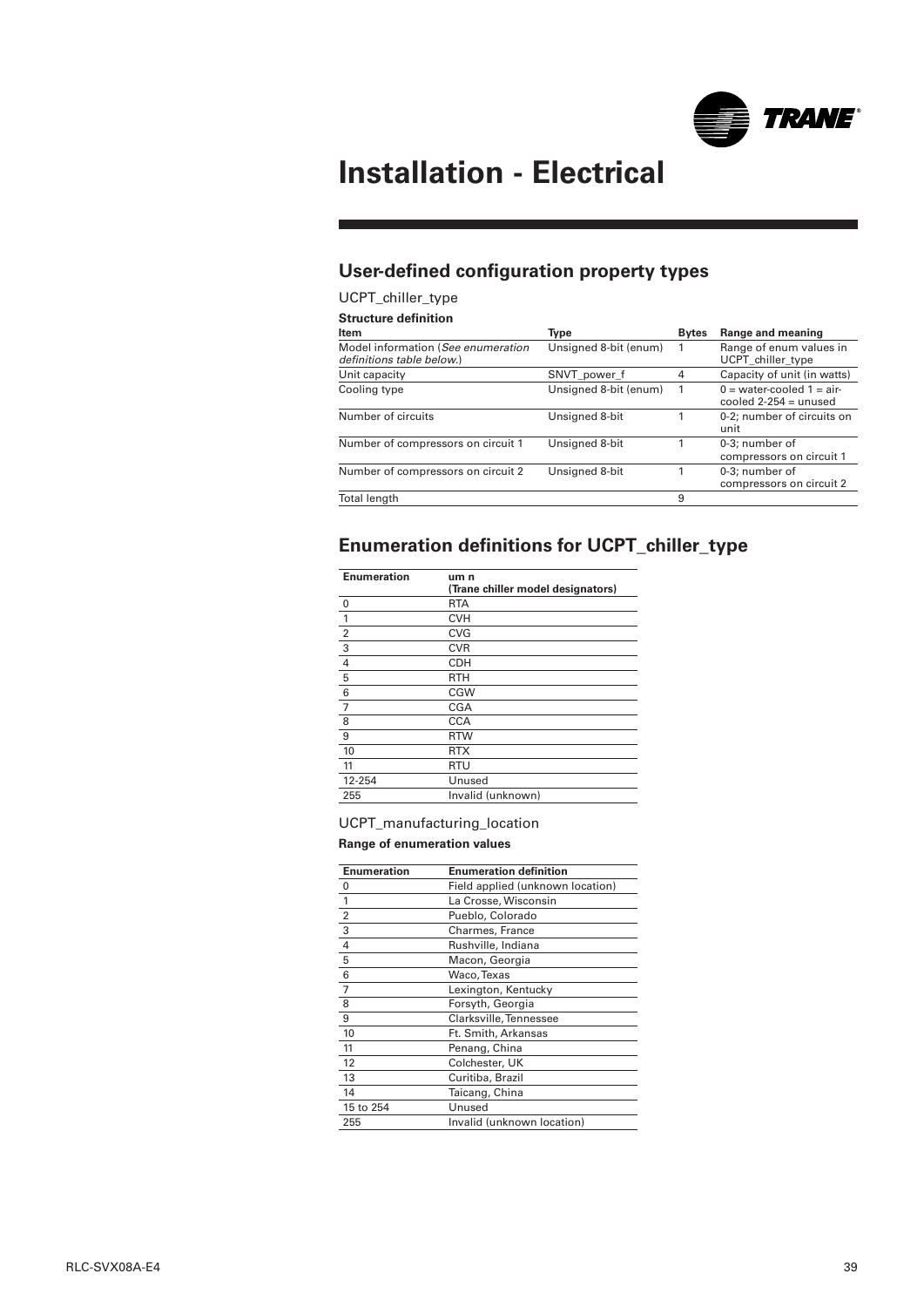<span id="page-39-0"></span>

## **Operating Principles**

**Figure 9 - System/Oil system schematic** 



- 1 = Screw compressor
- 2 = Evaporator
- 3 = Air-cooled condenser
- 4 = Evaporator water inlet connection
- 5 = Evaporator water outlet connection
- $6 =$  Oil service valve
- 7 = Oil separator
- 8 = Discharge service valve
- 9 = Liquid shutoff valve
- $10 =$  Filter drier
- $11 =$  Electronic expansion valve
- $12 =$  Relief valve
- $13 =$  Service valve
- $PI =$  Gauge
- 
- PT = Pressure transducer
- PSH = High pressure relief valve
- PSL = Low pressure relief valve
- PZH = High pressure switch
- PZL = Low pressure switch
- TT = Temperature sensor
- TCE = Electronic expansion valve
- OPT = Option
- DL = Discharge line
- SL = Suction line
- $LL =$  Liquid line
- $A = Circuit A$
- B = Circuit B
- LA only = Low or wide ambient
- temperature only
- $FSL = Flow switch$ 
	- (supplied by Trane option)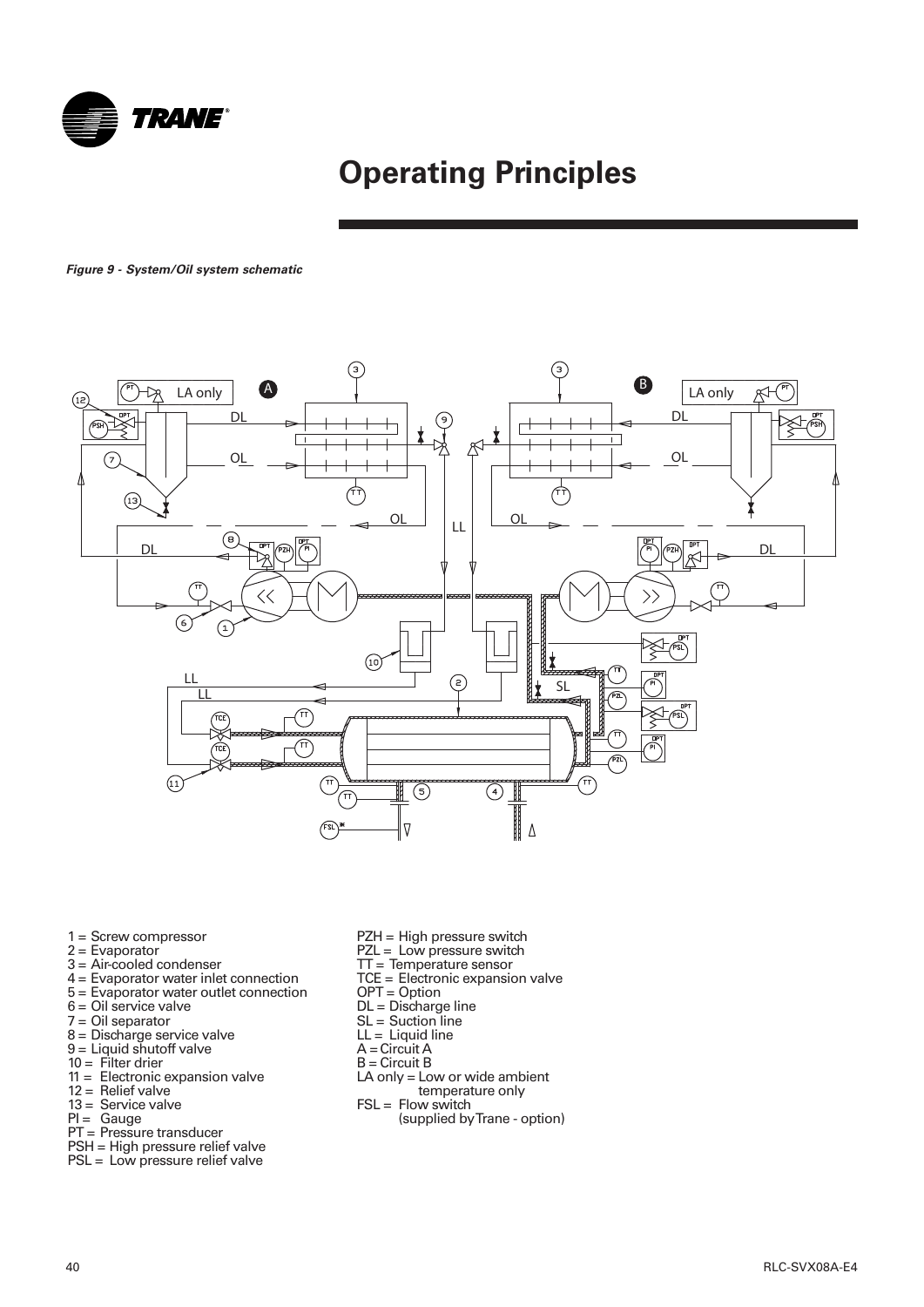

## <span id="page-40-0"></span>**Installation Checklist**

Complete this checklist as the unit is installed and verify that all recommended procedures are accomplished before the unit is started. This checklist does not replace the detailed Instructions given in the "Installation - Mechanical" and "Installation - Electrical" sections of this manual. Read both sections completely, to become familiar with the installation procedures, prior to beginning the work.

### **Receiving**

- ❏ Verify that the unit nameplate data corresponds to the ordering information.
- ❏ Inspect the unit for shipping damage and any shortages of materials. Report any damage or shortage to the carrier.

### **Unit Location and Mounting**

- ❏ Inspect the location desired for installation and verify adequate service access clearances.
- ❏ Provide drainage for evaporator water.
- ❏ Remove and discard all shipping materials (cartons, etc.)
- ❏ Install optional rubber isolators, if required.
- ❏ Level the unit and secure it to the mounting surface.

### **Unit Piping**

❏ Flush all unit water piping before making final connections to the unit.

**CAUTION! If using an acidic commercial flushing solution, construct a temporary bypass around the unit to prevent damage to internal components of the evaporator.To avoid possible equipment damage, do not use untreated or improperly treated system water.**

- ❏ Connect the chilled water piping to the evaporator.
- ❏ Install pressure gauges and shutoff valves on the chilled water inlet and outlet to the evaporator.
- ❏ Install a water strainer in the entering chilled water line.
- ❏ Install a balancing valve and flow switch (recommended) in the leaving chilled water line.
- ❏ Install a drain with shutoff valve or a drain plug on the evaporator waterbox.
- ❏ Vent the chilled water system at high points in the system piping.
- ❏ Apply heat tape and insulation, as necessary, to protect all exposed piping from freeze-up.

## **Electrical Wiring**

**WARNING! To prevent injury or death, disconnect electrical power source before completing wiring connections to the unit.**

#### **CAUTION! To avoid corrosion and overheating at terminal connections, use copper conductors only.**

- ❏ Connect the unit power supply wiring with fused-disconnect to the terminal block or lugs (or unitmounted disconnect) in the power section of the control panel.
- ❏ Connect power supply wiring to the evaporator heater.
- ❏ Connect power supply wiring to the chilled water pump.
- ❏ Connect power supply wiring to any auxiliary heat tapes.
- ❏ Connect the auxiliary contact of the chilled water pump (6K51) in series with the flow switch, if installed, and then connect to the proper terminals.
- ❏ For the External Auto/Stop function, install wiring from remote contact (6S1) to the proper terminals on the circuit board.

**CAUTION! Information in Interconnecting Wiring: Chilled Water Pump Interlock and External Auto/Stop must be adhered to or equipment damage may occur.**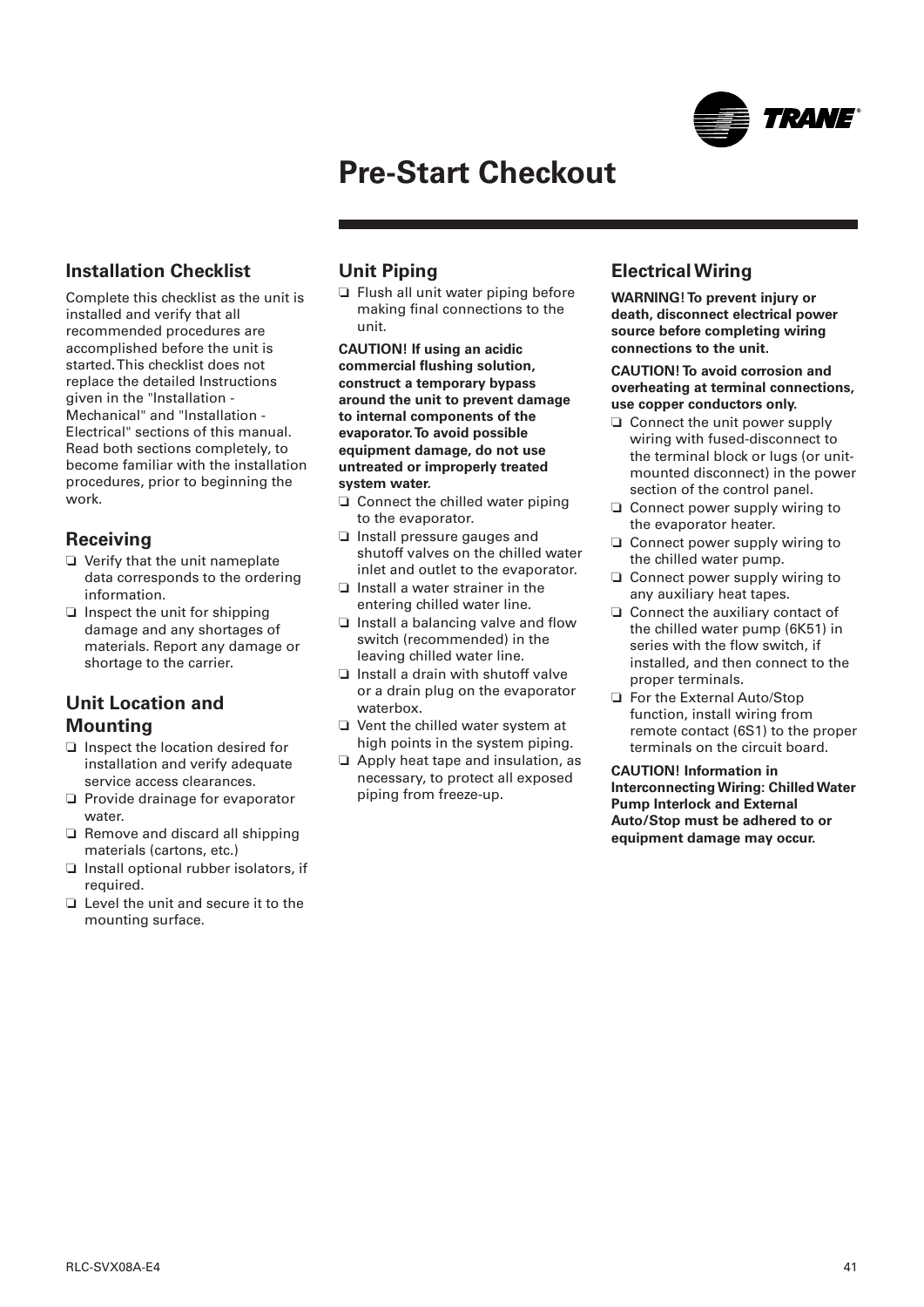<span id="page-41-0"></span>

- ❏ If alarm and status relay outputs are used, install leads from the panel to the proper terminals on circuit board.
- ❏ If the emergency stop function is used, install low voltage leads to terminals on circuit board.
- ❏ Connect separate power for the External Emergency Stop option, if applicable.
- ❏ If the ice making-option is used, install leads on terminals TB1-1 and 2 on module A9.

## **General**

When installation is complete, but prior to putting the unit into service, the following pre-start

procedures must be reviewed and verified correct:

**WARNING! Disconnect all electric power including remote disconnects before servicing. Failure to disconnect power before servicing can cause severe personal injury or death.**

1 Inspect all wiring connections in the compressor power circuits (disconnects, terminal block, contactors, compressor junction box terminals, etc.). to be sure they are clean and tight.

**CAUTION! Verify all connections are made. Loose connections can cause overheating and undervoltage conditions at the compressor motor.**

2 Open all refrigerant valves in the discharge, liquid, oil and oil return lines.

**CAUTION! Do not operate the unit with the compressor, oil discharge, liquid line service valves and the manual shutoff on the refrigerant supply to the coolers "CLOSED". Failure to have these "OPEN" may cause serious compressor damage.**

- 3 Check the power supply voltage to the unit at the main power fuseddisconnect switch. Voltage must be within the voltage utilization range and also stamped on the unit nameplate. Voltage imbalance must not exceed 3%.
- 4 Check the unit power phasing L1- L2-L3 in the starter to be sure that it has been installed in an "ABC" phase sequence.

**CAUTION! Improper power phasing can result in equipment damage due to reverse rotation.**

#### **CAUTION! Do not use untreated or improperly treated water. Equipment damage may occur.**

5 Fill the evaporator chilled water circuit. Vent the system while it is being filled. Open the vents on the top of the evaporator shell while filling and close when filling is completed.

**Important:The use of improperly treated or untreated water in this equipment may result in scaling, erosion, corrosion, algae or slime. The services of a qualified water treatment specialist should be engaged to determine what treatment, if any, is advisable.Trane warranty specifically excludes liability of corrosion, erosion or deterioration of Trane equipment. Trane assumes no responsibilities for the results of the use of untreated or improperly treated water or saline or brackish water.**

- 6 Close the fused-disconnect switch(es) that supplies power to the chilled water pump starter.
- 7 Start the chilled water pump to begin circulation of the water. Inspect all piping for leakage and make any necessary repairs.
- 8 With water circulating through the system, adjust water flow and check water pressure drop through the evaporator.
- 9 Adjust the chilled water flow switch for proper operation.

#### **WARNING! Use extreme caution when performing the following procedure with power applied. Failure to do so can result in personal injury or death.**

- 10 Reapply power to complete procedures.
- 11 Prove all Interlock and Interconnecting Wiring Interlock and External as described in the Electrical Installation section.
- 12 Check and set, as required, all UCM-CLD menu items.
- 13 Stop the chilled water pump.
- 14 Energize compressor and oil separators 24 hours prior to unit start-up.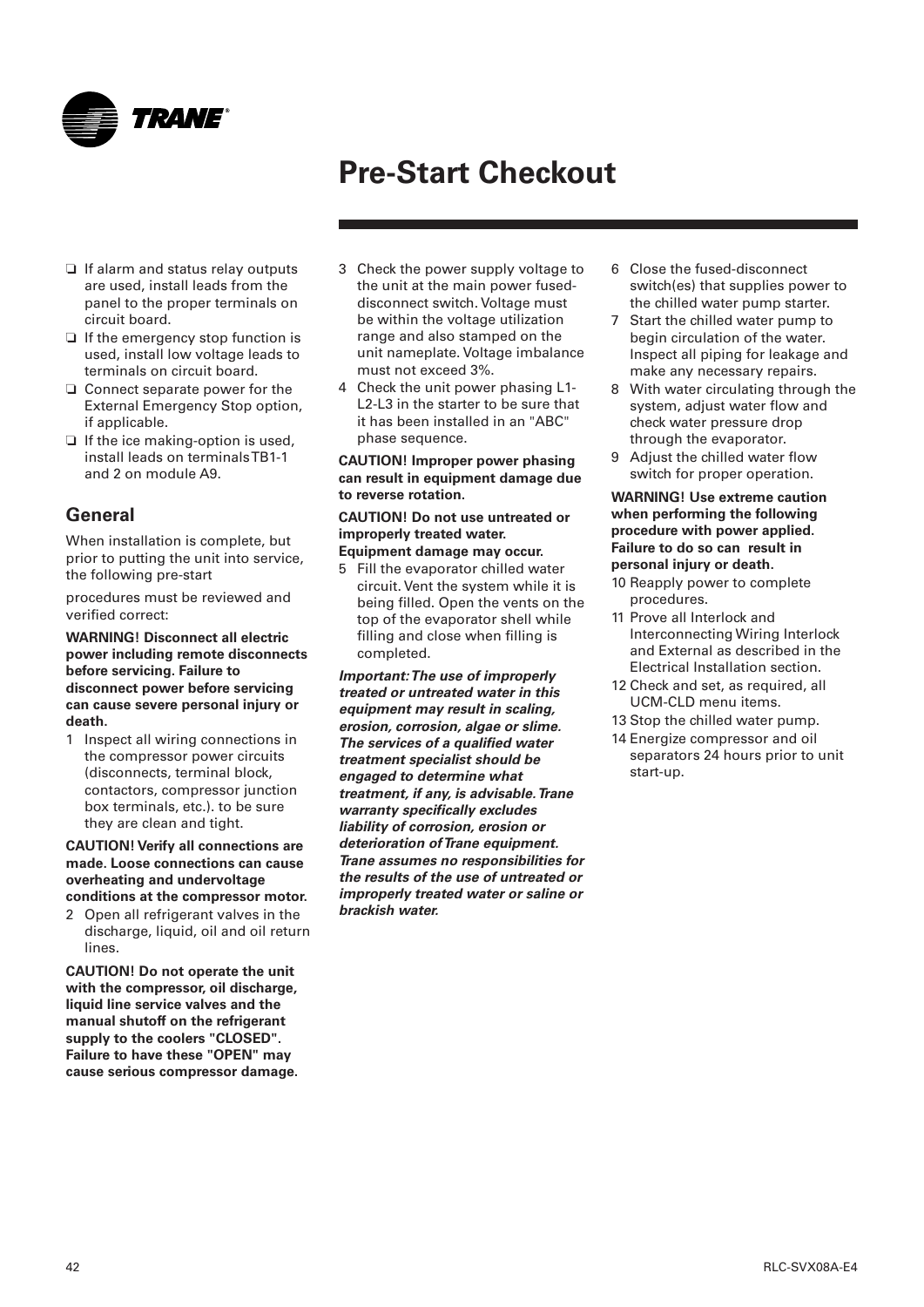

### <span id="page-42-0"></span>**Unit Voltage Power Supply**

Voltage to the unit must meet the criteria given in the Installation-Electrical Section. Measure each leg of the supply voltage at the unit's main power fused- disconnect. If the measured voltage on any leg is not within specified range, notify the supplier of the power and correct the situation before operating the unit.

**CAUTION! Provide adequate voltage to the unit. Failure to do so can cause control components to malfunction and shorten the life of relay contact, compressor motors and contactors.**

**CAUTION! Power supply with TT or TN earthing arrangement is not compatible with IT (Insulated Neutral) earthing arrangement.**

## **Unit Voltage Imbalance**

Excessive voltage imbalance between the phases of three-phase system can cause motors to overheat and eventually fail. The maximum allowable imbalance is 3 percent. Voltage imbalance is determined using the following calculations:

**% Imbalance = [(Vx - V ave) x 100]/Vave**

**V ave = (V1 + V2 + V3)/3**

**Vx = phase with the greatest difference from V ave (without regard to the sign)**

**For example, if the three measured voltages are 221, 230, and 227 volts, the average would be:**

**(221+230+227)/3 = 226**

**The percentage of the imbalance is then:**

**[100 \* (221-226)] / 226 = 2.2%**

**This exceeds the maximum allowable (2%) by 0.2 percent.**

### **Unit Voltage Phasing**

**WARNING! It is imperative that L1, L2, L3 in the starter be connected in the A-B-C phase sequence to prevent equipment damage due to reverse rotation.**

It is important that proper rotation of the compressors be established before the unit is started.

Proper motor rotation requires confirmation of the electrical phase sequence of the power supply. The motor is internally connected for clockwise rotation with the incoming power supply phased A, B, C.

Basically, voltages generated in each phase of a polyphase alternator or circuit are called phase voltages. In a three-phase circuit, three sine wave voltages are generated, differing in phase by 120 electrical degrees. The order in which the three voltages of a three-phase system succeed one another is called phase sequence or phase rotation. This is determined by the direction of rotation of the alternator. When rotation is clockwise, phase sequence is usually called "ABC," when counterclockwise, "CBA."

This direction may be reversed outside the alternator by interchanging any two of the line wires. It is this possible interchange of wiring that makes a phase sequence indicator necessary if the operator is to quickly determine the phase rotation of the motor.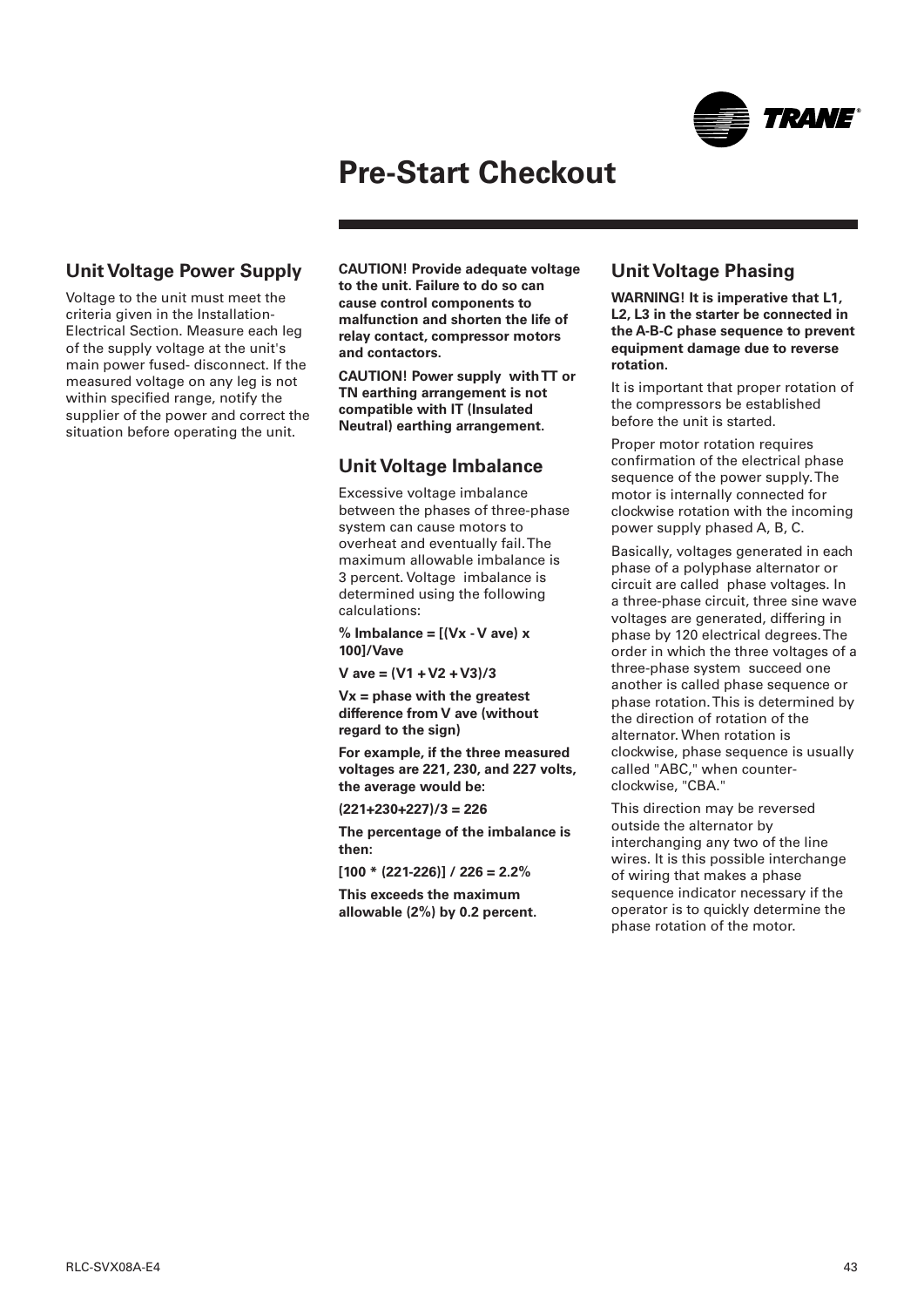<span id="page-43-0"></span>

Proper compressor motor electrical phasing can be quickly determined and corrected before starting the unit. Use a quality instrument, such as the Associated Research Model 45 Phase Sequence Indicator, and follow this procedure.

- 1 Press the STOP key on the UCM-CLD.
- 2 Open the electrical disconnect or circuit protection switch that provides line power to the line power terminal block(s) in the starter panel (or to the unitmounted disconnect).
- 3 Connect the phase sequence indicator leads to the line Power terminal block, as follows:

| <b>Phase Sequence Lead</b> | <b>Terminal</b> |
|----------------------------|-----------------|
| Black (Phase A)            | l 1             |
| Red (Phase B)              | 12              |
| Yellow (Phase C)           | 3 ا             |

- 4 Turn power on by closing the unit supply power fused-disconnect switch.
- 5 Read the phase sequence on the indicator. The "ABC" LED on the face of the phase indicator will glow if phase is "ABC."

**WARNING! To prevent injury or death due to electrocution, take extreme care when performing service procedures with electrical power energized.**

6 If the "CBA" indicator glows instead, open the unit main power disconnect and switch two line leads on the line power terminal block(s) (or the unit mounted disconnect). Reclose the main power disconnect and recheck the phasing.

**CAUTION! Do not interchange any load leads that are from the unit contactors or the motor terminals. Doing so may damage the equipment.**

7 Reopen the unit disconnect and disconnect the phase indicator.

## **Water System Flow Rates**

Establish a balanced chilled water flow through the evaporator. The flow rates should fall between the minimum and maximum values given on the pressure drop curves. Chilled water flow rates below the minimum values will result in laminar flow, which reduces heat transfer and causes either loss of EXV control or repeated nuisance, low temperature, cutouts. Flow rates that are too high can cause tube damage in the evaporator.

### **Water System Pressure Drop**

Measure water pressure drop through the evaporator at the fieldinstalled pressure taps on the system water piping. Use the same gauge for each measurement. Do not include valves, strainers fittings in the pressure drop readings.

Pressure drop readings should be approximately those shown in the pressure drop charts in the Installation - Mechanical section.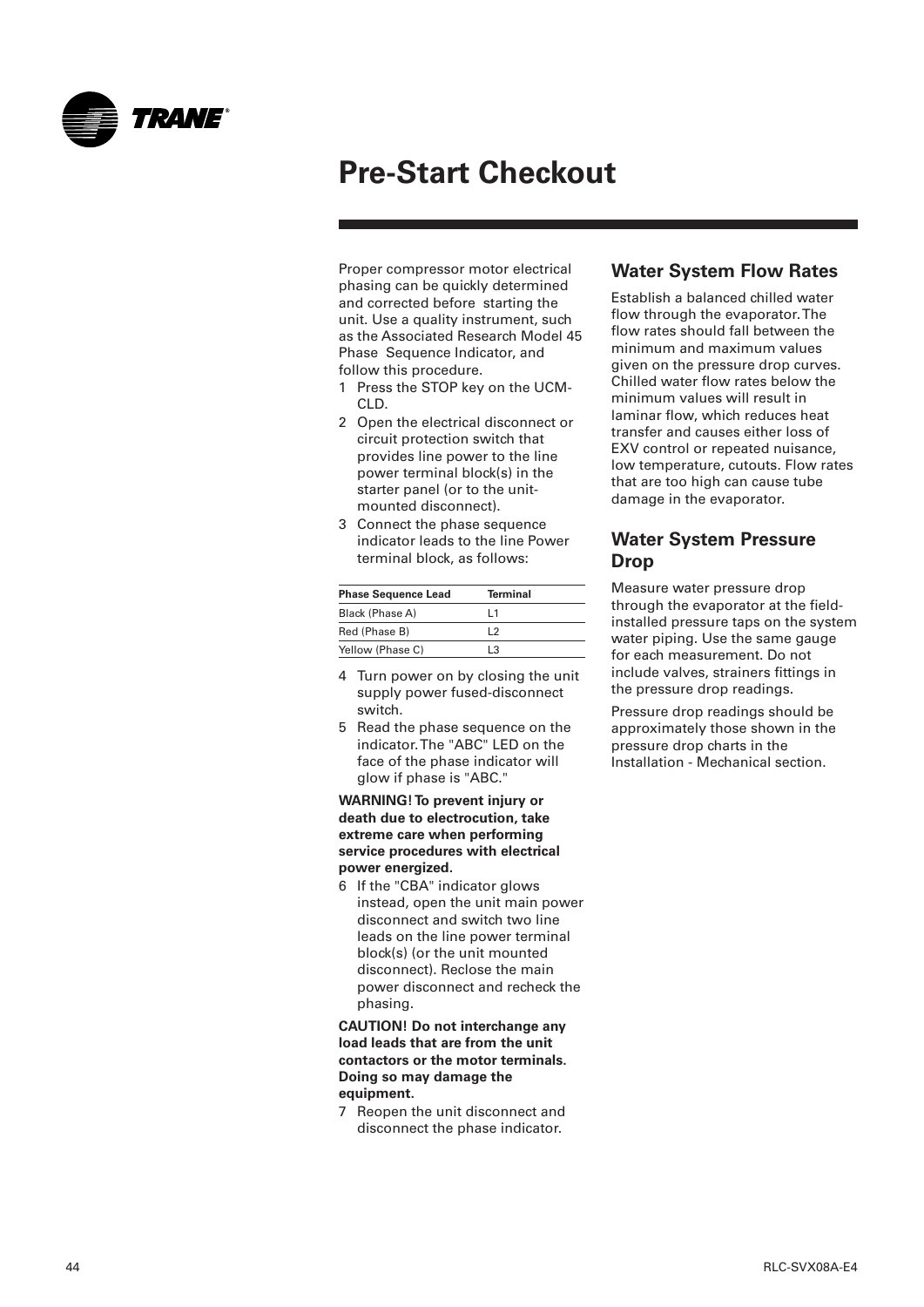

## <span id="page-44-0"></span>**Unit Start-up Procedures**

## **Daily Unit Start-Up**

The time line for sequence of operation is shown at the end of this section and depicts the nominal delays and sequences that a chiller would experience during a typical operational cycle. The time line begins with a power up of the main power to the chiller. The sequence assumes a RTAD chiller with no diagnostics or malfunctioning components. External events such as the operator placing the chiller in Auto or Stop, chilled water flow through the evaporator, and application of load to the chilled water loop causing loop water temperature increases are depicted and the chillers responses to those events are shown, with appropriate delays noted. The effects of diagnostics, and other external interlocks other than evaporator water flow proving, are not considered. The response of the CLD Display is also depicted on the time line.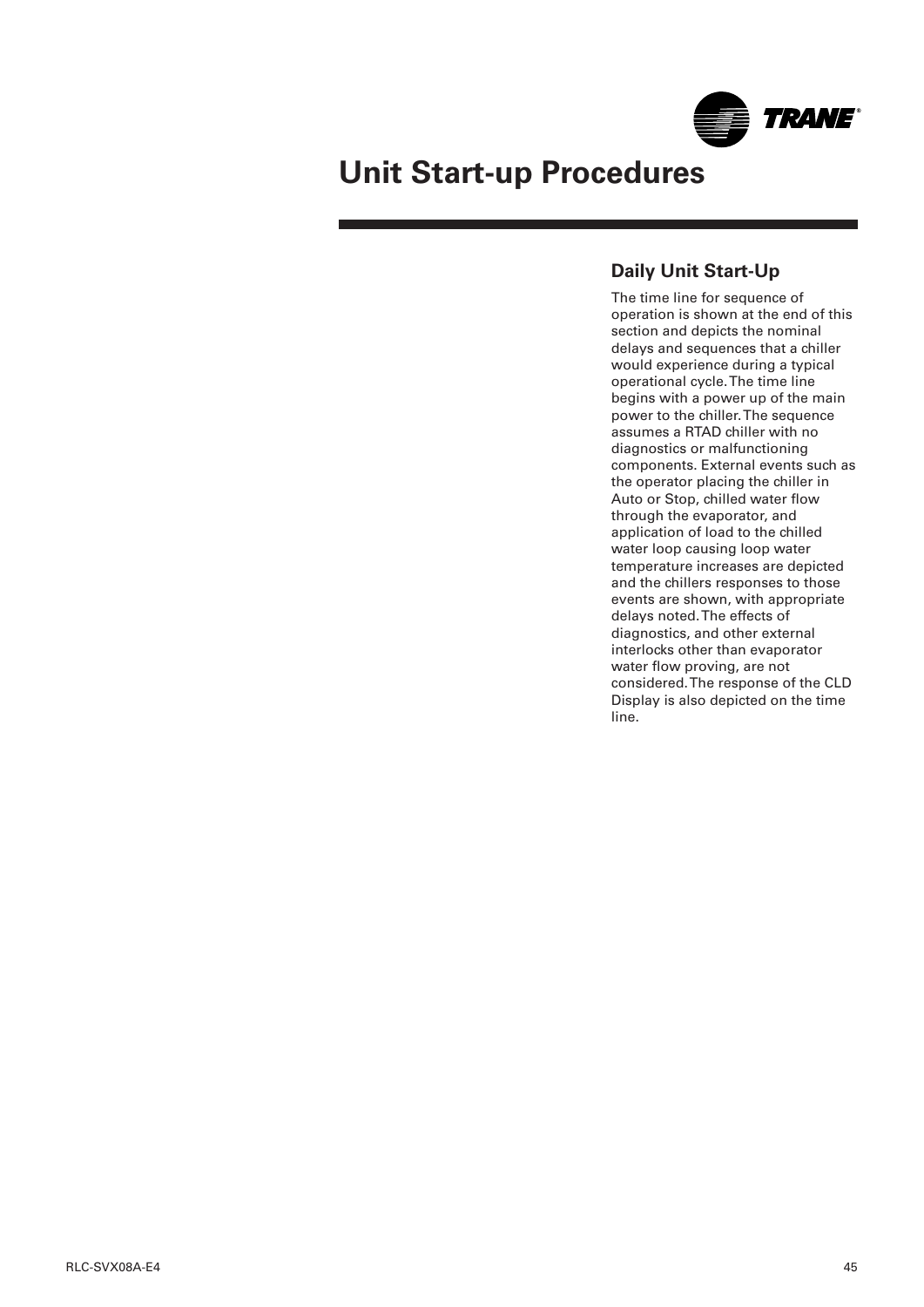<span id="page-45-0"></span>

## **Unit Start-up Procedures**

## **General**

If the pre-start checkout, as discussed above, has been completed, the unit is ready to start.

- 1 Press the STOP key on the CLD module.
- 2 As necessary, adjust the setpoint values in the UCM-CLD « Operator Settings » menu.
- 3 Close the fused-disconnect switch for the chilled water pump. Energize the pump(s) to start water circulation.
- 4 Check the service valves on the discharge line, oil line and liquid line for each circuit. These valves must be open (backseated) before starting the compressors.

#### **CAUTION! To prevent compressor damage, do not operate the unit until all refrigerant and oil line service valves are opened.**

- 5 Verify that the chilled water pump runs for at least one minute after the chiller is commanded to stop (for normal chilled water systems).
- 6 Press the AUTO key. If the chiller control calls for cooling and all safety interlocks are closed, the unit will start. The compressor(s) will load and unload in response to the leaving chilled water temperature.

Once the system has been operating for approximately 30 minutes and has become stabilized, complete the remaining start-up procedures, as follows:

- 1 Check the evaporator refrigerant pressure and the condenser refrigerant pressure under Refrigerant Report on the CLD Module. The pressures are referenced to sea level (1013 mbar -14.7 psia).
- 2 Measure the system discharge superheat.
- 3 Measure the system subcooling.

4 A shortage of refrigerant is indicated if operating pressures are low and subcooling is also low. If the operating pressures, sight glass, superheat and subcooling readings indicate a refrigerant shortage, gas-charge refrigerant into each circuit, as required. With the unit running, add refrigerant vapor by connecting the charging line to the suction charging service valve port until operating conditions become normal.

**CAUTION! If both suction and discharge pressures are low but subcooling is normal, a problem other than refrigerant shortage exists. Do not add refrigerant, as this may result in overcharging the circuit. Use only refrigerants specified on the unit nameplate (HFC 134a) and Trane Oil 00048. Failure to do so may cause compressor damage and improper unit operation.**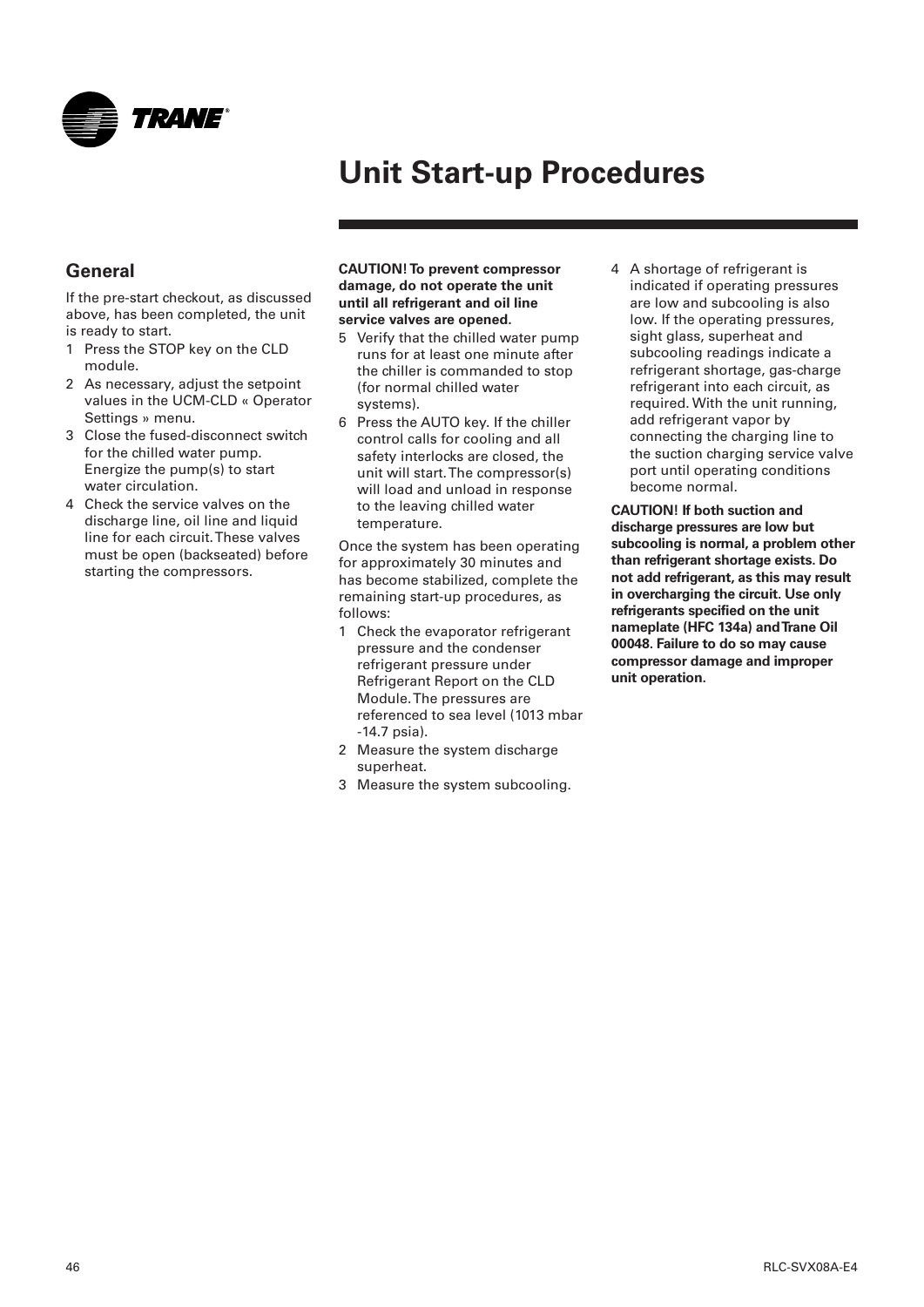

## <span id="page-46-0"></span>**Unit Start-up Procedures**

### **Seasonal Unit Start-Up Procedure**

- 1 Close all valves and re-install the drain plugs in the evaporator.
- 2 Service the auxiliary equipment according to the startup/maintenance instructions provided by the respective equipment manufacturers.
- 3 Close the vents in the evaporator chilled water circuits.
- 4 Open all the valves in the evaporator chilled water circuits.
- 5 Open all refrigerant valves to verify they are in the open condition.
- 6 If the evaporator was previously drained, vent and fill the evaporator and chilled water circuit. When all air is removed from the system , re-install the vent plugs on top of the evaporator shell.

**CAUTION! Ensure that the compressor and oil separator heaters have been operating for a minimum of 24 hours before starting. Failure to do so may result in equipment damage.**

- 7 Check the adjustment and operation of each safety and operating control.
- 8 Close all disconnect switches.
- 9 Refer to the sequence for daily unit startup for the remainder of the seasonal startup.

### **System Restart After Extended Shutdown**

Follow the procedures below to restart the unit after extended shutdown:

1 Verify that the liquid line service valves, oil line, compressor discharge service valves (when supplied) are open (backseated).

#### **CAUTION! To prevent damage to the compressor, be sure that all refrigerant valves are open before starting the unit.**

- 2 Check the oil separator oil level (see Maintenance Procedures section).
- 3 Fill the evaporator water circuit. Vent the system while it is being filled. Open the vent on the top of the evaporator while filling and close when filling is completed.

### **CAUTION! Do not used untreated or improperly treated water.**

**Equipment damage may occur.**

- 4 Close the fused-disconnect switches that provides power to the chilled water pump.
- 5 Start the evaporator water pump and, while water is circulating, inspect all piping for leakage. Make any necessary repairs before starting the unit.
- 6 While the water is circulating, adjust the water flows and check the water pressure drops through the evaporator. Refer to "Water System Flow Rates" and "Water System Pressure Drop".
- 7 Adjust the flow switch on the evaporator piping for proper operation.
- 8 Stop the water pump. The unit is now ready for start-up as described in "Start-Up Procedures".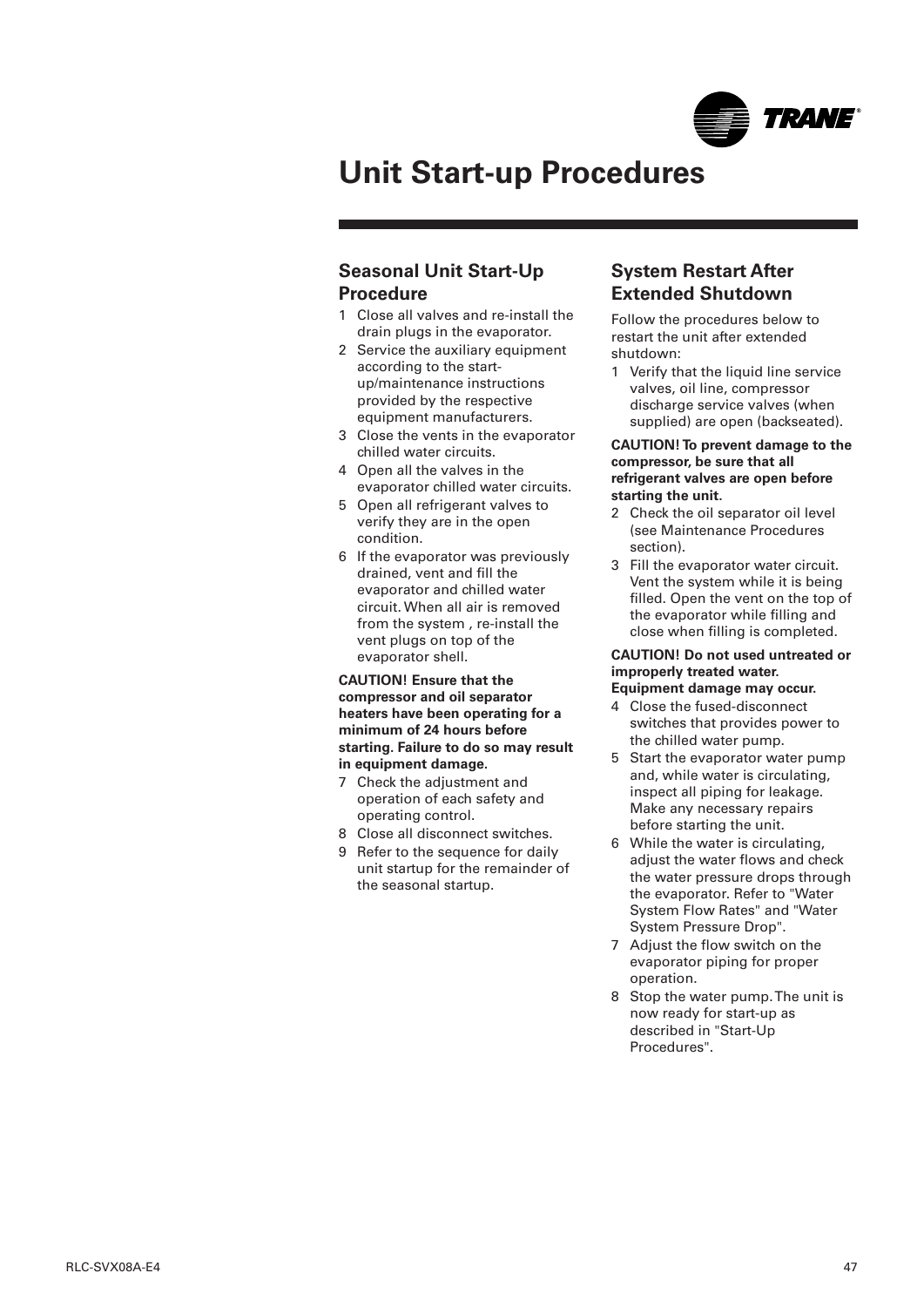<span id="page-47-0"></span>

## **Unit Shutdown Procedures**

### **Temporary Shutdown And Restart**

To shut the unit down for a short time, use the following procedure:

- 1 Press the STOP key on the UCM-CLD. The compressors will continue to operate and, after unloading for 20 seconds, will stop when the compressor contactors de-energize.
- 2 Stop the water circulation by turning off the chilled water pump. To restart the unit after a temporary shutdown, enable the chilled water pump and press the AUTO key. The unit will start normally, provided the following conditions exist:
- ❏ The control module receives a call for cooling and the differential-tostart is above the setpoint.
- ❏ All system operating interlocks and safety circuits are satisfied.

### **Extended Shutdown Procedure**

The following procedure is to be followed if the system is to be taken out of service for an extended period of time, e.g. seasonal shutdown:

- 1 Test the unit for refrigerant leaks and repair as necessary.
- 2 Open the electrical disconnect switches for the chilled water pump. Lock the switches in the "OPEN" position.

#### **CAUTION! Lock the chilled water pump disconnect Switch in the "OPEN" position, to prevent pump damage.**

- 3 Close all chilled water supply valves. Drain the water from the evaporator.
- 4 Open the unit main electrical disconnect and unit-mounted disconnect (if installed) and lock on the "OPEN" position.

**CAUTION! Lock the disconnects in the "OPEN" position to prevent accidental start-up and damage to the system when it has been setup for extended shutdown.**

5 At least every three months (quarterly), check the refrigerant pressure in the unit to verify that the refrigerant charge is intact.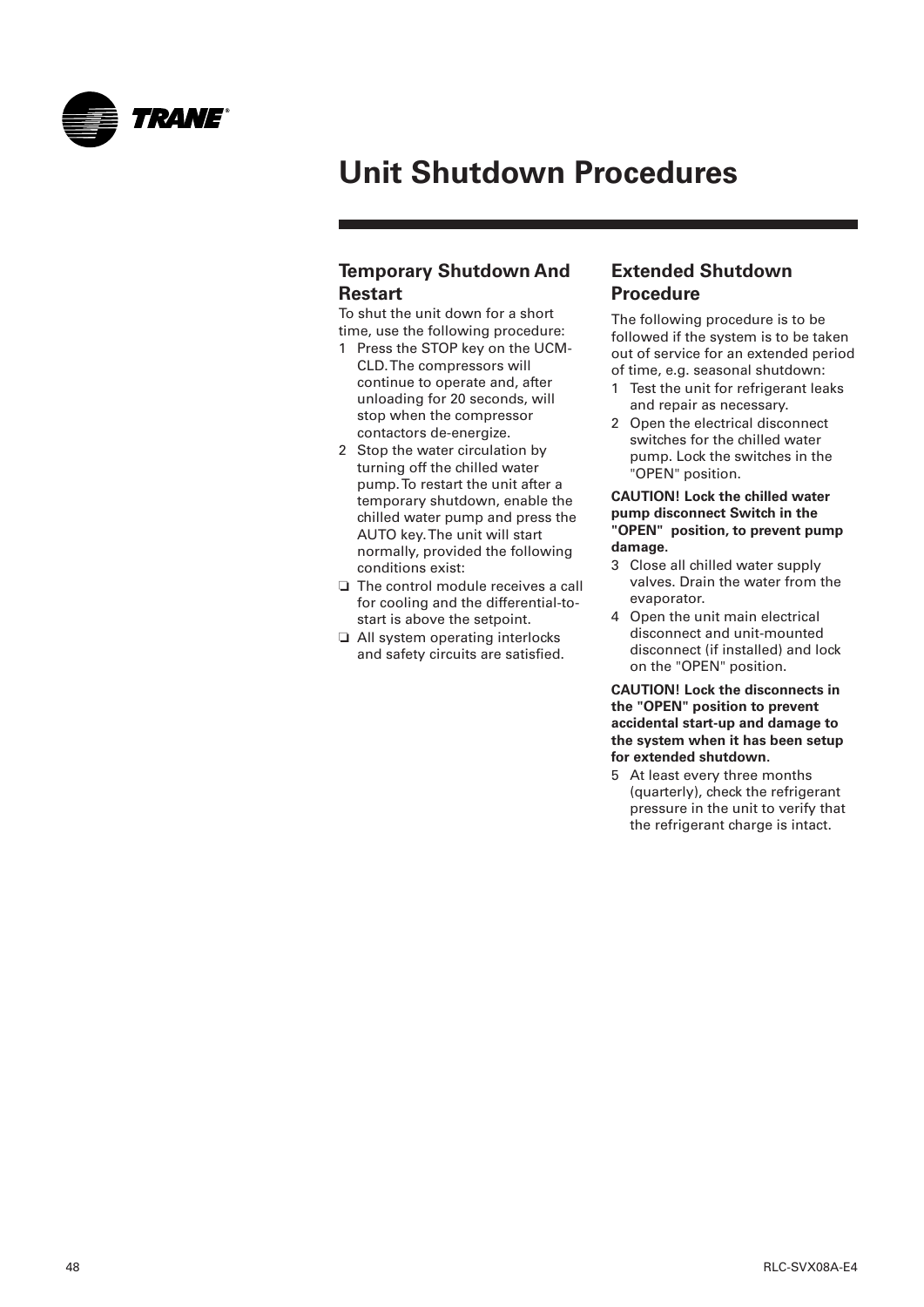## **Maintenance**

## <span id="page-48-0"></span>**General**

Perform all maintenance procedures and inspections at the recommended intervals. This will prolong the life of the chiller and minimize the possibility of costly failures. Record an operating history for the unit, which will serve as a valuable diagnostic tool for service personnel. By observing trends in operating conditions, an operator can anticipate and prevent problem situations before they occur. After the unit has been operating for approximately 30 minutes and the system has stabilized, check the operating conditions and complete the procedures below:

### **Weekly Maintenance**

While unit is running in stable conditions.

- 1 Check UCM-CLD pressure for Evaporator, Condenser and Oil.
- 2 The subcooling should never be less than 3°C (5.4°F) under any circumstances.

**CAUTION! A clear sightglass alone does not mean that the system is properly charged. Also check rest of system operating conditions.**

3 Inspect the entire system for unusual conditions and inspect the condenser coils for dirt and debris. If the coils are dirty, refer to coil cleaning.

#### **Monthly Maintenance**

- 1 Perform all weekly maintenance procedures.
- 2 Record the system subcooling.
- 3 Record the system superheat.
- 4 Make any repairs necessary.

### **Annual Maintenance**

- 1 Perform all weekly and monthly procedures.
- 2 Check oil sump oil level while unit is off.

Note: Routine changing of the oil is not required. Use an oil analysis to determine the condition of the oil.

- 3 Have a qualified laboratory perform a compressor oil analysis to determine system moisture content and acid level. This analysis is a valuable diagnostic tool.
- 4 Contact a qualified service organization to leak test the chiller, to check operating and safety controls, and to inspect electrical components for deficiencies.
- 5 Inspect all piping components for leakage and damage. Clean out any inline strainers.
- 6 Clean and repaint any areas that show signs of corrosion.
- 7 Clean the condenser coils.

**WARNING! Position all electrical disconnects in the "Open" position and lock them to prevent injury or death due to electrical shock.**

8 Check and tighten all electrical connections as necessary.

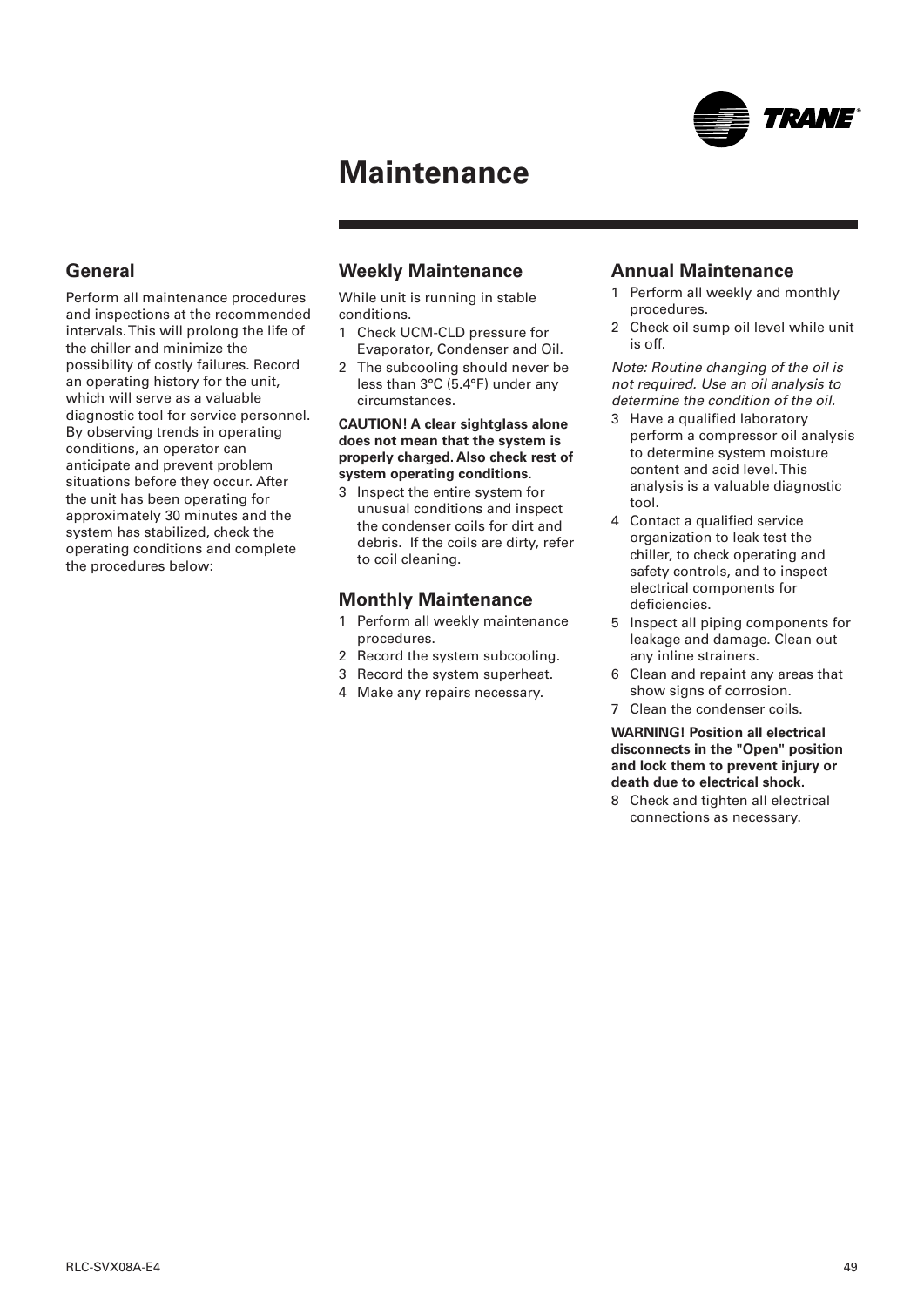<span id="page-49-0"></span>

All the air-cooled RTAD chillers are given a complete functional test at the factory covering sensors, wiring, electrical components, microprocessor function, communication capability, expansion valve performance and fans. Where applicable, each unit is factory preset to the customer's design conditions, including leaving water temperature setpoint, current limit, and reset temperature setpoint.

### **Refrigerant Emission Control**

Conservation and emission reduction can be accomplished by following recommended Trane operation, maintenance and service procedures, with specific attention to the following:

- 1 Refrigerant used in any type of air conditioning or refrigerating equipment should be recovered for reuse, recovered and/or recycled for reuse, or reprocessed (reclaimed). Never release refrigerant into the atmosphere.
- 2 Always determine possible recycle or reclaim requirements of the recovered refrigerant before beginning recovery by any method.
- 3 Use approved containment vessels and safety standards. Comply with all applicable transportation standards when shipping refrigerant containers.
- 4 To minimize emissions while recovering refrigerant, use recycling equipment. Always attempt to use methods which will pull the lowest possible vacuum while recovering and condensing refrigerant into containment.
- 5 Refrigeration-system cleanup methods that use filters and dryers are preferred. Do not use solvents that have ozone depletion factors. Properly dispose of used materials.
- 6 Take extra care to properly maintain all service equipment that directly supports refrigeration service work, such as gauges, hoses, vacuum pumps and recycling equipment.
- 7 Stay aware of unit enhancements, conversion refrigerants, compatible parts and manufacturer's recommendations which will reduce refrigerant emissions and increase equipment operating efficiencies. Follow manufacturer's specific guidelines for conversion of existing systems.
- 8 In order to assist in reducing power-generation emissions, always attempt to improve equipment performance with improved maintenance and operations that will help conserve energy resources.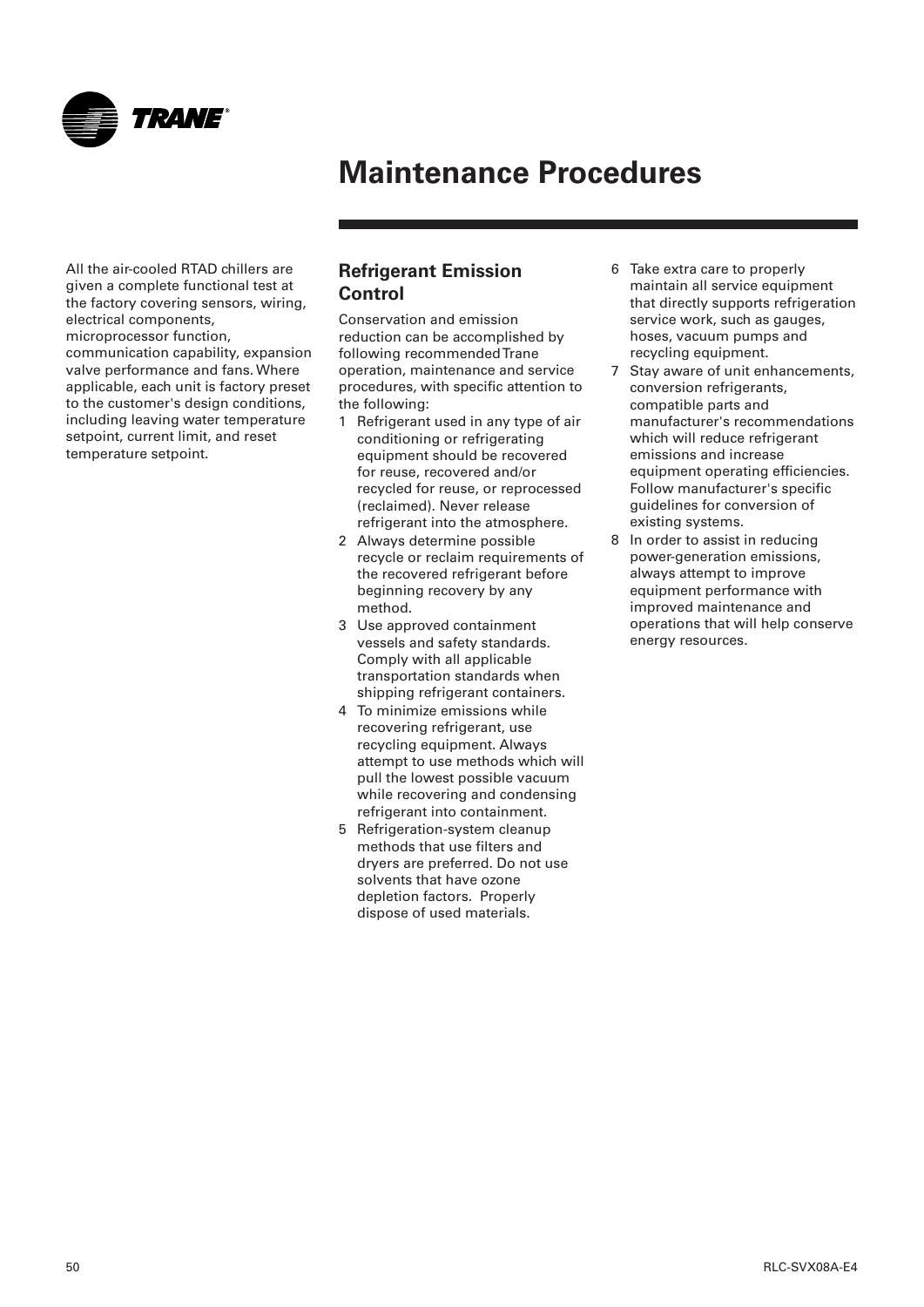

### <span id="page-50-0"></span>**Refrigerant and Oil Charge Management**

Proper oil and refrigerant charge is essential for proper unit operation, unit performance, and environmental protection. Only trained and licensed service personal should service the chiller.

#### **Some symptoms of a refrigerant under charged unit:**

- Low Subcooling
- Larger than normal evaporator approach temperatures (Leaving Water Temperature - Saturated Evaporator Temperature)
- Low Evaporator Refrigerant Temperature Limit
- Low Refrigerant Temperature Cutout diagnostic
- Fully open expansion valve
- Possible whistling sound coming from liquid line (due to high vapor velocity)
- Possible low discharge superheat at high loads
- High Condenser + Subcooler Pressure drop

#### **Some symptoms of a refrigerant over charged unit:**

- High Subcooling
- Larger than normal condenser approach temperatures (Entering Condenser Saturated Temperature - Entering Air Temperature)
- Condenser Pressure Limit
- High Pressure Cutout diagnostic
- More than normal number of fans running
- **Erratic Fan Control**
- Higher than normal compressor power
- Very low discharge superheat at startup
- Compressor rattle or grinding sound at startup

#### **Some symptoms of an oil over charged unit:**

- Larger than normal evaporator approach temperatures (Leaving Water Temperature - Saturated Evaporator Temperature)
- Low Evaporator Refrigerant Temperature Limit
- Low Refrigerant Temperature Cutout diagnostic
- Very erratic liquid level control
- Low unit capacity
- Low discharge superheat (especially at high loads)
- Compressor rattle or grinding sound
- High oil sump level after normal shut down

#### **Some symptoms of an oil under charged unit:**

- Compressor rattle or grinding sound
- Lower than normal pressure drop through oil system
- Seized or Welded Compressors
- Low oil sump level after normal shut down
- Lower than normal oil concentrations in evaporator

### **R134a Field Charging Procedure**

Be certain that the electrical power to the unit is disconnected before performing this procedure.

**WARNING! Position all electrical disconnects in the "OPEN" position and lock them to prevent injury or death due to electrocution.**

## **Refrigerant Charging**

If the refrigerant charge needs to be adjusted, be certain to monitor the subcooling and superheat measurements. The subcooling needs to be between 6°C (10°F) and 12°C (20°F) when the unit is running fully loaded. The ambient temperature is between 24°C (75°F) and 38°C (100°F) and the leaving water temperature is between 5°C (41°F) and 13°C (55°F).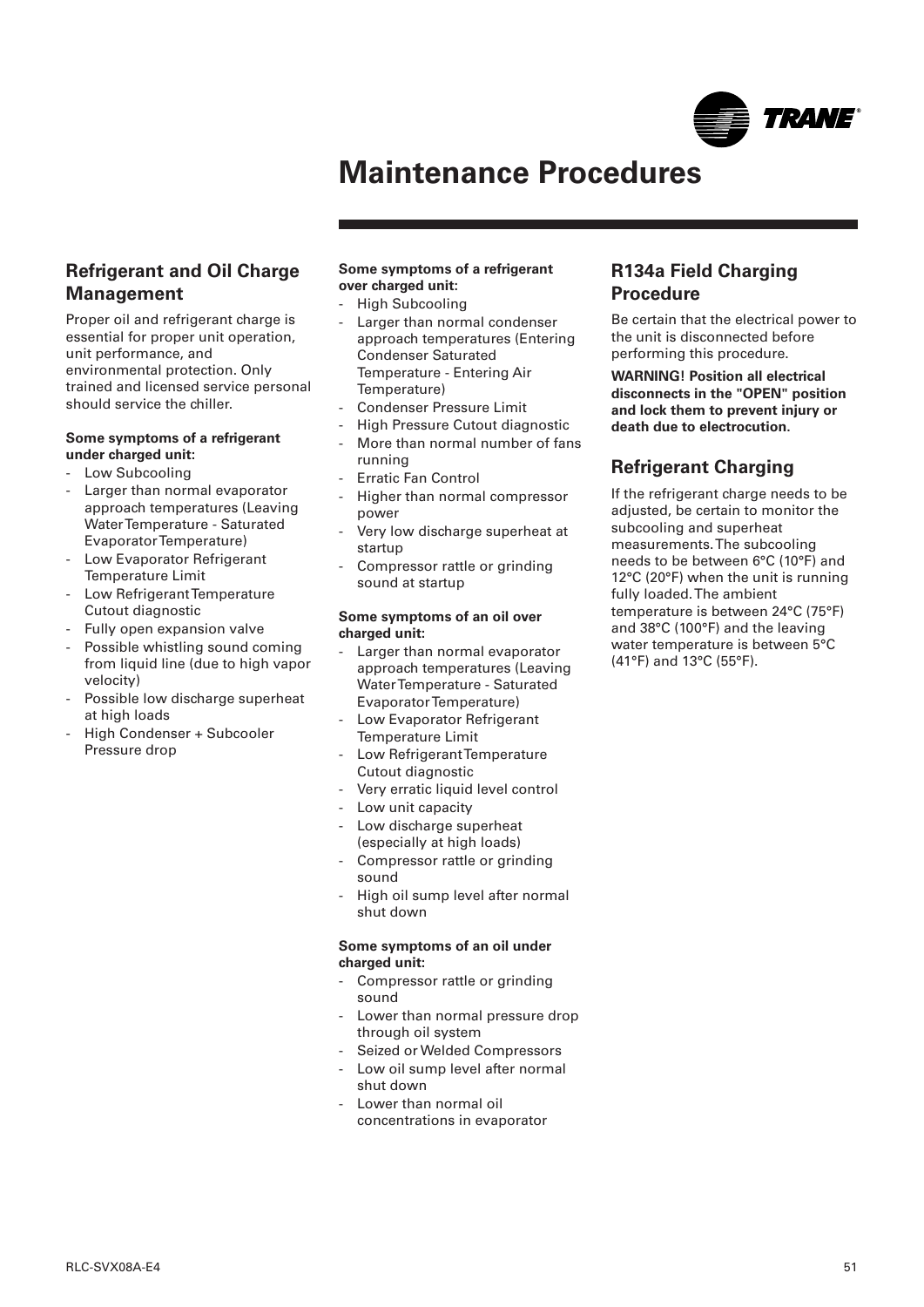<span id="page-51-0"></span>

## **Isolating the refrigerant charge in the high pressure side for Low Side Repairs.**

To perform this operation the unit must be equipped with the optional discharge service valve

If the refrigerant charge needs to be isolated in the high side of the unit, perform the following procedures:

- 1 Press the STOP key and send the unit to a stopping mode.
- 2 Place a manifold gauge set on the backseat port of the liquid line servive valve before actually closing the valve.
- 3 Close the liquid line service valve.
- 4 While the unit is in the STOP mode, enable Service Pumpdown for the specific compressor. Service Pumpdown is found under the Service Tests menu of the UCM-CLD.

Note: Service Pumpdown can only be enabled for one compressor at a time. Only one pumpdown per compressor can be performed, until the unit has been reset.

With Service Pumpdown enabled, the Restart inhibit will be ignored, the EXV will be prepositioned and the selected compressor will start and run for one minute.

- 5 Once the compressor stops, close the discharge service valve on the compressor (this valve is optional on RTAD).
- 6 The remaining refrigerant needs to be recovered from the suction line service valve. Attach the inlet of a recovery system to the port of the charging valve. Attach the outlet of the recovery system to the manifold gauge set that is already attached to the access port on the liquid line service valve. The condenser will be used as a storage vessel.
- 7 Complete all necessary repairs.
- Evacuate out of the suction line service charging valve.
- 9 Break the vaccum by adding refrigerant in the suction line through the service valve.
- 10 Open all valves, start the unit and verify the refrigerant charge by measuring the subcooling.

## **Isolating the refrigerant charge in the low pressure side for High Side Repairs**

If the refrigerant charge needs to be isolated in the low side of the unit, perform the following procedures:

- 1 Press the STOP key and send the unit to a stopping mode.
- 2 Close the discharge service valve (optional on RTAD).
- 3 Before closing the liquid line service valve, attach a manifold gauge set to the liquid line backseat port.
- 4 Close the liquid line service valve.
- 5 Attach the inlet of a liquid transfer pump to the manifold gauge set and the outlet of the service valve mounted on the suction line.

This will transfer the liquid refrigerant. As the low pressure side cannot contain all the charge, the remaining refrigerant will be transferred to a separate vessel.

- 6 Remove all of the vapor from the high side of the system.
- 7 Complete all necessary repairs.
- 8 Evacuate the high side through the access port on the liquid line service valve.
- 9 Open all the valves and run the unit. Verify the refrigerant charge by measuring the subcooling.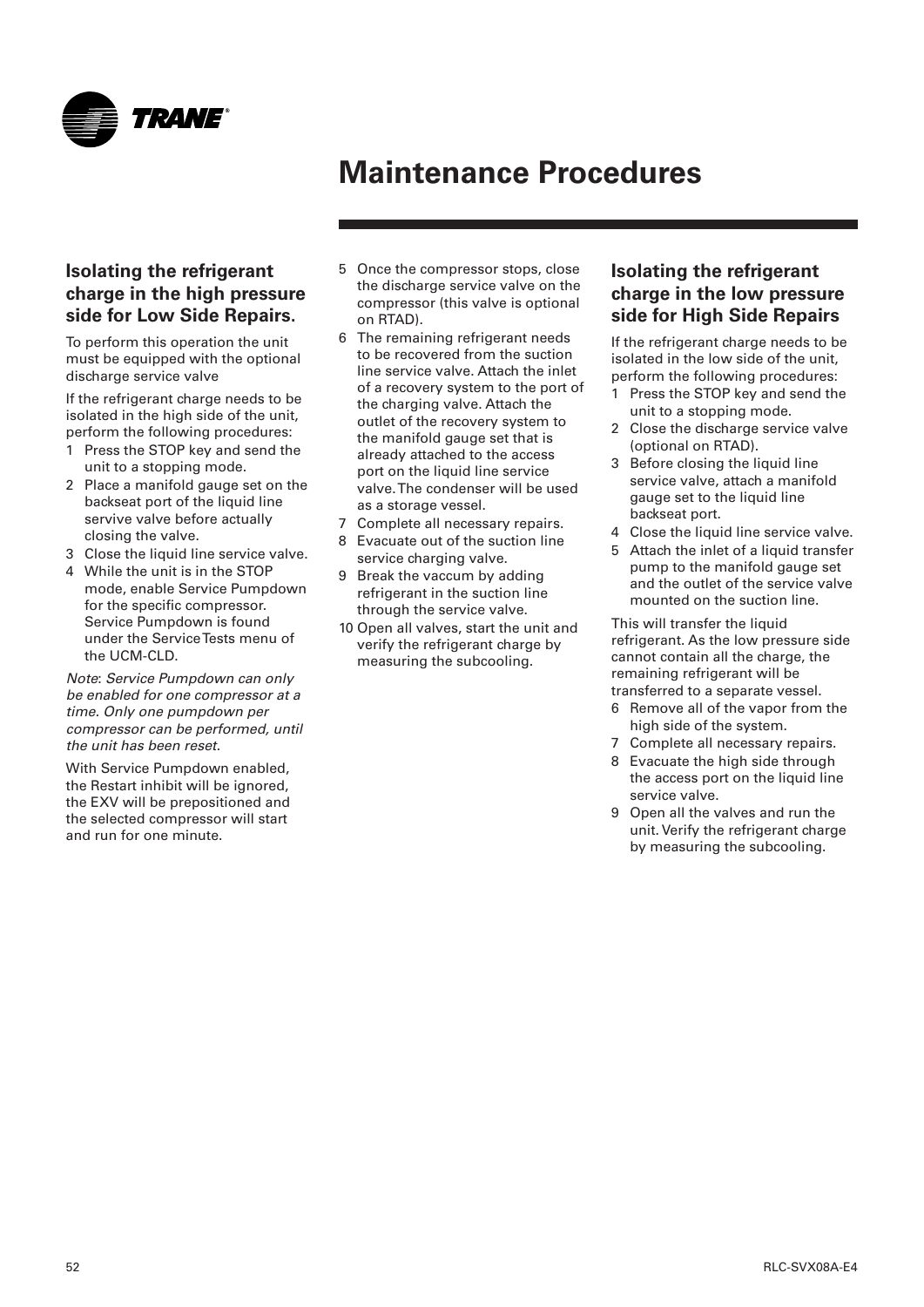

## <span id="page-52-0"></span>**Adding Refrigerant**

If the entire charge has been removed, perform the following procedures to recharge the unit.

- 1 Open all service valves
- 2 Establish water flow through the evaporator. Connect a hose from the refrigerant bottle to the backseat port on the liquid line shutoff valve. Midseat the valve.

**CAUTION! The evaporator water flow needs to be established and maintained while adjusting the charge to avoid freezing and rupturing the tubes.**

- 3 It may not be possible to put the entire amount of refrigerant charge required using step 2. If so, start the unit and add liquid refrigerant through the liquid line service valve.
- 4 Once the unit has been charged with refrigerant, start the unit. Measure the subcooling and verify that the refrigerant charge is correct.

#### **Table 20 - Refrigerant Charge per Circuit (kg).**

| <b>Unit Size</b>    | <b>Circuit A</b> | <b>Circuit B</b> |
|---------------------|------------------|------------------|
| <b>Standard</b>     |                  |                  |
| <b>RTAD 085</b>     | 32               | 34               |
| RTAD 100            | 35               | 36               |
| <b>RTAD 115</b>     | 42               | 45               |
| <b>RTAD 125</b>     | 42               | 45               |
| RTAD <sub>145</sub> | 59               | 61               |
| <b>RTAD 150</b>     | 59               | 61               |

### **Refrigerant Filter Changing Procedure**

A dirty filter is indicated by a temperature gradient across the filter, corresponding to a pressure drop. If the temperature downstream of the filter is 4.4°C (8°F) lower than the upstream temperature, the filter should be replaced. A temperature drop can also indicate that the unit is undercharged. Ensure proper subcooling before taking temperature readings.

- 1 With the unit off, verify that the EXV is closed. Close liquid line isolation valve. On units with remote evaporators or oil cooling circuits, close ball valve on oil cooler liquid line.
- 2 Attach vacuum hose to service port on liquid line filter flange.
- 3 Evacuate refrigerant from liquid line and store.
- 4 Remove vacuum hose.
- 5 Depress schrader valve to equalize pressure in liquid line with atmospheric pressure.
- 6 Remove bolts that retain filter flange.
- 7 Remove old filter element.
- 8 Inspect replacement filter element and lubricate o-ring with Trane OIL00048.

Note: do not use mineral oil. It will contaminate the system.

- 9 Install new filter element in filter housing.
- 10 Inspect flange gasket and replace if damaged.
- 11 Install flange and torque bolts to 19-22 mN (14-16 lb-ft).
- 12 Attach vacuum hose and evacuate liquid line.
- 13 Remove vacuum hose from liquid line and attach charging hose.
- 14 Replace stored charge in liquid line.
- 15 Remove charging hose.
- 16 Open liquid line isolation valve. On units with remote evaporators or oil cooler circuits, open oil cooler liquid line ball valve.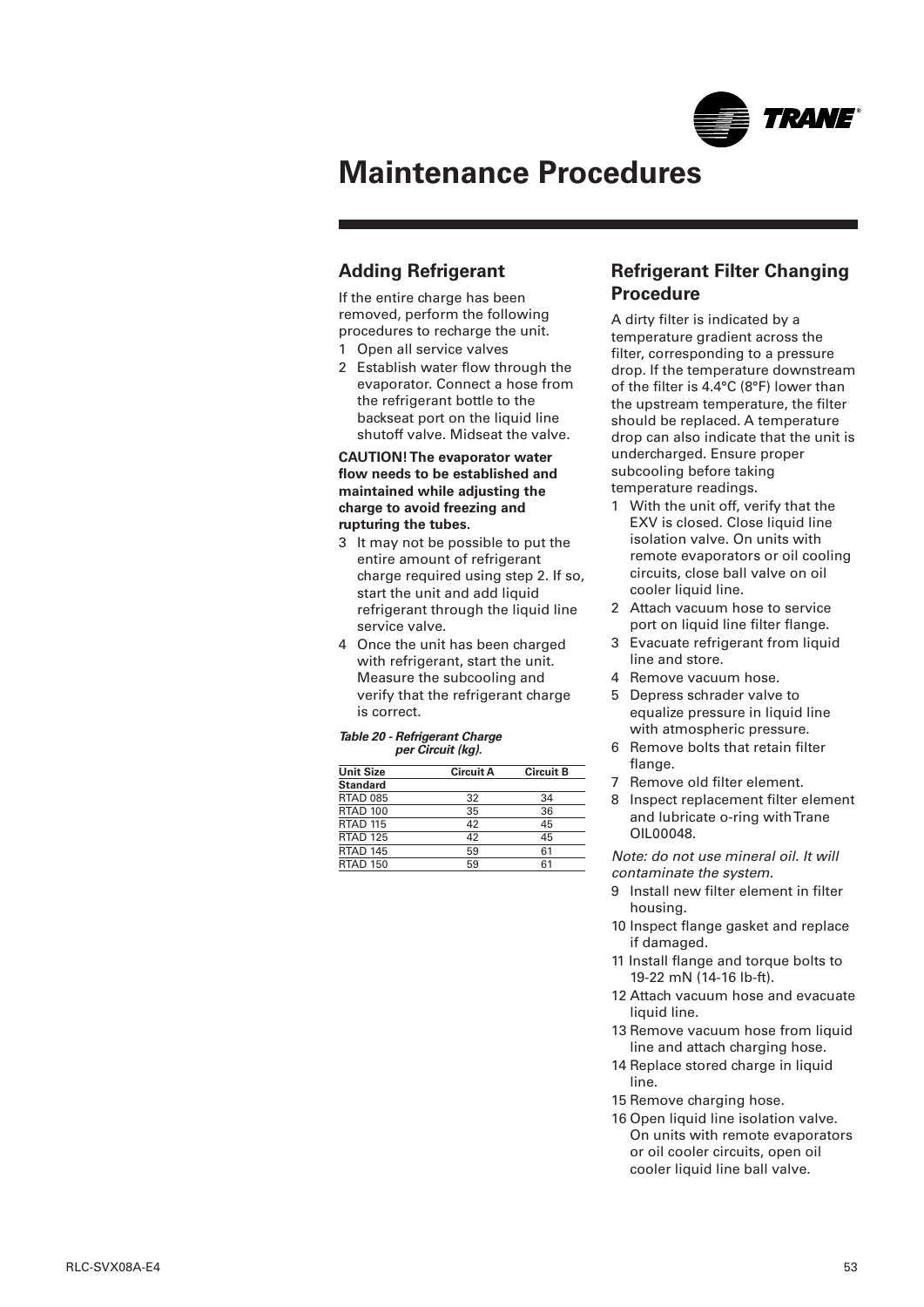<span id="page-53-0"></span>

### **Lubrication System**

The lubrication system has been designed to keep most of the oil lines filled with oil as long as there is a proper oil level in the oil sump.

The total oil charge can be removed by draining the oil system, oil return line from the evaporator, the evaporator, and the compressor. Very small quantities of oil may be found in other components.

## **Oil Charging Procedure**

Proper charging of the oil system is critical to the reliability of the compressor and chiller.

Too little oil can cause the compressor to run hot and inefficiently. When taken to an extreme, low oil level may result in infant failure of the compressor. Too much oil will result in high oilcirculation rates, which will foul the condenser and evaporator performance. This will result in inefficient operation of the chiller. Taken to an extreme, high oil levels may result in erratic expansion valve control or shut down of the chiller due to low evaporator-refrigerant temperature. Too much oil may contribute to long-term bearing wear. Additionally, excessive compressor wear is probable when the compressor is started with the oil lines dry.

Note: The oil system schematics are represented in Figures 18-20.

The oil system consists of the following components:

- Compressor
- Oil separator
- Discharge line with optional service valve
- Oil line from separator to compressor
- Oil line drain (lowest point in system)
- Oil cooler
- Oil temperature sensor
- Oil line shut off valve with flare service connection
- Oil filter (internal to compressor) with flare fitting service connection and schrader valve
- Oil flow control valve (internal to the compressor after the filter)

The standard oil charge for each circuit size is in Table 21.

#### **Table 21 - Standard oil charge (l) (1)**

| Unit size           | <b>Circuit A</b> | <b>Circuit B</b> |  |
|---------------------|------------------|------------------|--|
| <b>Standard</b>     |                  |                  |  |
| <b>RTAD 085</b>     | 6                | 6                |  |
| <b>RTAD 100</b>     |                  |                  |  |
| <b>RTAD 115</b>     | 10               | 10               |  |
| RTAD <sub>125</sub> | 10               | 10               |  |
| RTAD 145            | 11               | 11               |  |
| <b>RTAD 150</b>     | 11               | 11               |  |

(1) Including oil charge within compressors.

Recommendation: check the oil level in the sump using a sight glass attached to charging hoses.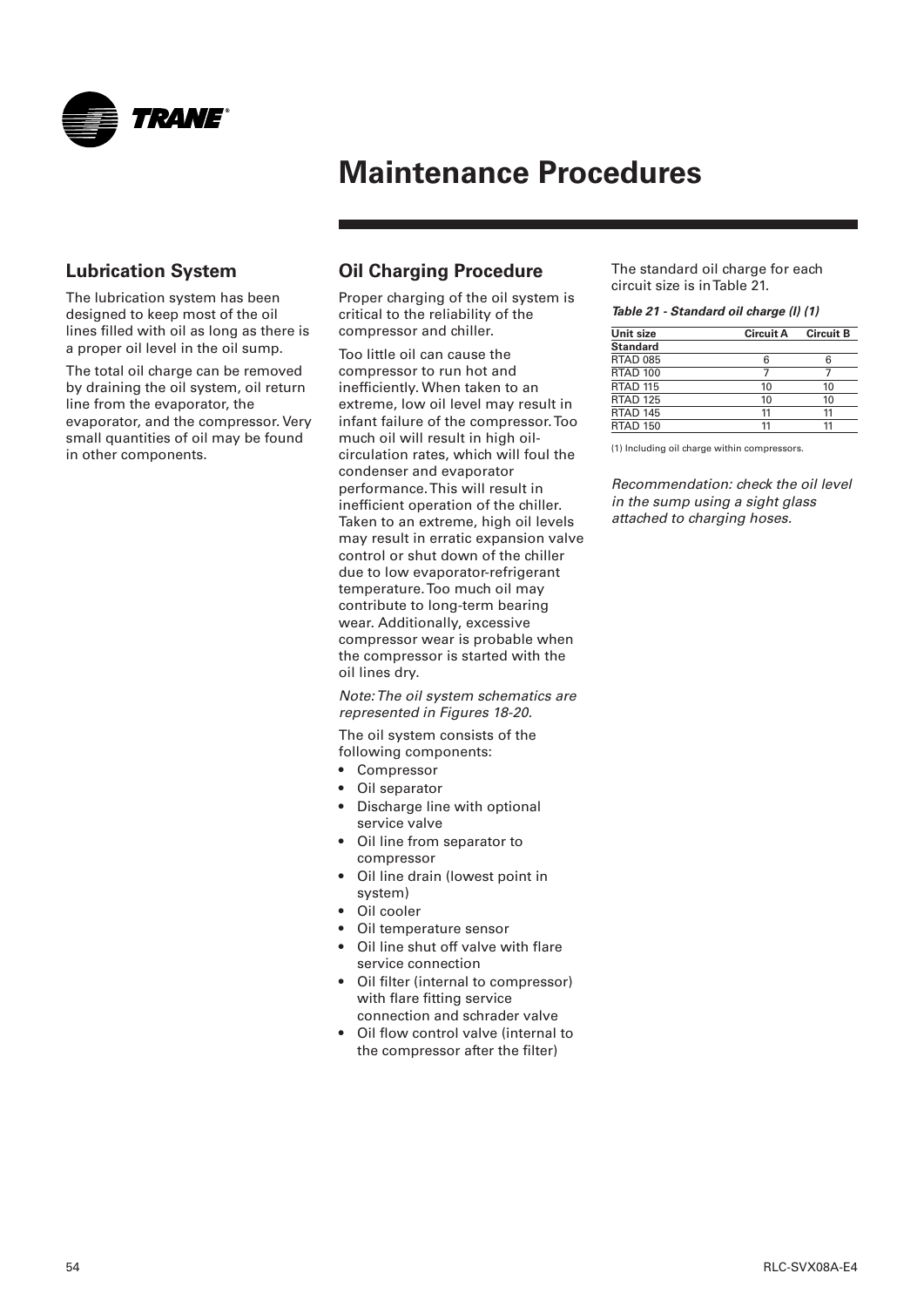

<span id="page-54-0"></span>1 To measure the oil level, use the oil drain valve on the oil line and a service valve on the discharge line. This measurement can only be made when the circuit is not running.

Note: the bottom plate of the oil separator is approximately 25mm (1'') thick.

2 After the unit has run for a while, the oil level in the sump can vary greatly. However, if the unit has run "normal" conditions for a long time the level should be between 25 to -100mm (+1" to - 4" )

The field charging procedure depends on the circumstances that resulted in the need for oil charge.

- 1 Some service procedures may result in loss of small quantities of oil that must be replaced (oil analysis, compressor filter replacement, re-tubing the evaporator, and so forth.).
- 2 Additionally, some maintenance procedures may result in virtually all of the oil being removed (compressor motor burn or total removal of the charge to trouble shoot a unit).
- 3 Finally, leaks may result in a loss of oil that must be replaced.

### **Factory (initial) Oil-Charging Procedure**

The initial charging procedure should be followed any time the unit is new or has had all of the oil removed.

- 1 Add 1 liter oil to the motor cavity or suction line prior to installing the compressor into the chiller.
- 2 The oil-line shutoff valve must be open to allow the oil to pass into the oil lines and the oil separator.
- 3 The oil charging port is a  $\frac{1}{4}$ " (6mm) flare fitting with a schrader valve that is on the side of the oilfilter housing. This is the port that must be used to add oil into the compressor so that the filter and lines are full at the first start of the compressor.
- 4 Oil may be put into the unit using either of two methods:

#### **CAUTION! Use only Trane Oil 00048 in the RTAD units to avoid any catastrophic damage to the compressor or unit.**

- Have the unit in vacuum. Hook up the oil charging hose to oil charging fitting and submerse the other end into the oil container. Let the vacuum draw the required amount of oil into the unit.
- Have the unit at the same pressure as the oil. Hook up the oil charging hose to the oil charging fitting and the other end to an oil pump. Use the pump to draw oil out of the oil container and push the required amount of oil into the unit.

Note: the compressor filter has an internal shut off valve that will prevent oil from entering the compressor while the compressor is not running. Therefore, there is no concern about flooding the compressor with oil.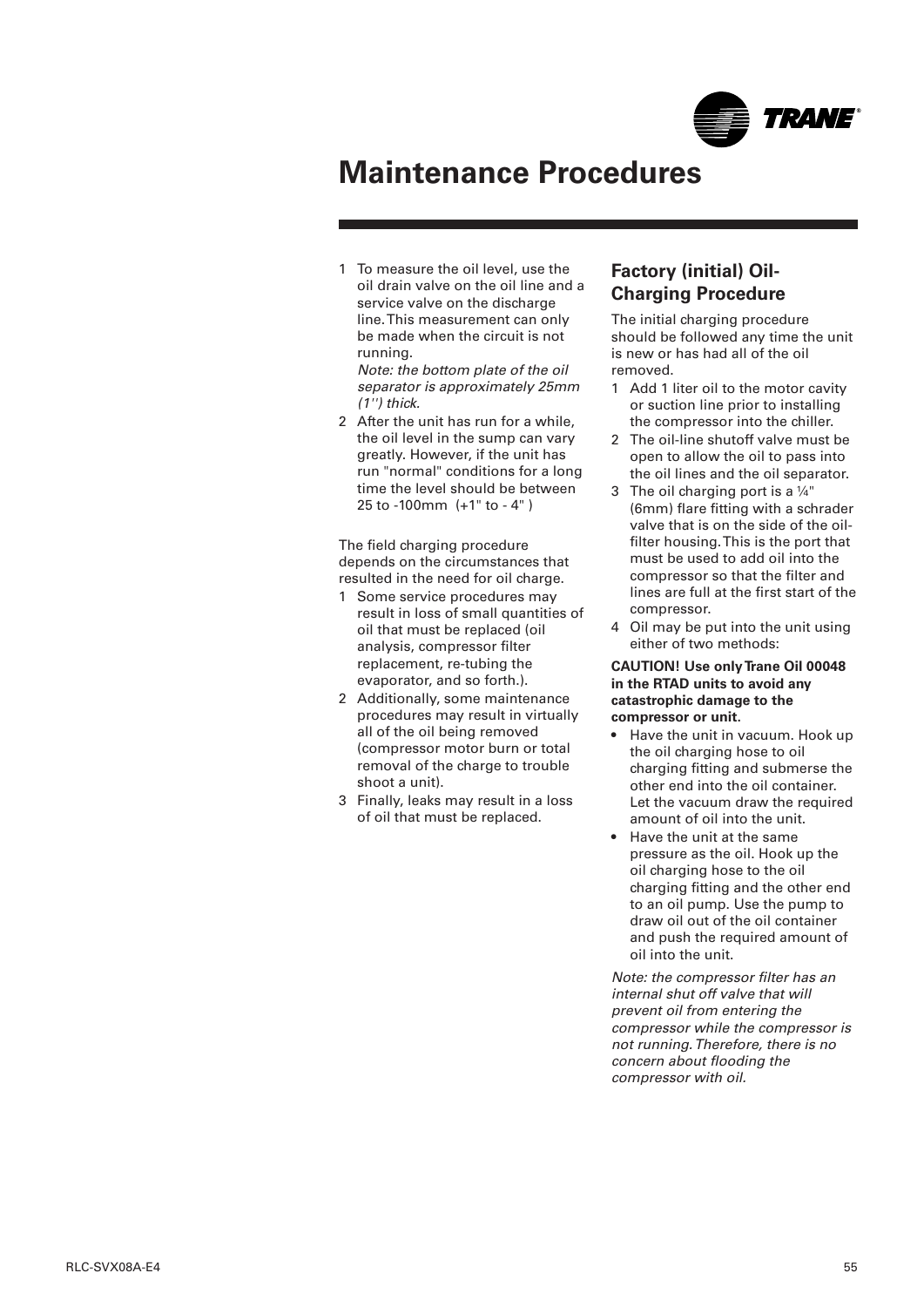<span id="page-55-0"></span>

## **Field Oil-Charging Procedure**

Use the initial charging procedure when virtually all of the oil has been removed.

Note: this procedure can be followed even with the refrigerant charge isolated in the evaporating section of the unit.

**If small quantities of oil were removed to service refrigeration components,** such as the evaporator, simply replace the oil that was removed into the serviced component prior to vacuum and recharge of the refrigerant.

#### **If oil was removed to service a compressor or change the filter** follow this procedure:

- 1 If the compressor is a new compressor or has been removed from the system and reworked, add 1 liter oil to the motor cavity prior to installing the compressor into the chiller.
- 2 Install the compressor in the system. Make sure that the filter shut off valve is closed.

Other compressor isolation valves may also be closed depending upon the service that was completed. For example, changing the oil filter would require the compressor to be isolated and pulled into vacuum.

Note: Ensure that the compressor is not pressurized.

- 3 Open the flare fitting on the oilline shut off valve.
- 4 Open the flare fitting on the filter housing. This is the port that must be used to put oil into the compressor.
- 5 Install charging hose on oil charging port (with the Schrader valve) and the other on the oil canister.
- 6 Lift the oil canister, or use a pump, to pour oil into the filter housing.
- 7 When oil comes out of the flare fitting on the oil line shut off valve the filter is full. Stop adding oil.
- 8 Put the cap on the flare on the oil line shut off valve, remove the charging hose and put the cap back on the flare on the filter housing.
- 9 Vacuum the compressor (low side) and prepare it for inclusion in the system. There is a service valve on the suction line. Use these valves to vacuum the compressor.
- 10 Open the oil line shut off valve. Severe damage to the compressor can result if the oil line shut off valve is closed when the compressor is started.

**WARNING! Catastrophic damage to the compressor will occur if the oil line shut off valve or the isolation valves are left closed on unit startup.**

11 Open the other compressor isolation valves.

Note: this procedure assumes that the oil that is put into the filter housing does not have contaminants such as non-condensable gases. The oil forces these gases out of the filter and oil line shut off valve without the need to pull a vacuum on this small volume. If the oil has been in an open container or is otherwise contaminated, then this small volume must be subject to vacuum as well. However, the filter cavity is full of oil. Therefore, be sure to use a flash tank in line with the vacuum pump to make sure that oil, that is pulled out of the filter cavity, does not slug the vacuum pump.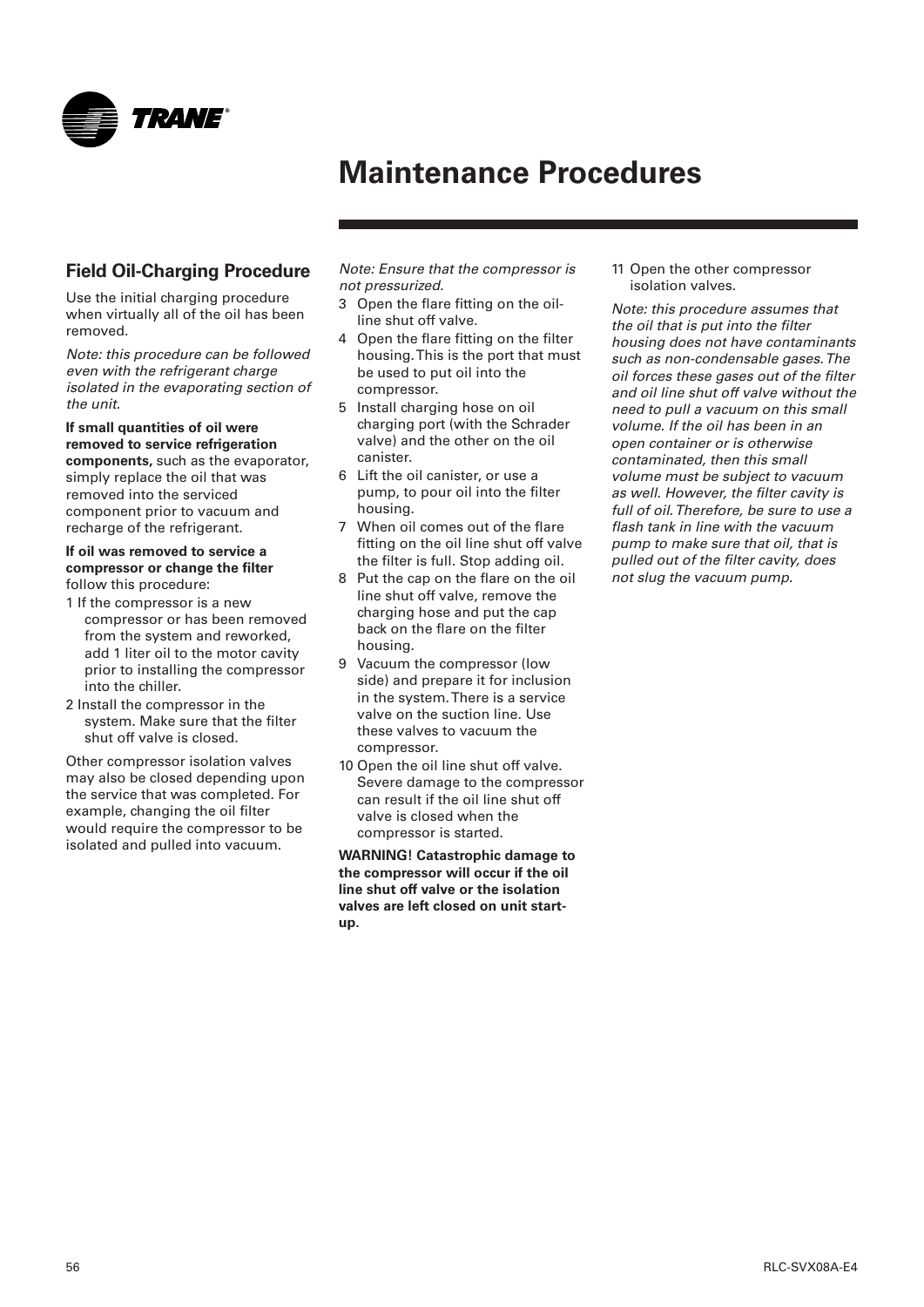

### <span id="page-56-0"></span>**Evaporator Heat Tape Checkout Procedure**

**CAUTION! If the heat tapes wrapped around the evaporator barrel fail, the evaporator will freeze causing catastrophic damage to the entire unit.**

To check the heat tapes wrapped around the barrel follow the procedures below.

1 Locate the connection under the evaporator insulation near the bottom of the barrel.

**CAUTION! Do not cut past the evaporator insulation. Electrical damage to the heat tape wires will occur if cutting of the insulation is done improperly.**

The resistance can be checked with an ohmmeter to determine if there is an open or a short. If a heater has failed, replace as follows:

- 1 Remove the insulation around the heater.
- 2 Remove the old heater.
- 3 The factory installed heaters have the wire run under the insulation of the evaporator. This can be copied by cutting a small strip of insulation out and replacing it with tape.
- 4 Replace any insulation that was removed.
- 5 Wire the heaters into the system as per the wiring diagram.
- 6 Recheck the resistance to verify that they are wired correctly.

### **Safety recommendations**

To avoid accidents and damage, the following recommendations should be observed during maintenance and service visits:

- 1. The maximum allowable pressures for system leak testing on low and high pressure side are given in the chapter "Installation". Always provide a pressure regulator.
- 2. Disconnect the main supply before any servicing on the unit.
- 3. Service work on the refrigeration system and the electrical system should be carried out only by qualified and experienced personnel.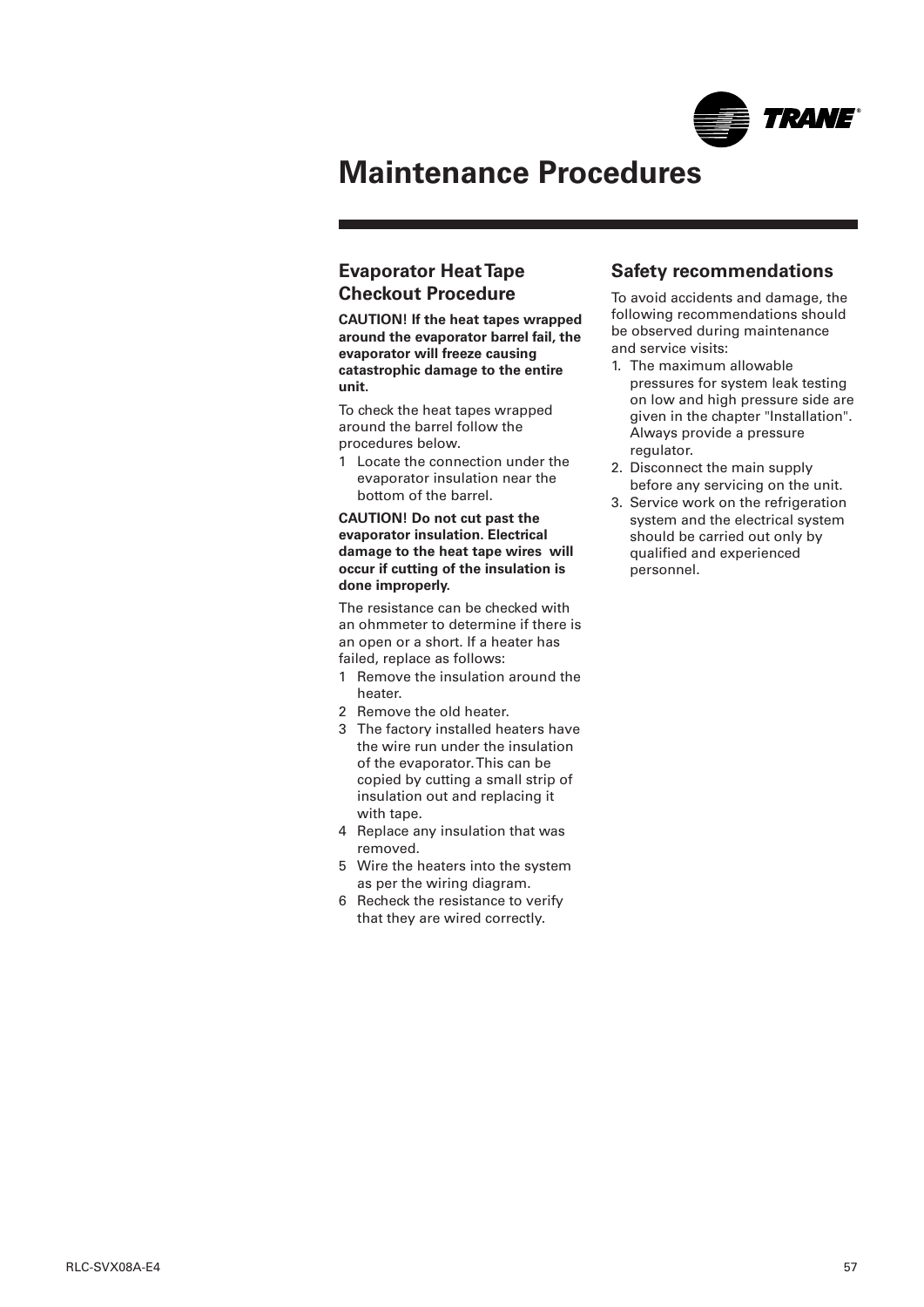

**Notes**

an sa bagaim

 $\mathcal{L}^{\mathcal{L}}$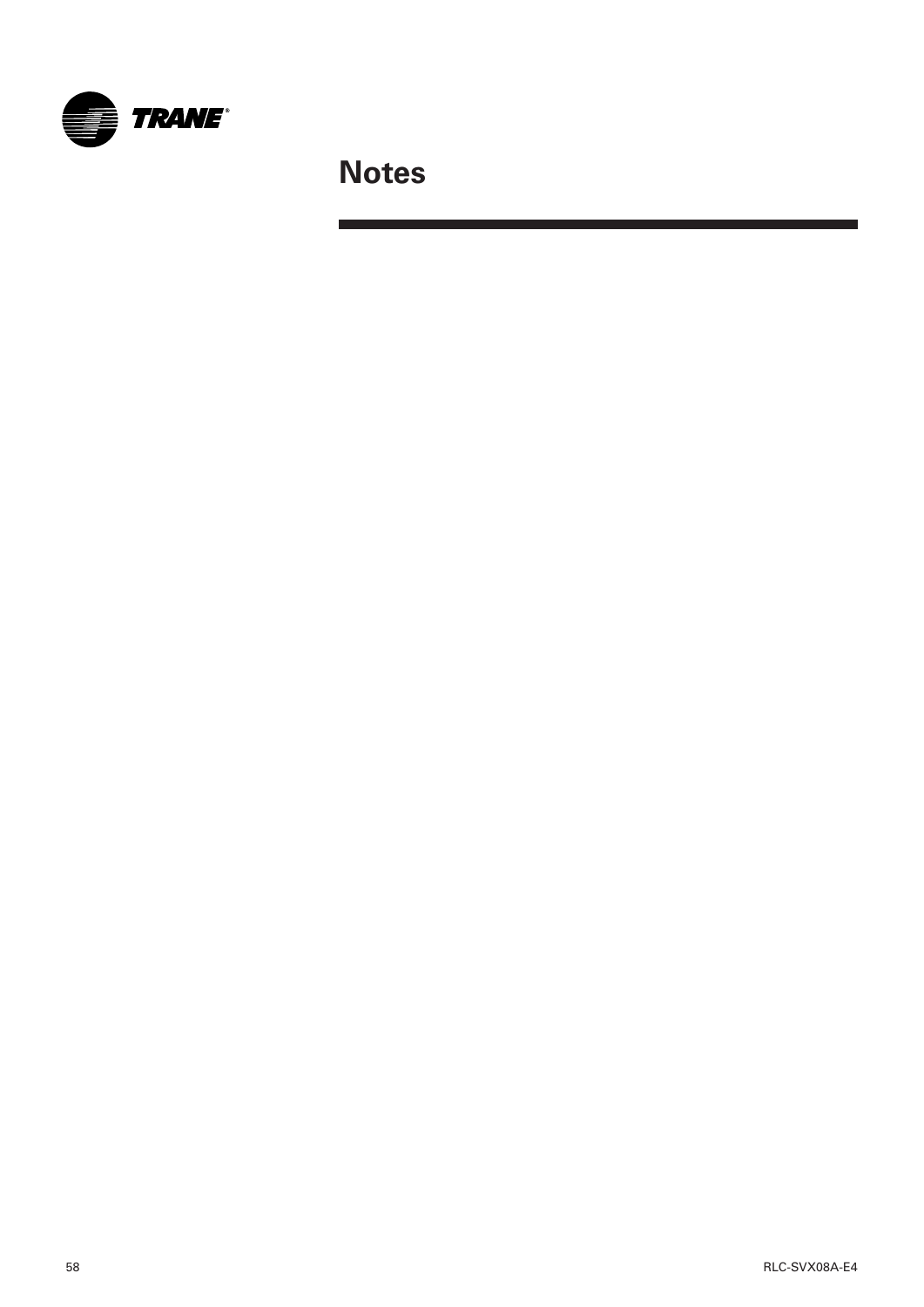

**Notes**